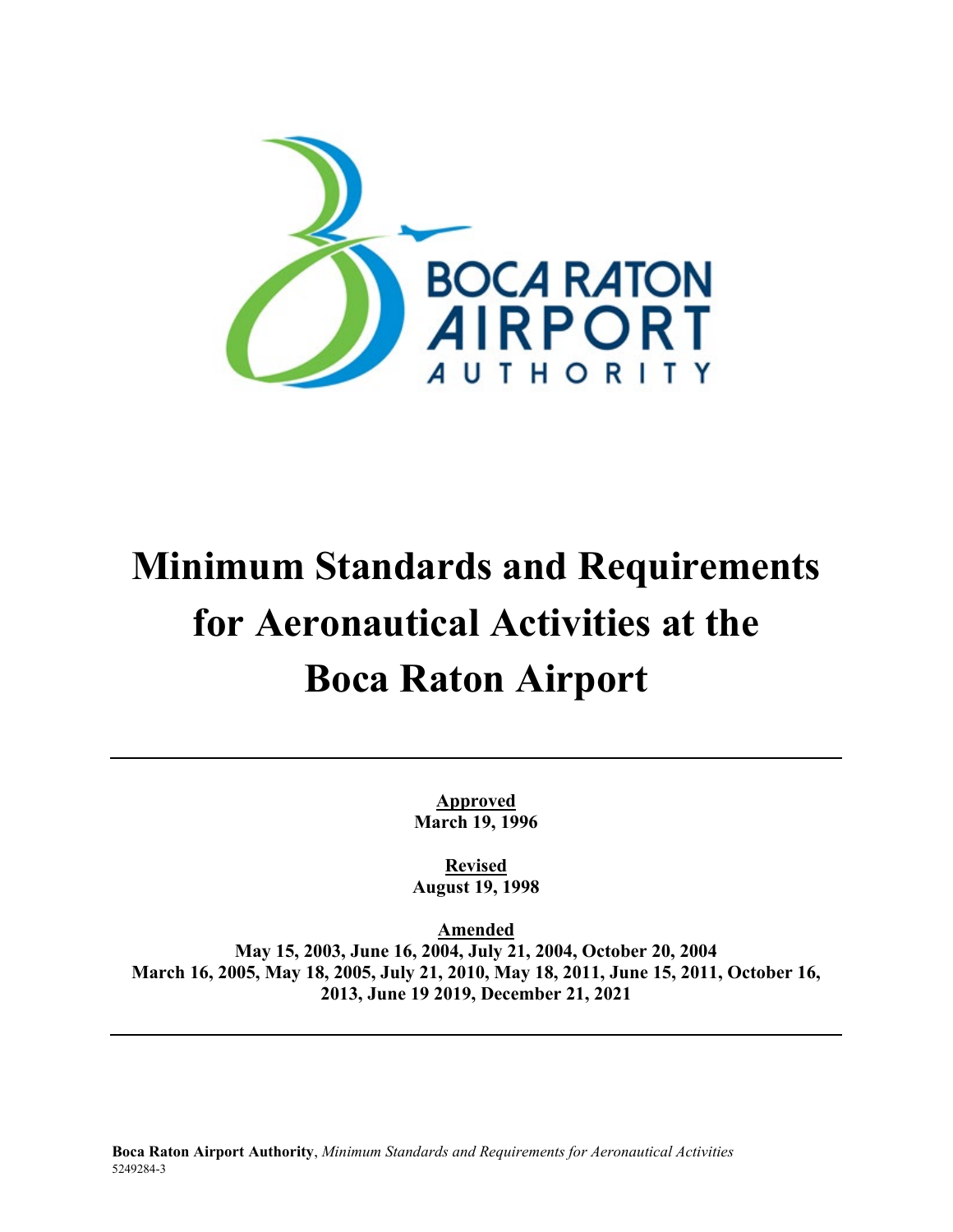# **TABLE OF CONTENTS**

| A.        |                  |  |  |  |  |  |
|-----------|------------------|--|--|--|--|--|
|           | 1.               |  |  |  |  |  |
|           | 2.               |  |  |  |  |  |
|           | 3.               |  |  |  |  |  |
|           | 4.               |  |  |  |  |  |
|           | 5.               |  |  |  |  |  |
|           | 6.               |  |  |  |  |  |
| <b>B.</b> |                  |  |  |  |  |  |
|           | 1.               |  |  |  |  |  |
|           | 2.               |  |  |  |  |  |
|           | 3.               |  |  |  |  |  |
|           | $\overline{4}$ . |  |  |  |  |  |
|           | 5.               |  |  |  |  |  |
|           | 6.               |  |  |  |  |  |
|           | 7.               |  |  |  |  |  |
|           | 8.               |  |  |  |  |  |
|           | 9.               |  |  |  |  |  |
|           | 10.              |  |  |  |  |  |
|           | 11.              |  |  |  |  |  |
|           | 12.              |  |  |  |  |  |
|           | 13.              |  |  |  |  |  |
|           | 14.              |  |  |  |  |  |
|           | 15.              |  |  |  |  |  |
|           | 16.              |  |  |  |  |  |
|           | 17.              |  |  |  |  |  |
|           | 18.              |  |  |  |  |  |
|           | 19.              |  |  |  |  |  |
|           | 20.              |  |  |  |  |  |
|           | 21.              |  |  |  |  |  |
|           | 22.              |  |  |  |  |  |
|           | 23.              |  |  |  |  |  |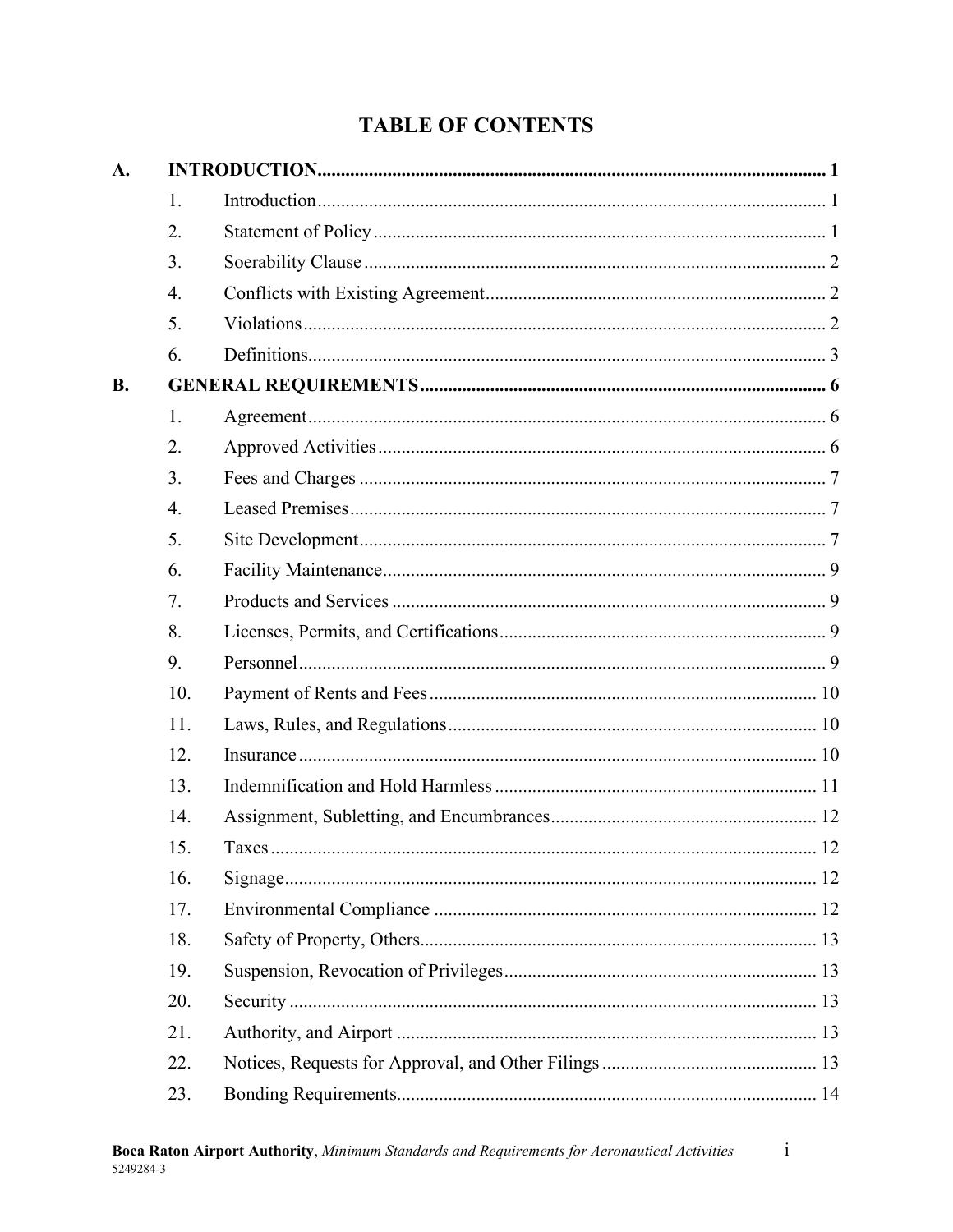| $\mathbf{C}$ . |     |               |                                                                      |  |  |
|----------------|-----|---------------|----------------------------------------------------------------------|--|--|
|                | 1.  |               |                                                                      |  |  |
|                | 2.  |               |                                                                      |  |  |
|                | 3.  |               |                                                                      |  |  |
|                | 4.  |               |                                                                      |  |  |
|                | 5.  |               |                                                                      |  |  |
|                | 6.  |               |                                                                      |  |  |
|                | 7.  |               |                                                                      |  |  |
|                | 8.  |               |                                                                      |  |  |
|                | 9.  |               |                                                                      |  |  |
|                | 10. |               |                                                                      |  |  |
| D.             |     |               |                                                                      |  |  |
|                | 1.  |               | Aircraft Airframe and Power Plant Repair and Maintenance Operator 20 |  |  |
|                |     | a)            |                                                                      |  |  |
|                |     | $\mathbf{b}$  |                                                                      |  |  |
|                |     | $\mathbf{c})$ |                                                                      |  |  |
|                |     | $\mathbf{d}$  |                                                                      |  |  |
|                |     | e)            |                                                                      |  |  |
|                |     | f)            |                                                                      |  |  |
|                | 2.  |               |                                                                      |  |  |
|                |     | a)            |                                                                      |  |  |
|                |     | $\mathbf{b}$  |                                                                      |  |  |
|                |     | $\mathbf{c})$ |                                                                      |  |  |
|                |     | $\mathbf{d}$  |                                                                      |  |  |
|                |     | e)            |                                                                      |  |  |
|                |     | $\hat{D}$     |                                                                      |  |  |
|                |     | g)            |                                                                      |  |  |
|                | 3.  |               |                                                                      |  |  |
|                |     | a)            |                                                                      |  |  |
|                |     | $\mathbf{b}$  |                                                                      |  |  |
|                |     | $\mathbf{c})$ |                                                                      |  |  |
|                |     | $\rm d)$      |                                                                      |  |  |
|                |     | e)            |                                                                      |  |  |
|                |     |               |                                                                      |  |  |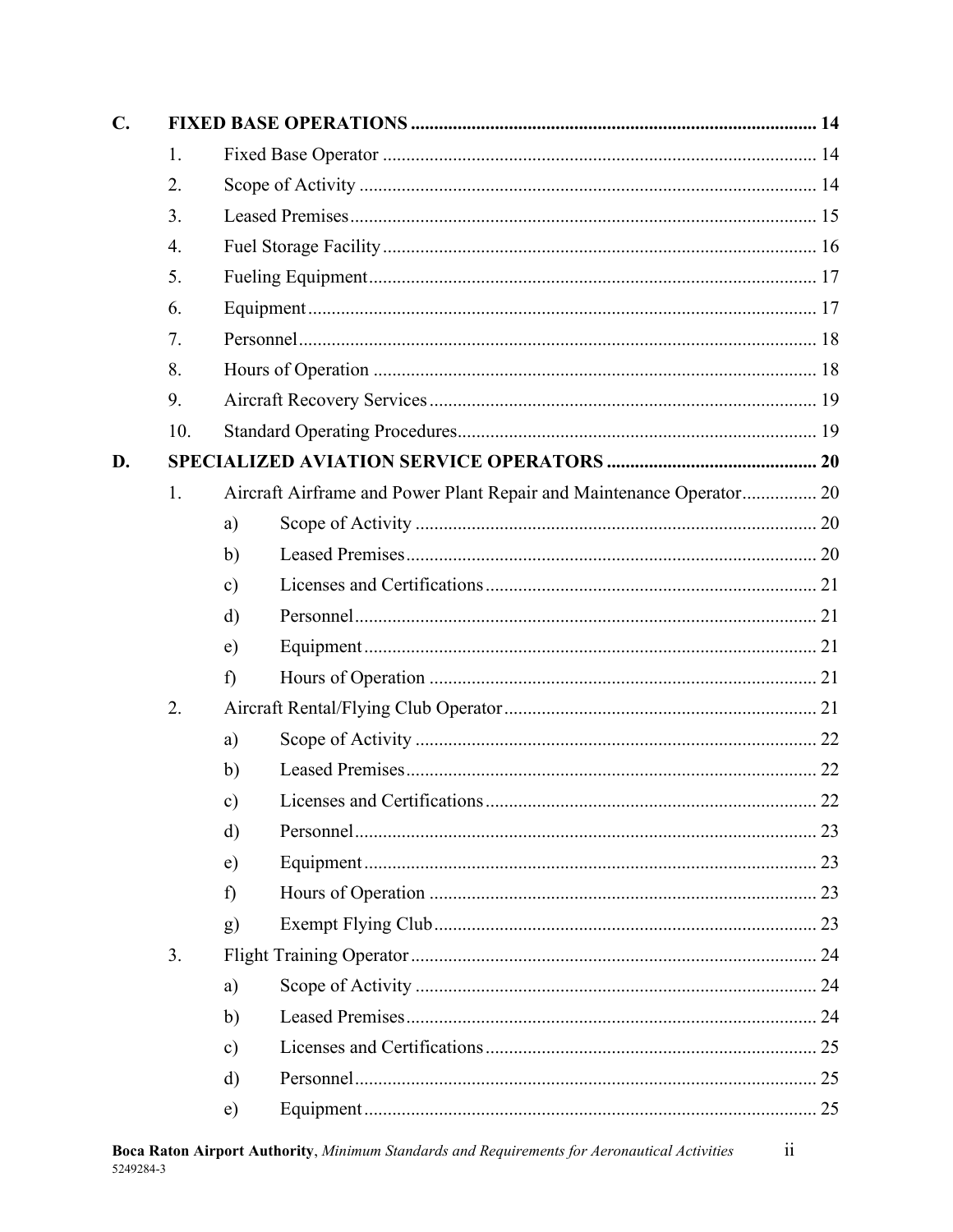|                  | f)            |  |  |
|------------------|---------------|--|--|
| $\overline{4}$ . |               |  |  |
|                  | a)            |  |  |
|                  | $\mathbf{b}$  |  |  |
|                  | $\mathbf{c})$ |  |  |
|                  | d)            |  |  |
|                  | e)            |  |  |
|                  | f)            |  |  |
| 5.               |               |  |  |
|                  | a)            |  |  |
|                  | b)            |  |  |
|                  | c)            |  |  |
|                  | d)            |  |  |
|                  | $\epsilon$ )  |  |  |
|                  | f)            |  |  |
| 6.               |               |  |  |
|                  | a)            |  |  |
|                  | $\mathbf{b}$  |  |  |
|                  | c)            |  |  |
|                  | d)            |  |  |
|                  | e)            |  |  |
|                  | $\mathbf f$   |  |  |
|                  | $\bf{g})$     |  |  |
| 7.               |               |  |  |
|                  | a)            |  |  |
|                  | $\mathbf{b}$  |  |  |
|                  | c)            |  |  |
|                  | d)            |  |  |
|                  | e)            |  |  |
| 8.               |               |  |  |
|                  | a)            |  |  |
|                  | $\mathbf{b}$  |  |  |
|                  | c)            |  |  |
|                  |               |  |  |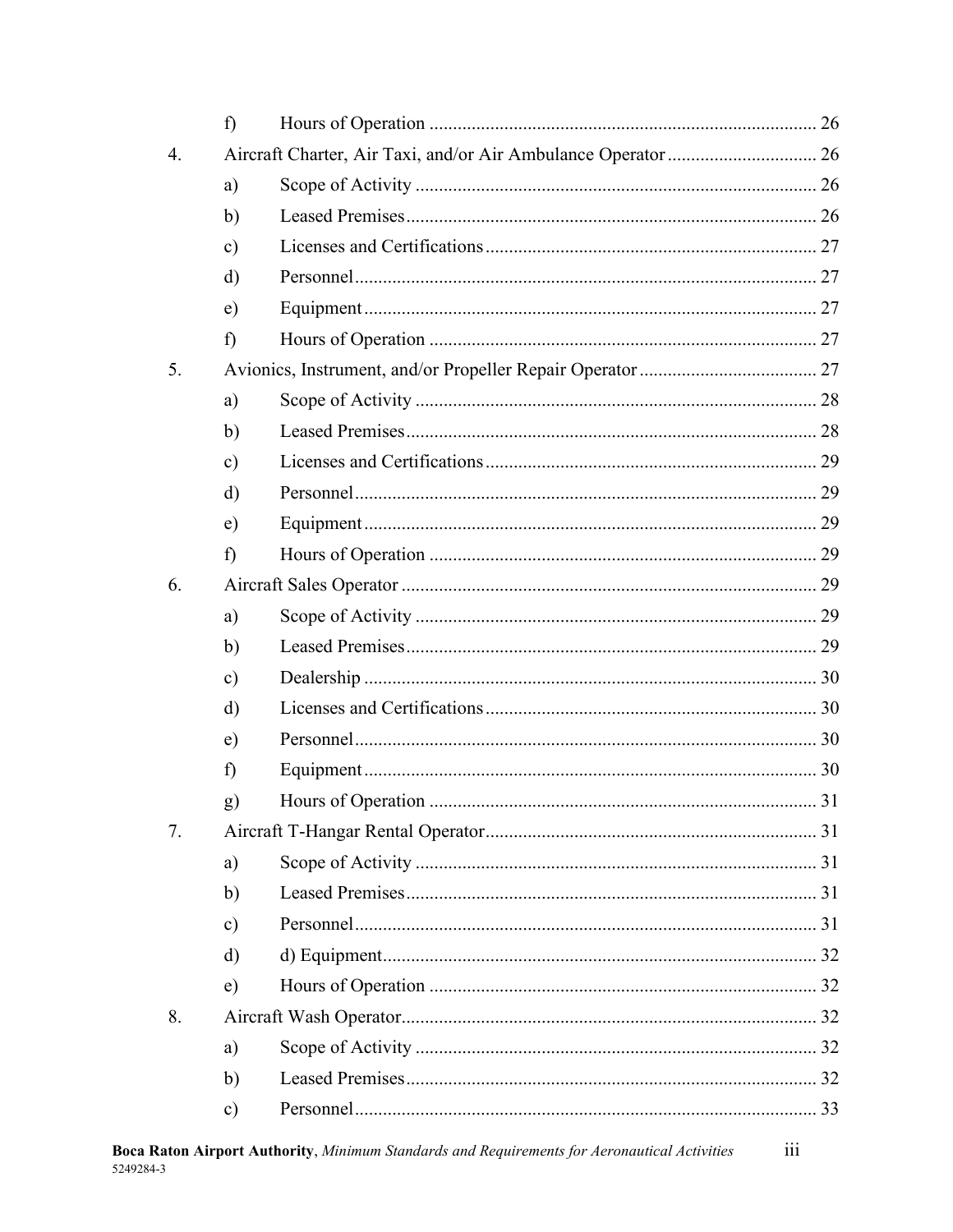|    |     | $\mathbf{d}$  |  |  |  |  |  |
|----|-----|---------------|--|--|--|--|--|
|    |     | $\epsilon$ )  |  |  |  |  |  |
|    |     | f             |  |  |  |  |  |
|    | 9.  |               |  |  |  |  |  |
|    |     | a)            |  |  |  |  |  |
|    |     | b)            |  |  |  |  |  |
|    |     | $\mathbf{c})$ |  |  |  |  |  |
|    |     | $\rm d$       |  |  |  |  |  |
|    |     | $\epsilon$ )  |  |  |  |  |  |
|    |     | f             |  |  |  |  |  |
|    | 10. |               |  |  |  |  |  |
|    |     | a)            |  |  |  |  |  |
|    |     | $\mathbf{b}$  |  |  |  |  |  |
|    |     | $\mathbf{c})$ |  |  |  |  |  |
|    |     | $\mathbf{d}$  |  |  |  |  |  |
| E. |     |               |  |  |  |  |  |
|    | 1.  |               |  |  |  |  |  |
|    |     | a)            |  |  |  |  |  |
|    |     | $\mathbf{b}$  |  |  |  |  |  |
|    |     | $\mathbf{c})$ |  |  |  |  |  |
|    |     | $\mathbf{d}$  |  |  |  |  |  |
|    | 2.  |               |  |  |  |  |  |
|    | 3.  |               |  |  |  |  |  |
|    |     | a)            |  |  |  |  |  |
|    |     | b)            |  |  |  |  |  |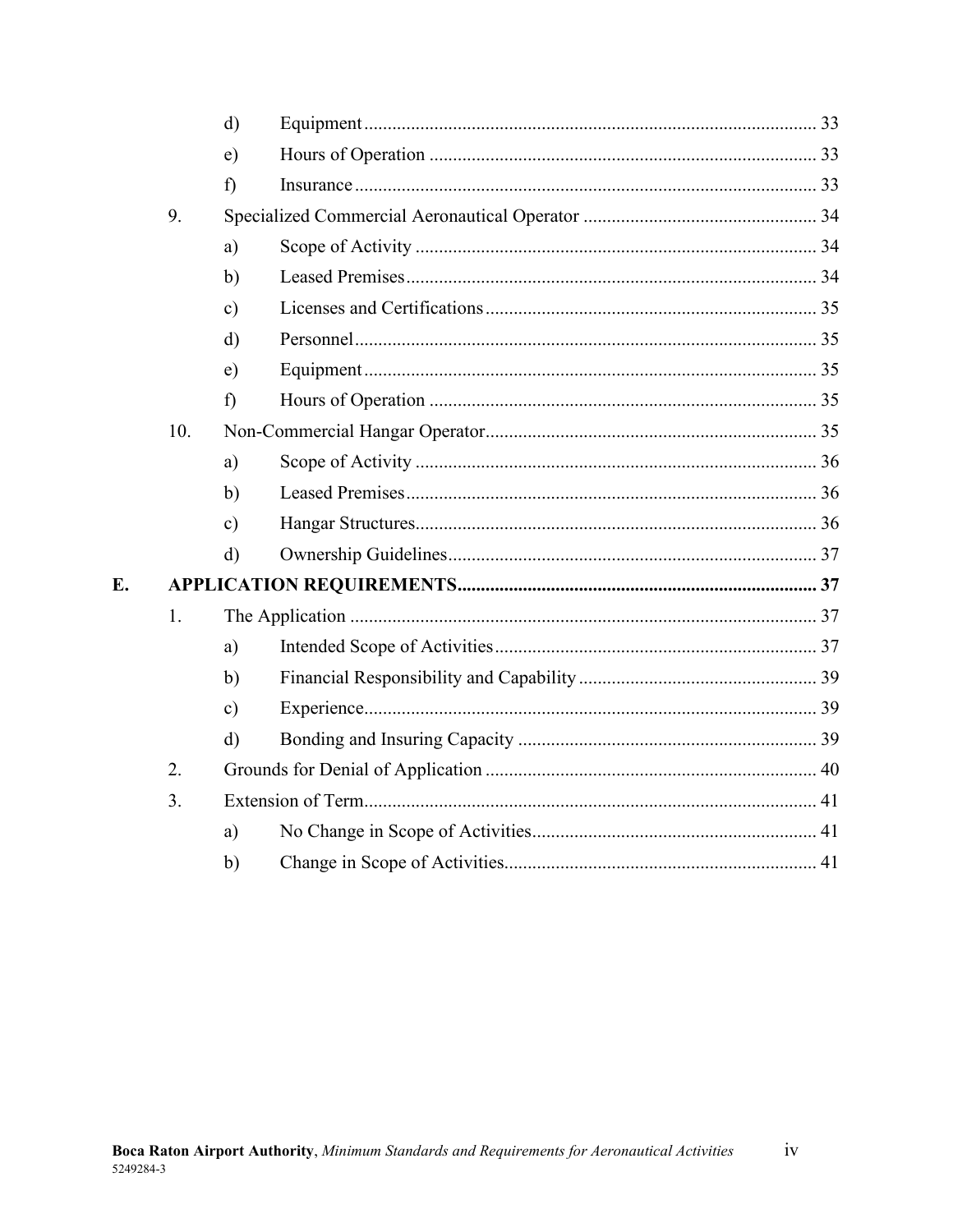# <span id="page-5-0"></span>**A. INTRODUCTION**

#### <span id="page-5-1"></span>**1. Introduction**

In order to encourage and ensure the provision of adequate services and facilities, the economic health of, and the orderly development of aviation and related Aeronautical Activities at the Boca Raton Airport ("Airport") the Boca Raton Airport Authority as proprietor, sponsor, and operator of the Airport, has established these Minimum Standards and Requirements ("Minimum Standards").

Accordingly, the following sections set forth the Minimum Standards prerequisite to a person or entity operating upon and engaging in one (1) or more Aeronautical Activities at the Airport. It is significant to note that these Minimum Standards are not intended to be all-inclusive. Any person or entity engaging in aviation operations and/or Aeronautical Activities at the Airport will also be required to comply with all applicable Federal, State, and local laws, codes, ordinances, and other similar regulatory measures pertaining to such activities.

In all cases where the words "standards" or "requirements" appear, it shall be understood that they are modified by the word "minimum" except where a "maximum" is clearly identified. Determinations of "minimum" shall be from the Authority's point of view as the Airport operator, lessor, licensor, or permitter. All Operators are encouraged to exceed the "minimum" in terms of quality of facilities or services. No Operator will be allowed to occupy an area or conduct activities at the Airport under conditions less than the "minimum."

#### <span id="page-5-2"></span>**2. Statement of Policy**

It is the intent of the Boca Raton Airport Authority to plan, manage, operate, finance, and develop the Boca Raton Airport for the long-term financial health and safety of the Airport consistent with accepted airport practices and applicable Federal, State, and local policies and regulations.

To this end, all applicants to perform activities at the Airport shall be accorded a fair and reasonable opportunity, without unlawful discrimination, to quality and to compete (if required), to occupy available Airport facilities and to provide appropriate Aeronautical Activities; subject, however, to the Minimum Standards as established by the Authority.

However, the granting of rights and privileges to engage in Aeronautical Activities shall not be construed in any manner as affording Operator any exclusive right of use of the premises and/or facilities at the Airport, other than those premises which may be leased exclusively to Operator, and then only to the extent provided in a written Lease, license, and/or permit.

The Authority reserves and retains the right for the use of the Airport by others who may desire to use the same, pursuant to applicable Federal, State, and local laws, ordinances, codes, and other regulatory measures pertaining to such use. The Authority further reserves the right to designate the specific Airport areas in accordance with the current adopted Airport Layout Plan  $(ALP)$ .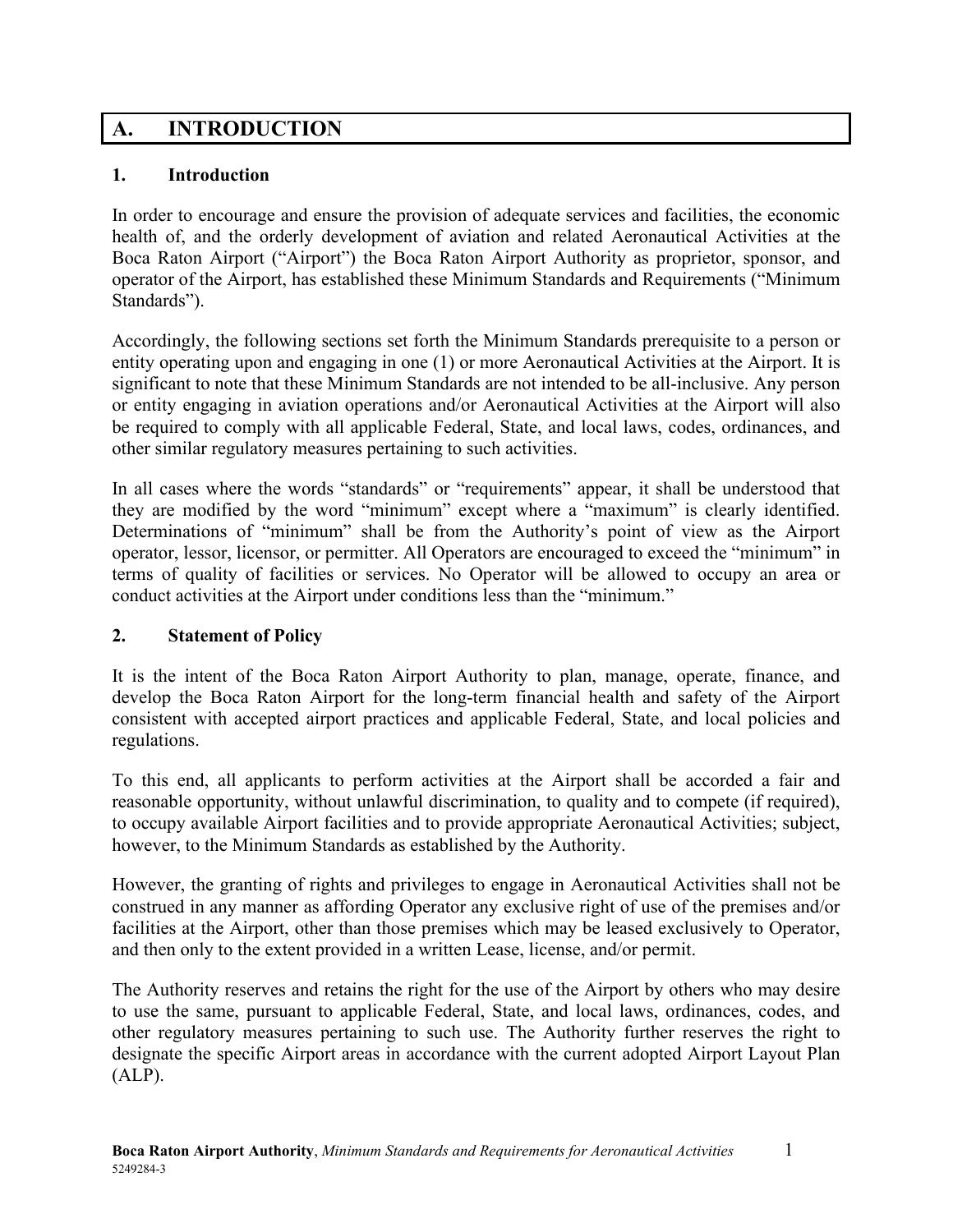Such designation shall give consideration to the nature and extent of the operation and the land and improvements available for such purpose, and shall be consistent with the orderly and safe operation of the Airport.

While the Executive Director has the authority to manage the Airport (including the authority to interpret, administer, and enforce Airport Agreements and Authority policies and the authority to permit temporary, short-term occupancy of the Airport), the ultimate authority to grant the occupancy and use of Airport real estate and to approve, amend, or supplement all Leases, licenses, and permits relating thereto is expressly reserved to the Authority and with the consent of the State of Florida.

Many types of Aeronautical Activities may exist which are too varied to reasonably permit the establishment of specific Minimum Standards for each. When specific Aeronautical Activities are proposed for conduct on the Boca Raton Airport which do not fall within the categories heretofore documented. Minimum Standards will be developed on a case-by-case basis, taking into consideration the desires of the applicant, the Airport, and the public demand for such service.

These Minimum Standards may be supplemented, amended, or modified by the Authority, from time to time, and in such manner and to such extent as is deemed reasonable and appropriate by the Authority.

#### <span id="page-6-0"></span>**3. Severability Clause**

If one (1) or more clauses, sections, or provisions of these Minimum Standards shall be held to be unlawful, invalid, or unenforceable by final judgment of any court of competent jurisdiction, the invalidity of such clauses, sections, or provisions shall not in any way affect any other clauses, sections, or provisions of these Minimum Standards.

# <span id="page-6-1"></span>**4. Conflicts with Existing Agreement**

These Minimum Standards are not retroactive. They do not affect the current term of any written Agreement properly executed prior to the date of adoption and approval of these same Minimum Standards; unless any such written Agreement shall provide for changes in the Airport's Minimum Standards, in which case these Minimum Standards shall be effective consistent with such written Agreement. In any event, upon expiration of an existing Agreement with the Authority or if Operator desires to materially increase or expand its activities, Operator shall then comply with the provisions of these Minimum Standards.

# <span id="page-6-2"></span>**5. Violations**

The Authority reserves the right to prohibit any Operator from using the Airport in connection with any of such Operator's Aeronautical Activities upon determination by the Authority that such Operator has not complied with these Minimum Standards or has otherwise jeopardized the safety of Entities utilizing the Airport or the property or operations of the Airport.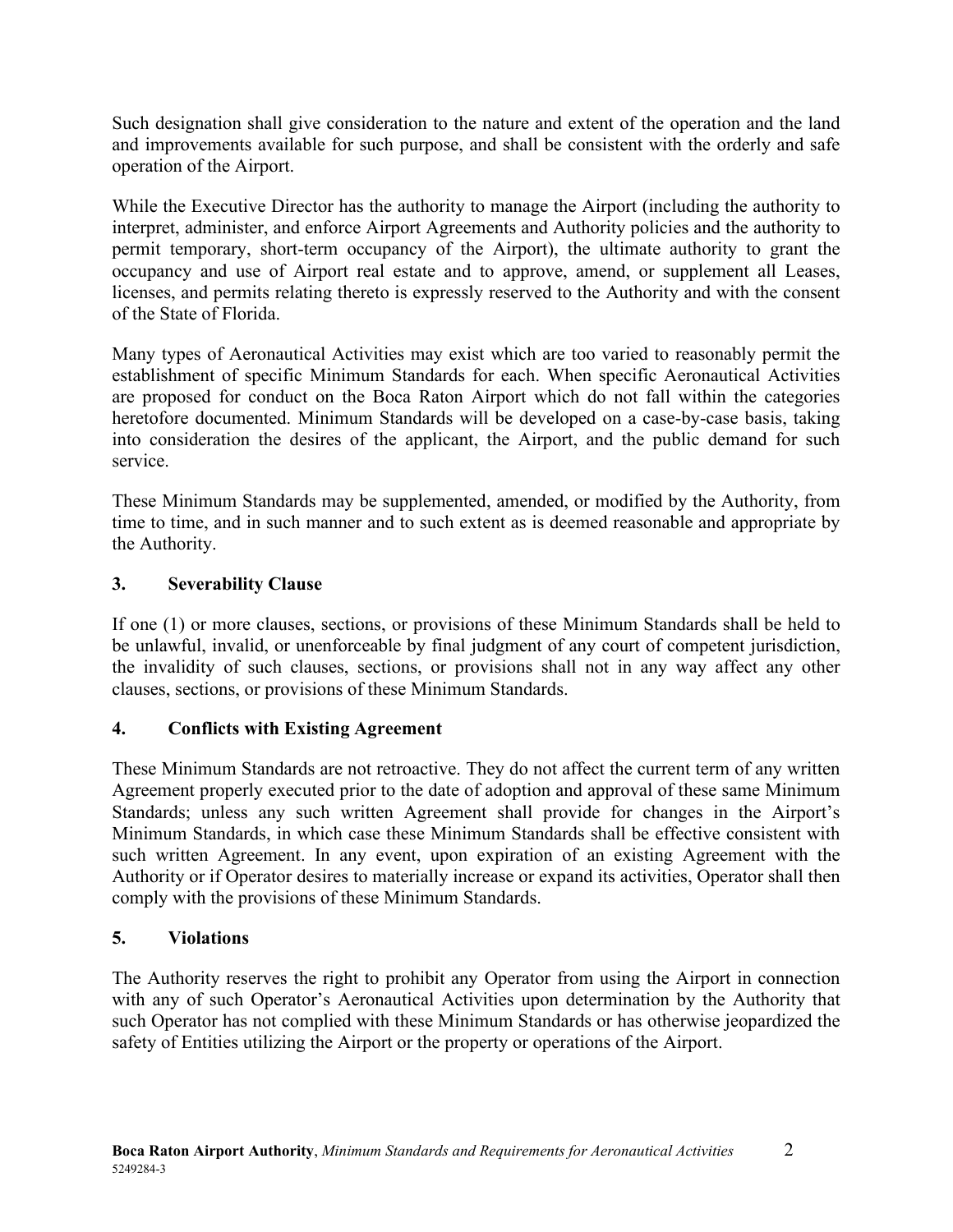#### <span id="page-7-0"></span>**6. Definitions**

As used in these regulations, the following terms shall have the following meanings:

Aeronautical Activity (or "Aeronautical Activities" or "Activity" or "Activities"). Any Activity or service that involves, makes possible, facilitates, is related to, assists in, or is required for the operation of Aircraft or another Aeronautical Activity, or which contributes to or is required for the safety of such operations. The following activities, without limitation, which are commonly conducted on airports, are considered Aeronautical Activities within this definition: charter operations, pilot training, Aircraft rental, sightseeing, aerial surveying, air carrier operation (airline passenger and air cargo), Aircraft sales and service, sale of aviation fuel and oil whether or not conducted in conjunction with other included activities, repair and maintenance of Aircraft, sale of Aircraft parts, and any other activities which, in the sole judgment of the Authority, because of their direct relationship to the operation of Aircraft or the Airport, can appropriately be regarded as an "Aeronautical Activity." For all purposes of these Minimum Standards, all products and services described herein are deemed to be "Aeronautical Activities."

Agreement for "Lease"). A contract between the Authority and an entity granting a concession, transferring rights or interest in property, or otherwise authorizing the conduct of certain activities which is in writing, executed by both parties, and enforceable by law.

Air Charter. An entity that provides on-demand, non-scheduled passenger services and operates under the appropriate FAR with aircraft that provide no more than 30 passenger seats.

Aircraft. Any contrivance, now known or hereafter invented, used, or designed for navigation of or flight in the air. Excluded from this definition are balloons, gyrocopters, gliders, paragliders and unregistered ultralights.

Aircraft Maintenance. The repair, maintenance, adjustment, or inspection of Aircraft. Major repairs include major alterations to the airframe, powerplant, and propeller as defined in Part 43 of the FARs. Minor repairs include normal, routine annual inspection with attendant maintenance, repair, calibration, or adjustment or repair of Aircraft and their accessories.

Airport. Boca Raton Airport, Boca Raton, Florida.

Airport Operating Area ("AOA"). Ramp/apron, runway and taxiway system at the Airport.

Airport Layout Plan ("ALP"). A drawing depicting the physical layout of the Airport and identifying the location and configuration of runways, taxiways, buildings, roadways, utilities, navaids, etc. and showing planned airport development.

Applicant. An entity desiring to acquire the use of a portion of the Airport or to establish or use any facility at the Airport to engage in Aeronautical Activities and who shall apply in writing and in the manner or form prescribed for authorization to engage in such activities at the Airport.

Apron. A paved area suitable for Aircraft staging and parking.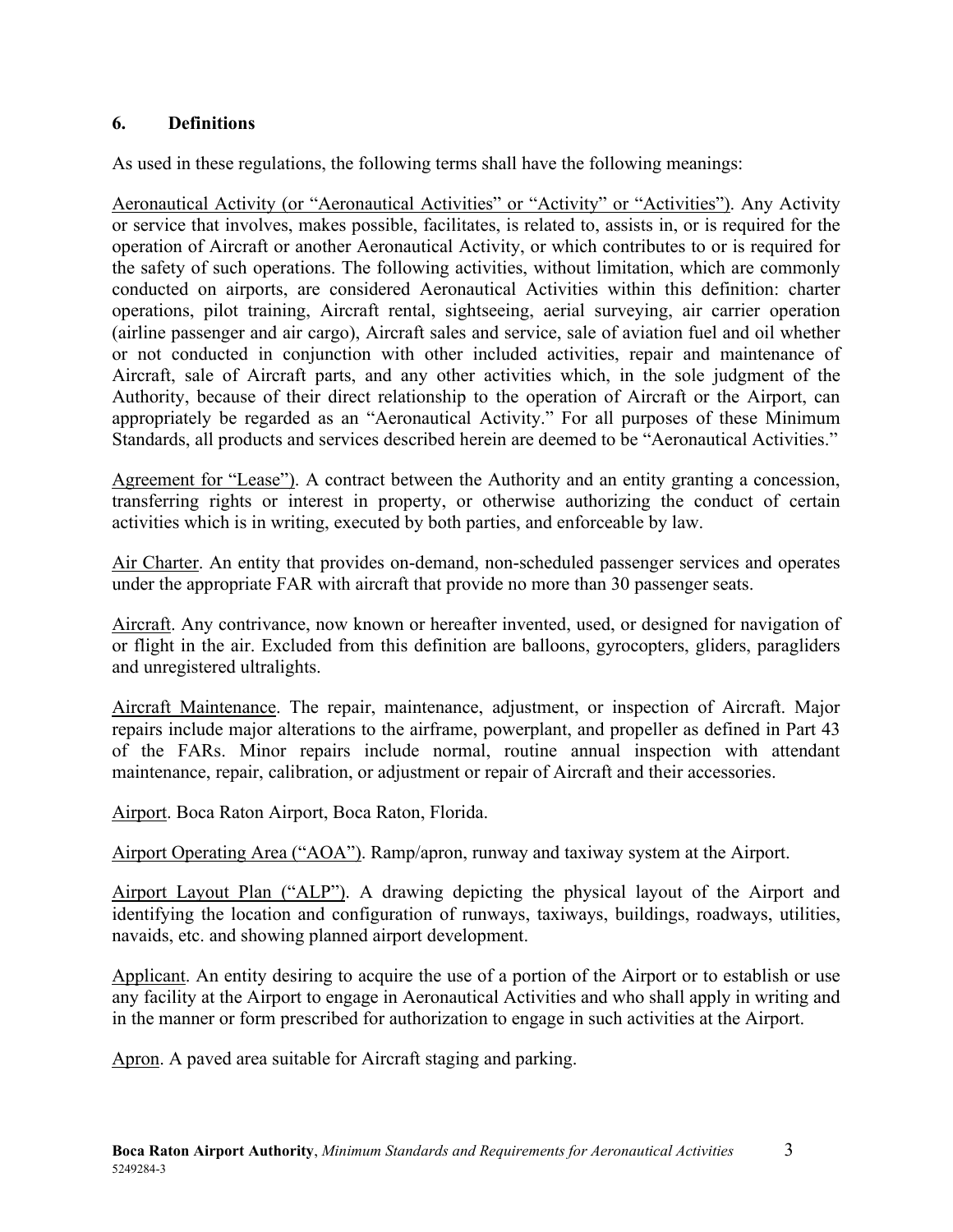Authority or Airport Authority, the Boca Raton Airport Authority as created by Chapter 82-259 (F.S.) Laws of Florida as passed by the Legislature.

Commercial Aeronautical Activity. Any Aeronautical Activity where the purpose of such Activity is to secure earnings, income, compensation, or profit, whether or not such objectives are accomplished. Such activities are further defined throughout these Minimum Standards.

Commercial Aviation Operator. An entity engaging in an Activity which involves, makes possible, or is required for the operation of Aircraft, or which contributes to, or is required for the safe conduct and utility of such Aircraft operations, the purpose of such Activity being to secure earnings, income, compensation, or profit, whether or not such objectives are accomplished. A Commercial Operator may be classified as either a Fixed Base Operator or a Specialized Aviation Service Operator.

Entity. A person, persons, firm, partnership, limited liability company, unincorporated proprietorship or association or group, or corporation other than the Authority.

Equipment. All personal property and machinery, together with the necessary supplies, tools, and apparatus necessary for the proper conduct of the Activity being performed.

Exclusive Right. A power, privilege, or other right excluding or preventing another from enjoying or exercising a like power, privilege, or right. An exclusive right may be conferred either by express Agreement, by imposition of unreasonable standards or requirements, or by any other means. Such a right conferred on one or more parties, but excluding others from enjoying or exercising a similar right or rights, would be an exclusive right. The granting of an exclusive right to an entity other than the airport owner to conduct an Aeronautical Activity, which is forbidden by Federal regulation; is distinguished from an exclusive right to occupy real estate, which is permitted by Federal regulation under certain conditions. The presence of only one operator providing a specific service does not in itself constitute an exclusive right.

Executive Director. The designated individual or duly authorized representative appointed by the Authority to manage the operation and development of the Airport.

Exempt Flying Club A non profit entity registered with the State of Florida consisting of bona fide owner of the Aircraft or a shareholder, member, or director of the non-profit entity, organized for the express purpose of providing its members with Aircraft for personal use and enjoyment only, not deriving profit from the operation, maintenance and/or replacement of its Aircraft.

FAA. Federal Aviation Administration.

FAR. Federal Aviation Regulations.

Fixed Base Operator ("FBO"). An entity which is authorized and required by Agreement with the Authority to provide, at a minimum, the following Aeronautical Activities at the Airport;

- A. Sale of Aviation Fuel and Lubricants
- B. Tie-down, Hangaring, and Parking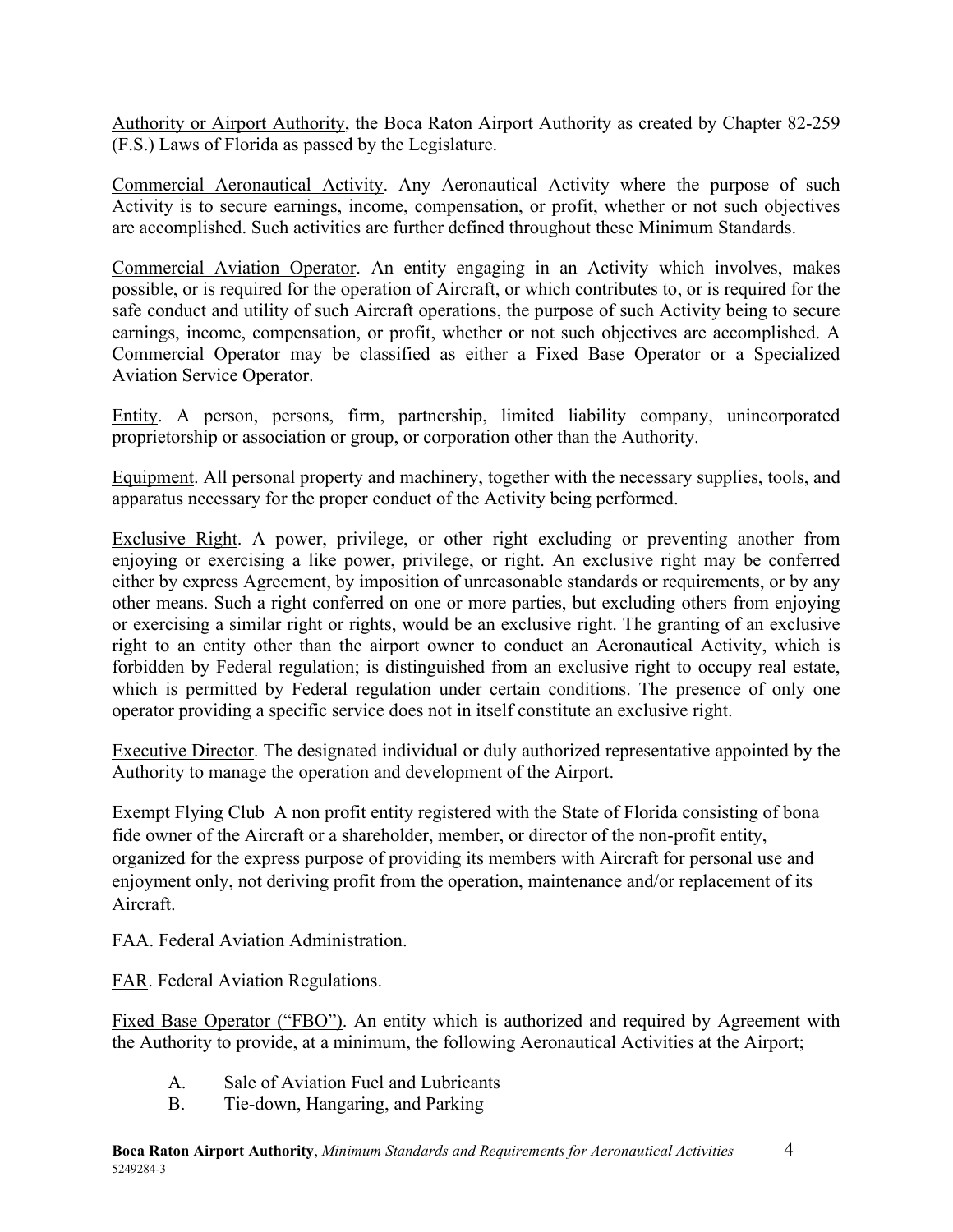- C. Aircraft Maintenance
- D. Aircraft Washing
- E. Ancillary Aircraft Ground Services and Support

Flying Club Operator An entity comprised of an association or group of more than three (3) individuals jointly owning or leasing an Aircraft to its members (where payment is made to the club for the operating time of the Aircraft) but which does not meet the requirements established for Exempt Flying Clubs.

Improvements. All buildings, structures, and facilities including pavement, fencing, signs, and landscaping constructed, installed, or placed on, under, or above any leased area.

Lease. A contract between the Airport Authority and an entity granting a concession, transferring rights or interest in property, or otherwise authorizing the conduct of certain activities which is in writing, executed by both parties, and enforceable by law.

Master Plan. An assembly of appropriate documents and drawings covering the development of the Airport from a physical, economical, social, and political jurisdictional perspective.

Minimum Standards. Those qualifications, standards, and criteria set forth herein as the minimum requirements to be met as a condition for Operator to engage in Aeronautical Activities at the Airport and for any entity to engage in activities on the airside of the Airport.

Non-Commercial Operator. An entity that either owns or leases or operates aircraft for personal or recreational purposes. In the case of a business, the operation of aircraft must be an ancillary activity or unit to support the businesses purposes by providing transportation for the exclusive use of its employees or agents. In all cases, the Non-Commercial Operator neither offers nor provides Aeronautical Activities for compensation.

Operator. As used in these Minimum Standards, the term "Operator" refers to both Commercial Operators and Noncommercial Operators.

Ramp/Apron. A paved area suitable for aircraft staging and parking.

Regulations. The Boca Raton Airport Regulations adopted on June 24, 1998, as it has been and may be amended from time to time.

Repair Facility. A facility utilized for the repair and maintenance of aircraft to include airframe, powerplant, propellers, radios, instruments, and accessories.

Specialized Aviation Service Organization ("SASO"). A Commercial Operator that provides Aeronautical Activities not included in the minimum services listed under the definition of a Fixed Base Operator (FBO). These may include any one (1) or a combination of the following:

- A. Airframe and Powerplant Repair and Maintenance
- B. Aircraft Rental/Flying Club
- C. Flight Training
- D. Aircraft Charter/Air Tax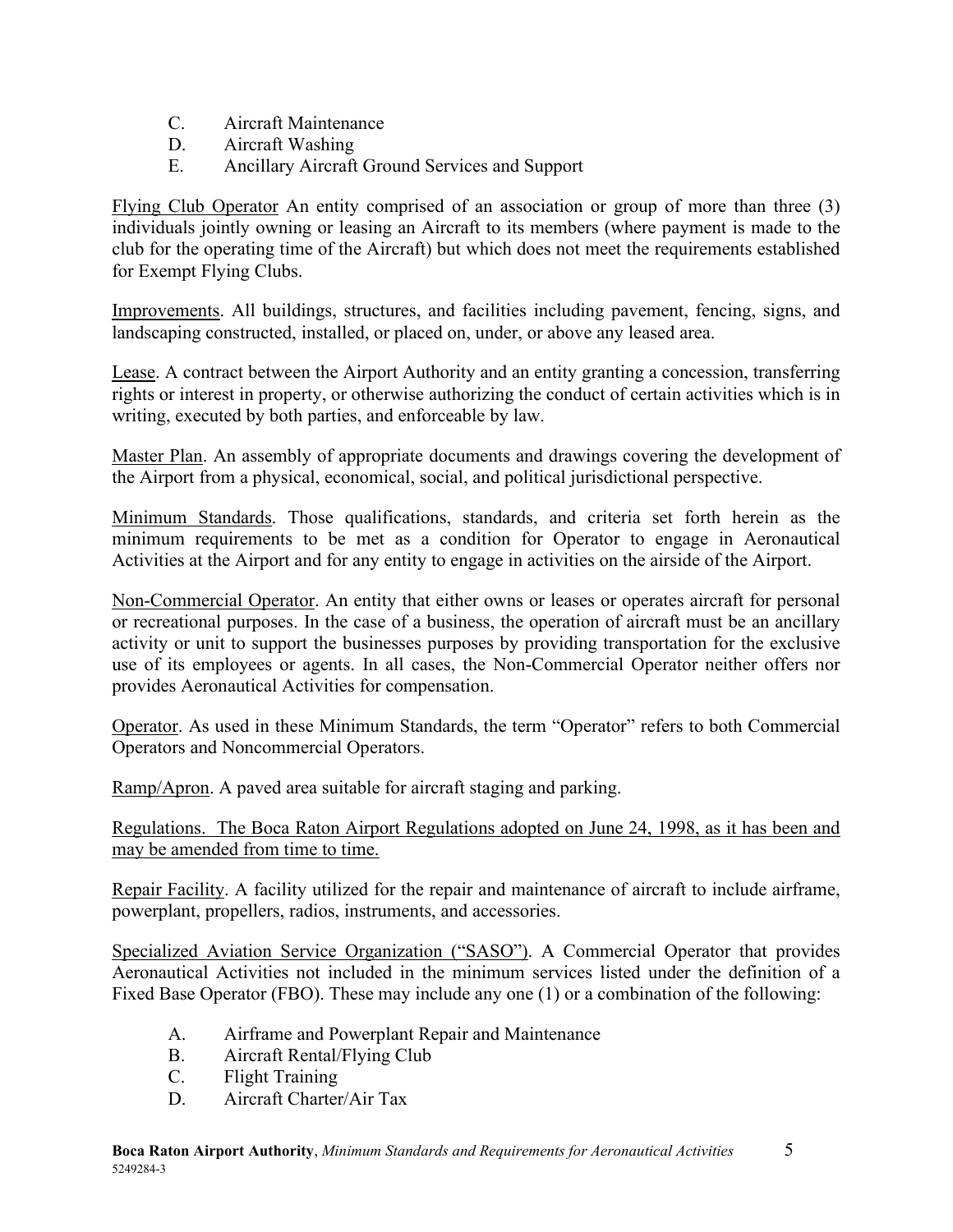- E. Avionics, Instrument, or Propeller Repair
- F. Aircraft Sales
- G. Aircraft Hangar Rental
- H. Aircraft Washing

Sublease. An agreement entered into by a lessee under a Lease with another entity transferring rights or interests in property and/or facilities and enforceable by law.

Taxiway or Taxi Lane. A defined path, usually paved, over which aircraft can taxi from one part of an Airport to another.

Temporary (or Mobile) Structure. A structure that has no permanent foundation and/or is capable of moving or being moved from place to place, including modular buildings constructed offsite.

Through the Fence" Rights, the right to have direct access to the Airport from private property contiguous to the Airport and/or the right to engage in Commercial Aeronautical Activities at the Airport without an approved Agreement with the Authority.

Tie-down. A paved area suitable for parking and mooring of aircraft wherein suitable Tie-down points have been located.

# <span id="page-10-0"></span>**B. GENERAL REQUIREMENTS**

The following General Requirements shall apply to all Aeronautical Activities at the Airport. An Operator engaging in an Aeronautical Activity or Activities at the Airport must comply with the General Requirements of this section plus the Minimum Standards for each specific Aeronautical Activity.

#### <span id="page-10-1"></span>**1. Agreement**

No entity shall conduct an Aeronautical Activity unless a valid Agreement authorizing such Activity has been entered into by the entity and the Authority. Such Agreement will have a maximum initial term of 20 years. In addition, the Authority may provide for optional extensions of Agreement, with agreed upon terms and conditions.

Such Agreement will recite the terms and conditions under which the Activity will be conducted at the Airport, including but not limited to: term of the Agreement; rentals, fees, and charges; and the rights and obligations of the respective parties. The Agreement shall not reduce or limit the entity's obligations with respect to these Minimum Standards.

# <span id="page-10-2"></span>**2. Approved Activities**

Activities not explicitly discussed and/or identified in these Minimum Standards are prohibited at the Airport, unless written authorization is provided by the Authority and/or the Executive Director. Activities which are prohibited include, but are not limited to, sky diving, banner towing, and the operation of gyrocopters, gliders, paragliders and unregistered ultralights.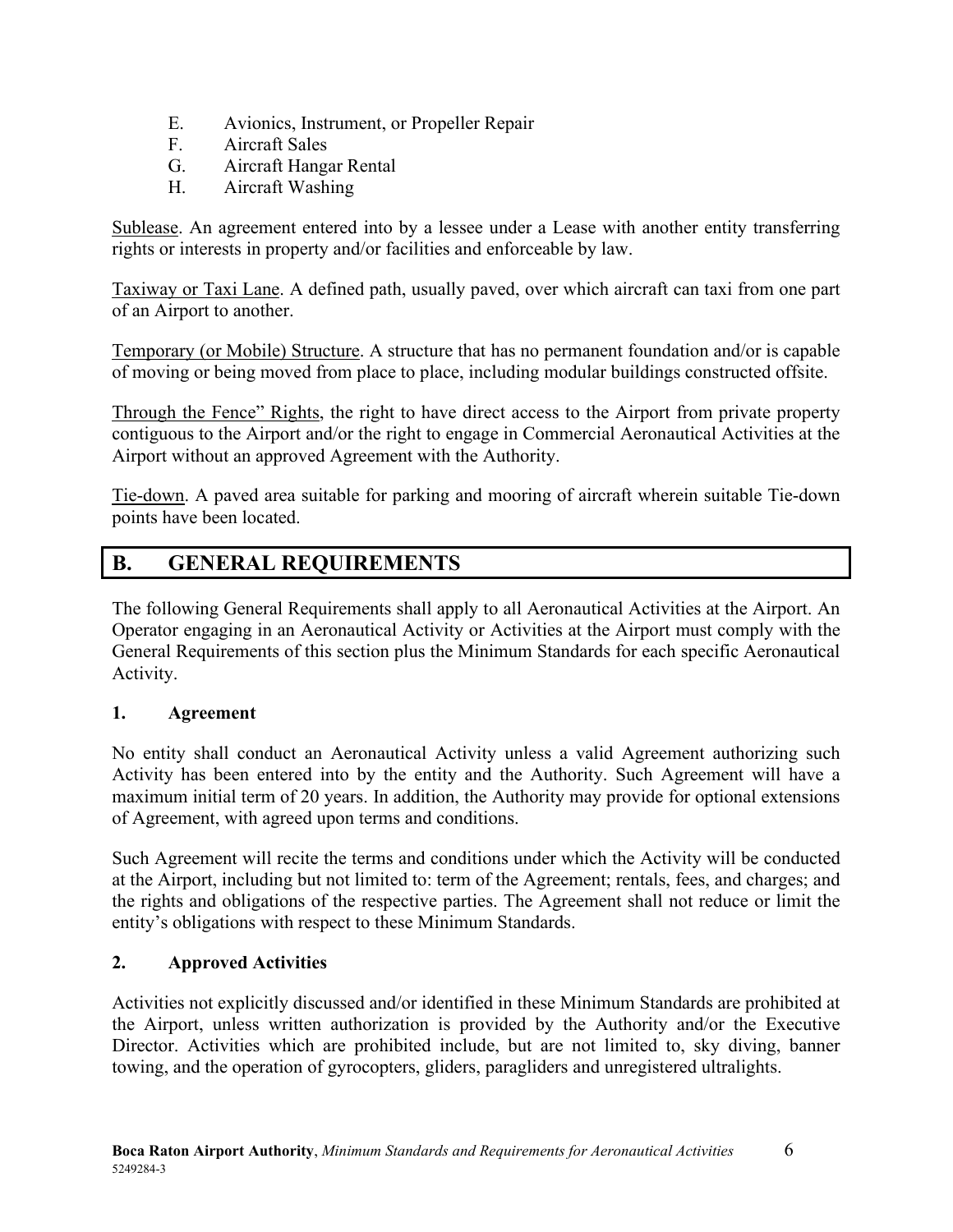#### <span id="page-11-0"></span>**3. Fees and Charges**

Operator shall pay the fees and charges specified by the Authority for the applicable Aeronautical Activities.

Information relative to fees and charges applicable to the Aeronautical Activity described herein will be made available to the prospective Operator by the Executive Director at the time of application or contract negotiations regarding an Agreement.

#### <span id="page-11-1"></span>**4. Leased Premises**

Operator shall lease and/or sublease (or construct) sufficient ground space, facilities, and accommodations for the proposed Aeronautical Activity as stipulated in these Minimum Standards. Operator must provide copies of all Leases or Subleases, through the Executive Director, to the Authority at the time of application. When more than one (1) Activity is proposed or when Operator will be conducting activities from an FBO leasehold, as an approved sublessee, the minimum limits will vary (depending upon the nature of each Activity) and may not necessarily be cumulative.

**Operator must provide a full description and conceptual drawing of the location of the ground space, facilities, and accommodations to be utilized for Operator's proposed Aeronautical Activity and a schedule of development**. Operator must identify the location of Aircraft parking and staging areas, customer lounges, vehicle parking, and restrooms.

The ground space shall include a paved walkway to accommodate pedestrian access to Operator's office, and when appropriate, a paved Aircraft Apron with tie-down or hangar facilities sufficient to accommodate the activities being performed and the type of general R aviation aircraft frequenting the Airport shall be included. Ground space shall also accommodate paved roadways and vehicle parking facilities to ensure direct vehicle access to the facilities without entering the AOA.

The **facilities and floor space allotments** shall include office and customer lounge facilities which must be properly heated, ventilated, cooled, and lighted. All facilities must be of permanent construction.

The **public accommodations** shall include telephones for customer use, restrooms, sufficient onsite customer vehicle parking spaces, and handicap access in accordance with applicable Federal, State, and local laws, rules, and regulations.

"Through-the-fence" commercial activities will not be granted or allowed.

# <span id="page-11-2"></span>**5. Site Development**

Detailed development plans will be submitted to the Authority, through the Executive Director, within three (3) months of the execution of an Agreement. The Authority reserves the right for final approval on structural and location decisions.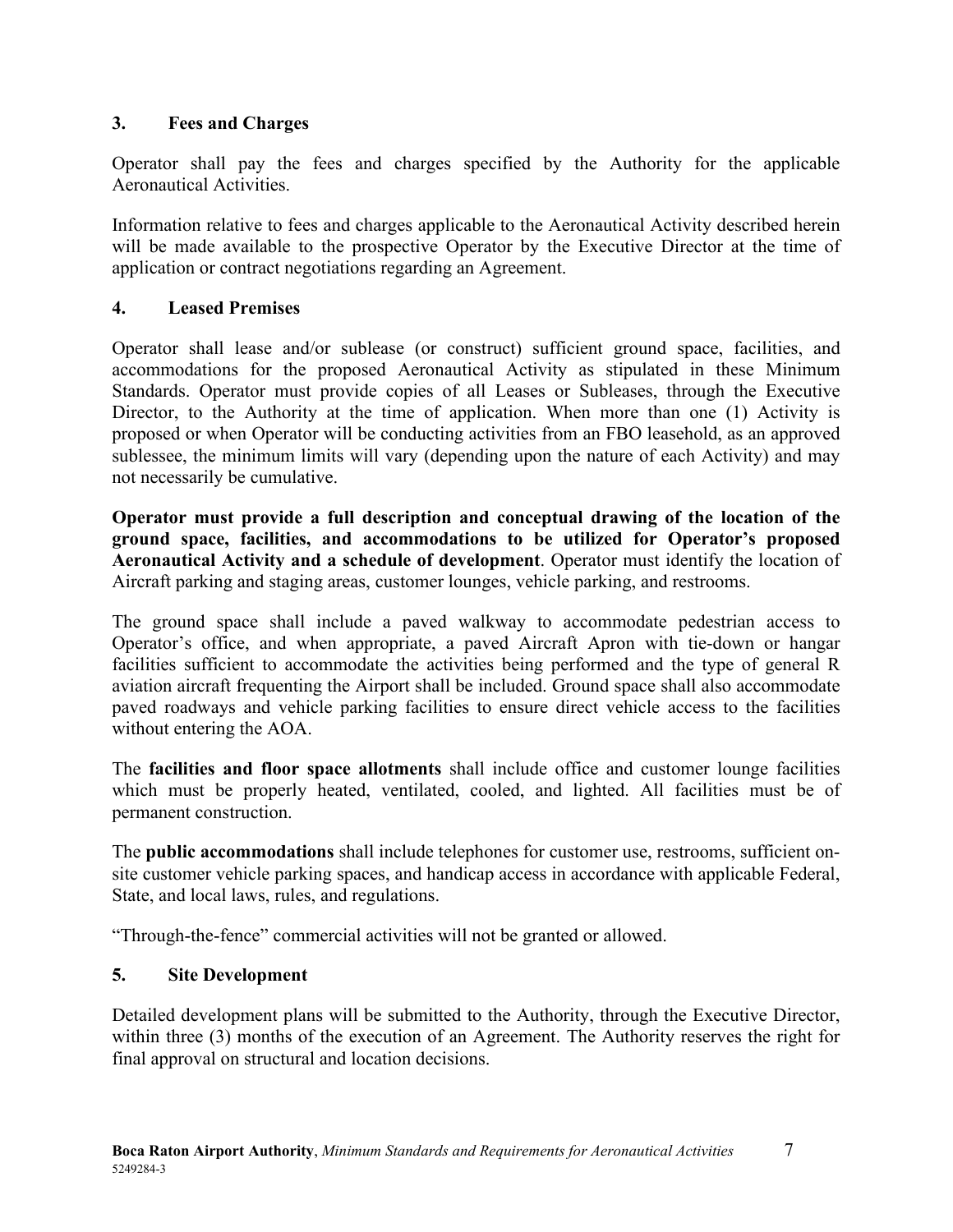Prior to construction of any new building, hangar, or other facility on the leased premises or modifications of an existing structure, all construction plans must be submitted to the Executive Director for approval by the Authority. Approval will not be unreasonably withheld and the Authority must approve or disapprove plans within 45 days of receipt. However, no approval by the Authority of any plans or specification or receipt thereof by the Authority shall be deemed or implied to constitute approval of said plans or specifications for any purpose whatsoever, specifically including without limitation, compliance with design and construction standards established by the FAA, Florida Department of Transportation ("FDOT"), and/or any other agency that may have jurisdiction. The Authority by approving any such plans or specifications, assumes no liability or responsibility whatsoever for any defect in any structure or improvement constructed or modified according to such plans or specifications.

All plans, specifications, construction, and alterations must be in accordance with design, construction, and regulatory standards established by the FAA, the FDOT, and the Authority. Operator will be responsible for obtaining and complying with any and all building permits required by the Authority, Palm Beach County, The City of Boca Raton, Florida Dept. Of Environmental Regulation, the South Florida Water Management District or any other agency that may have jurisdiction.

Operator is responsible for preparing the necessary FAA Form 7460-1, Notice of Proposed Construction. After review by the Authority, the Notice will be signed by and submitted to the FAA by the Authority. Review and submittal will be completed within 45 days of receipt by the Authority. No construction may commence until the Notice is approved and returned to the Authority by the FAA. Changes or restrictions the FAA may require to the Notice must be complied with by Operator.

The Authority is under no obligation to construct and provide Aprons or Taxiways or other facilities for commercial and/or non-commercial use facilities. In the event the facility location requires the construction of either Aprons and/or Taxiways, these pavements shall meet all FAA standards for the largest aircraft type anticipated to use the facility.

Vehicle parking facilities must be paved, located on leased premises, and in compliance with the Airport Authority and City of Boca Raton parking standards. In addition, adequate fences and gates will be provided by Operator to prevent vehicles from accidentally driving onto runways and taxiways.

Any property not developed within two (2) years of execution of Agreement, or within four (4) months of any committed phase in an approved plan, will be surrendered upon demand. Any delay on the part of the Authority providing the necessary approvals and/or submission of documents will extend the development time line accordingly. Any changes to this provision must be agreed to by ail parties in written form.

Operator will not place or cause to be placed any temporary, modular or mobile structures on the leased premises, except those that are directly related to approved constructions or alterations. The siting of temporary construction structures must be approved in writing by the Authority. In addition, no activities may be performed from temporary modular or mobile structures and until all minimum standards are complied with for the approved aeronautical activity.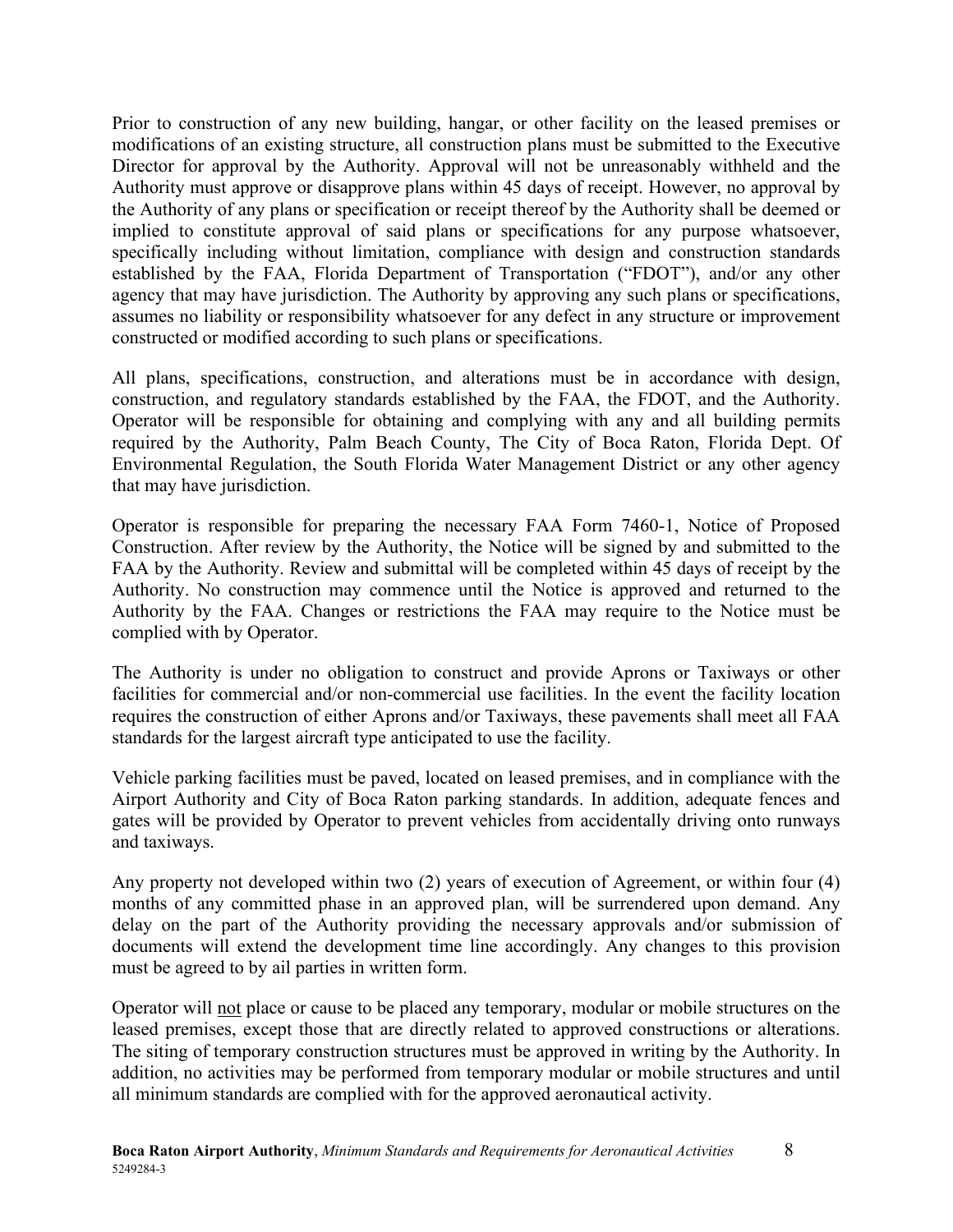#### <span id="page-13-0"></span>**6. Facility Maintenance**

Operators must maintain the leased premises in a neat and orderly condition. Operators must provide the necessary personnel to perform continuing maintenance upon their facilities, including related and associated appurtenances, landscaping, paved areas, installed equipment and utility services, and grass cutting.

In addition, Operators will provide all necessary apron cleaning services for the leased premises, janitorial and custodial services, trash removal services, and any and all other related services necessary to maintain the facilities in good condition, fair wear and tear excepted, and will replace in like kind anything damaged by their employees, patrons, or operations.

Maintenance will be at the sole expense of Operator and will be subject to general monitoring by the Executive Director and/or his or her representative(s) to ensure a continuing high quality of appearance and structural condition commensurate with the standards of the Airport.

#### <span id="page-13-1"></span>**7. Products and Services**

Products and services shall be provided on a fair, equal, and non-discriminatory basis to all users of the Airport and at fair, reasonable, and non-discriminatory prices, provided that, if lawful, reasonable, and non-discriminatory discounts and other similar types of price reductions may be extended to like purchasers and users.

#### <span id="page-13-2"></span>**8. Licenses, Permits, and Certifications**

Operator shall obtain and comply with, at its sole expense, all necessary licenses and permits required for the conduct of Operator's activities at the Airport as required by the Authority or any other duly authorized governmental agency having jurisdiction.

Operator shall not engage in any activities at the Airport prior to obtaining any certification required by the FAA. Operator shall furnish the Executive Director with a copy of any such certification.

#### <span id="page-13-3"></span>**9. Personnel**

Operator shall have in its employ and on duty during operating hours, trained personnel in such numbers as are required to meet the Minimum Standards herein.

Unless otherwise provided in these minimum standards, the operator shall provide a responsible person in the office to supervise the operations on the leased premises and such person shall be authorized to represent and act for and on behalf of Operator during all business hours.

All personnel are required to hold the appropriate FAA certificates and ratings, as applicable.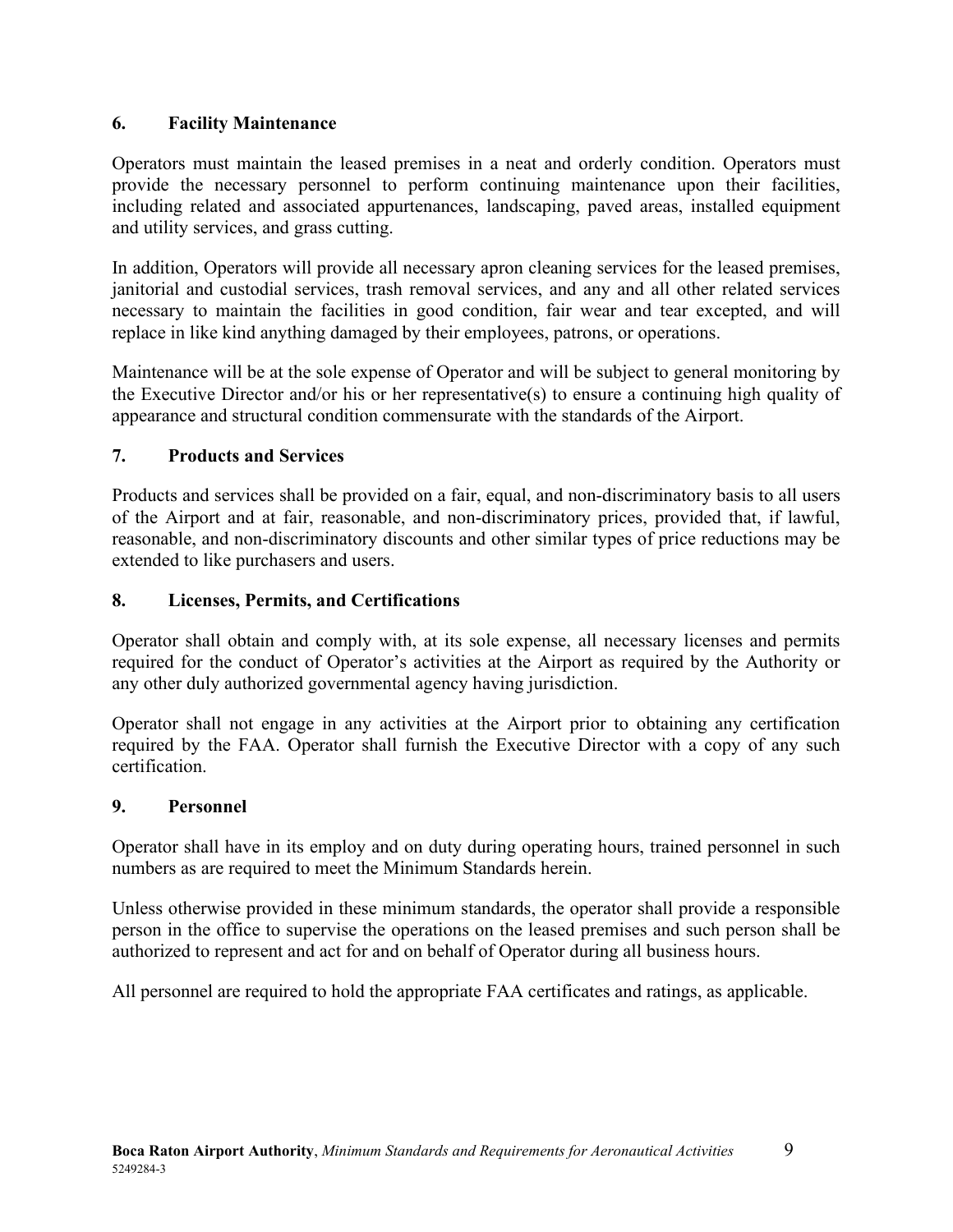#### <span id="page-14-0"></span>**10. Payment of Rents and Fees**

No entity shall be permitted to engage in Aeronautical Activities unless said entity is current (not delinquent) in the payment of all rents, fees, or other sums accruing to the Authority under any and all Agreements with the Authority.

Operator's failure to remain current in the payment of all rents, fees, or other sums accruing to the Authority under any and all Agreements with the Authority will be grounds for revocation of the Agreement authorizing the conduct of Aeronautical Activities at the Airport.

#### <span id="page-14-1"></span>**11. Laws, Rules, and Regulations**

Operator shall engage in Aeronautical Activities only in accordance with Minimum Standards; all applicable laws, rules, and regulations of the Federal Government, the State of Florida; and all other governmental bodies having jurisdiction including without limitation the regulations of the FAA and the U.S. Department of Transportation and the applicable ordinances, rules, and regulations of the Authority, including without limitation these Minimum Standards; all as may be in effect from time to time.

#### <span id="page-14-2"></span>**12. Insurance**

- Operator shall keep and maintain all insurance required by law including for example and without limitation, insurance as required by the workers compensation laws of the State of Florida.
- Operator shall maintain, at a minimum, the coverages and limits of insurance for a Fixed Based Operator or the Operator's particular Specialized Aviation Service or Services, as provided on Attachment A to the Minimum Standards – (Schedule of Minimum Insurance Requirements).
- Operator shall procure, maintain, and pay premiums during the term of the Agreement for insurance of the types and the minimum limits set forth by the Authority for each Activity. The insurance company underwriting the required policy(s) shall be licensed or admitted to write such insurance in the State of Florida, or otherwise be approved in writing by the Authority.
- When more than one (1) Aeronautical Activity is proposed, the minimum limits will vary (depending upon the nature of each Activity, in combination) but will not be necessary for Operator to carry insurance policies providing the aggregate or combined total of the minimum requirements of each Activity; however, Operator will be required to obtain insurance for all exposures.
- All insurance which Operator is required by the Authority to carry and keep in force shall name the Authority (individually and collectively) and its representatives, officials, officers, employees, agents, and volunteers as additional insured.
- All insurance policies shall contain, or be endorsed to contain, the following provisions: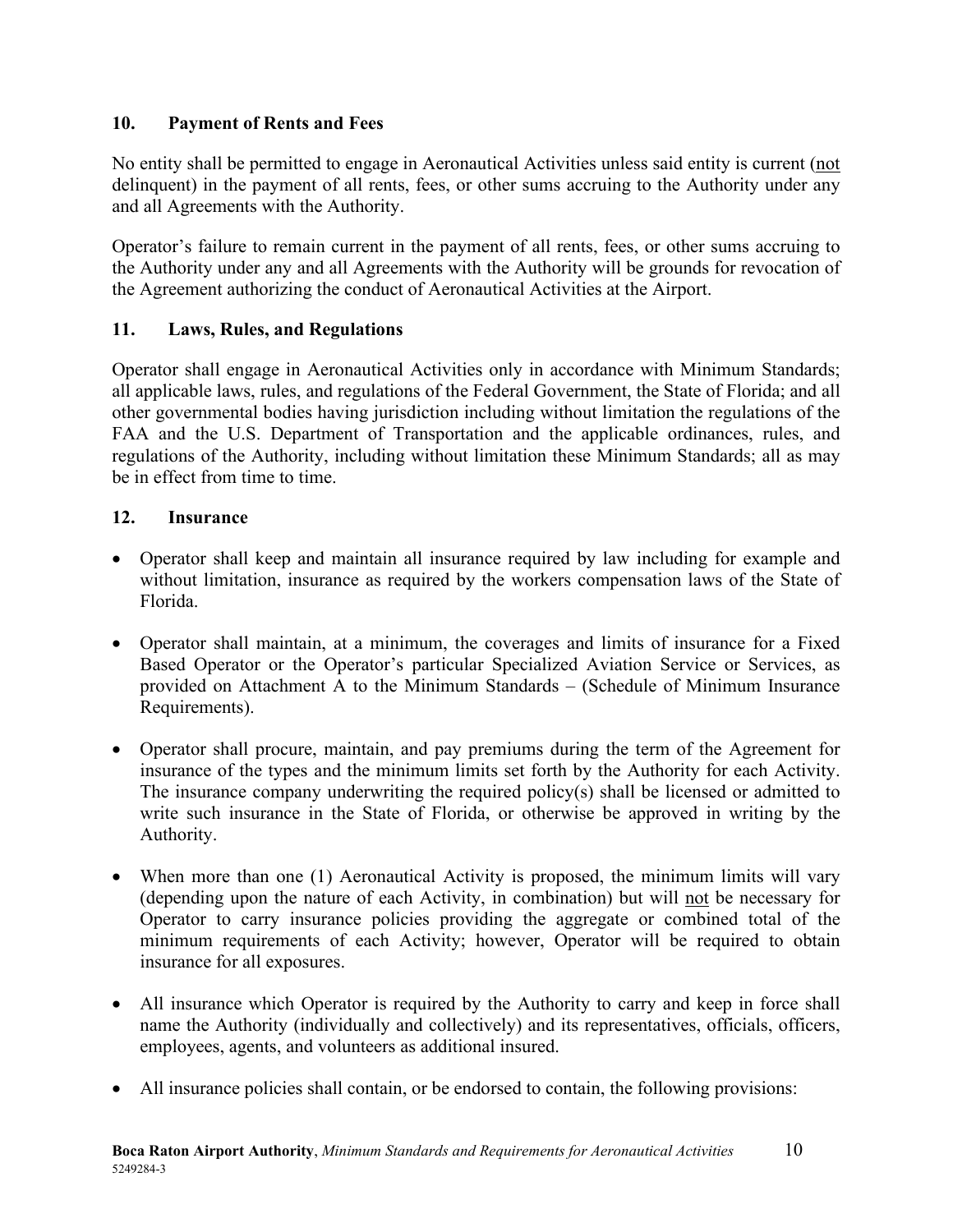"The Boca Raton Airport Authority, including its Members, Officers, Employees and Agents, is an Additional Insured under this policy."

"Insurer hereby waives its rights to subrogation of Insured's claims against the Boca Raton Airport Authority, including its Members, Officers, Employees and Agents."

- The applicable insurance coverages shall be in full force and effect and the required Policies or Endorsements shall be delivered to the Executive Director upon execution of any Agreement, Lease, or approved Sublease.
- The limits of liability for each designated activity represent the minimum required to operate at the Airport. The Authority strongly recommends that all Operators secure higher limits of liability coverage.
- All Operators shall at their sole cost and expense, cause all buildings and improvements on the leased premises to be kept insured to the full insurable value thereof against the perils of fire, wind, hail, flood (for building other than aircraft storage hangars and T-hangars located in an "A" or "B" flood zone), extended coverage, vandalism and in amounts not less than the replacement cost of all buildings and improvements on the Leased premises. The proceeds of any such insurance paid on account of any of the aforementioned perils, shall be used to defray the cost of repairing, restoring, or reconstructing said improvements to the condition and location existing prior to the casualty causing the damage or destruction, unless a change in design or location is approved by the Authority, in writing.
- Disclosure Requirement: Operators conducting rental or sales of Aircraft, or flight training shall post a notice and incorporate within their rental and instruction Agreements the coverages and limits provided to the renter/student by Operator, as well as a statement advising that additional coverage is available to such renter/student through the purchase of an individual non-ownership liability policy. Operator shall provide a copy of such notice to the Executive Director.
- For special events conducted on the airside of the Airport, the tenant on whose premises the special event is hosted shall comply with all insurance requirements for special events as set forth in the Regulations.

#### <span id="page-15-0"></span>**13. Indemnification and Hold Harmless**

• Operator shall defend, indemnify, protect, and completely hold harmless the Airport Authority, (individually and collectively), representatives, officials, officers, employees, and agents from any and all claims, demands, damages, fines, obligations, suits, judgments, penalties, causes of action, losses, liabilities, administrative proceedings, arbitrations, or costs at any time received, incurred, or accrued by the Airport Authority, (individually and collectively), representatives, officials, officers, employees, and agents as a result of, or arising out of Operator's actions or inactions. In the event a party indemnified hereunder is in part responsible for the loss, the indemnitor shall not be relieved of the obligation to indemnify; however, in such case liability shall be shared in accordance with Florida principles of comparative fault.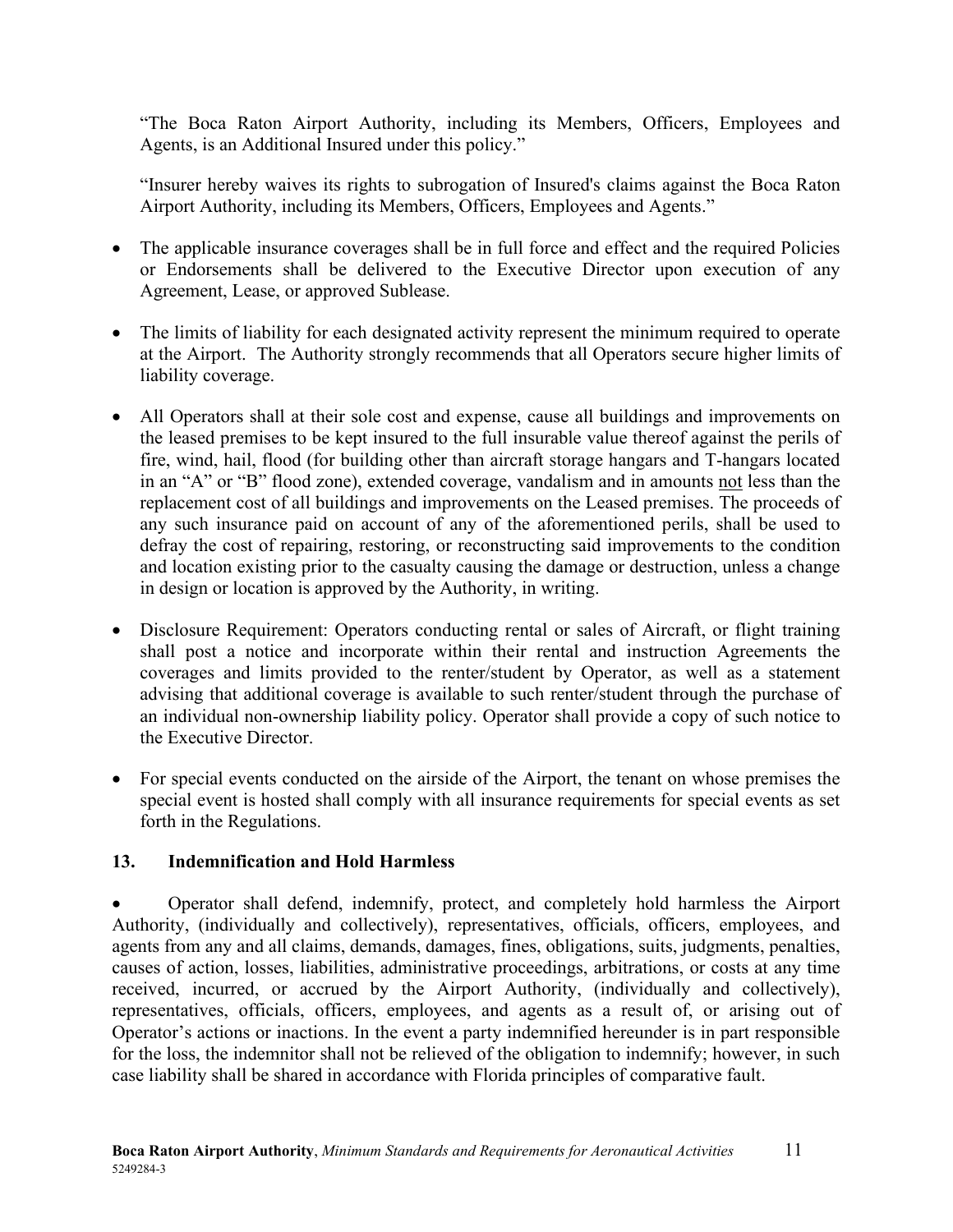#### <span id="page-16-0"></span>**14. Assignment, Subletting, and Encumbrances**

All assignments, subletting, and encumbrances of Agreements between an authorized Operator and another entity (not specifically prohibited herein) must receive prior written approval of the Authority.

A request for such written permission, prepared in as much detail as required by the Authority, will be submitted to the Authority, through the Executive Director for its review and approval which will be completed in a timely fashion. This does not apply to activities provided for under the terms of an existing Agreement, including rental of Tie-downs and hangar space for storage of Aircraft. Permission will not be unreasonably withheld and response to requests will be made within 45 days of receipt by the Authority.

#### <span id="page-16-1"></span>**15. Taxes**

Operator shall, at its sole cost and expense, pay any and all taxes, which now or in the future, may be assessed against the leasehold land, improvements thereto and otherwise assessed upon its operations.

#### <span id="page-16-2"></span>**16. Signage**

Operator shall not erect, maintain, or display any sign on the leased premises or elsewhere on the Airport without the prior written consent of the Executive Director. At a minimum, all signage must meet requirements and standards of the Airport Authority.

#### <span id="page-16-3"></span>**17. Environmental Compliance**

All Operators, specifically including without limitation, all Operators who dispense fuel, store fuel, and perform Aircraft Maintenance, shall strictly comply with all Federal, State, and local laws, rules, and regulations concerning the handling, use, and storage of fuel, oil, solvents, chemicals, and other hazardous materials.

Operators will not engage in, or permit on the leased premises, the stripping and/or painting of Aircraft or any other vehicle, except following review by and written permission from the Authority. This does not include painting of minor Aircraft parts and assemblies required as part of a maintenance or repair procedure.

Each Operator handling, using, or storing fuel, oil, solvents, chemicals and/or hazardous materials at the Airport shall provide a written report to the Executive Director, updated annually, identifying all fuel, oil, solvents, chemicals, and hazardous materials used or stored at the Airport and describing the measures taken by Operator to comply with all applicable Federal, State, and local laws, rules, and regulations. All Operators shall be subject to inspection by or on behalf of the Authority for compliance with this standard at any time during normal business hours.

Each entity will become a co-permittee with the Airport Authority under a NPDES permit for storm water discharge. Each entity will participate in the Airport Stormwater Pollution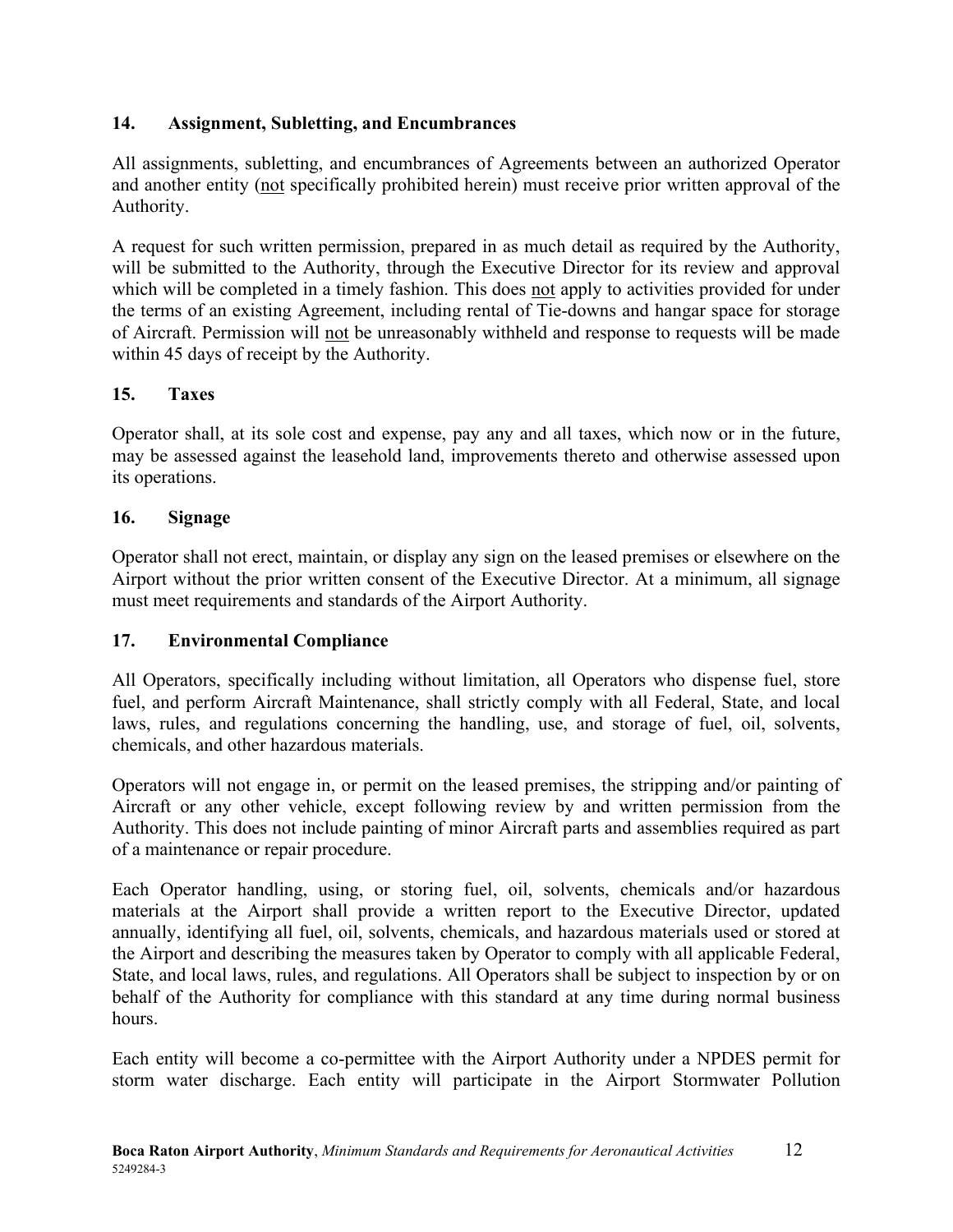Prevention Plan (SWPPP) and have representation on the Stormwater Pollution Prevention Team.

Each entity will be required to secure necessary Federal, State, and local permits regarding the existence or rare, endangers, or threatened species or habitat.

# <span id="page-17-0"></span>**18. Safety of Property, Others**

All Aeronautical Activities at the Airport shall at all times be conducted with due consideration of the property of the Authority and others located at or about the Airport and the safety of all Airport users.

# <span id="page-17-1"></span>**19. Suspension, Revocation of Privileges**

The Authority reserves the right to suspend or revoke Airport privileges, on a temporary or permanent basis, to any Operator failing to abide by these Minimum Standards or any applicable Federal, State, or local law, rule, regulation, ordinance, or standard governing the Airport or any applicable Aeronautical Activity.

# <span id="page-17-2"></span>**20. Security**

Each Operator shall observe all security requirements of FAR Part 107, as applicable, and any special security program promulgated by the Authority for the Airport and in effect from time to time, and shall take such steps as may be necessary or directed by the Authority to insure that officers, employees, representatives, invitees, and guests of Operator observe such requirements.

# <span id="page-17-3"></span>**21. Authority, and Airport**

- The Airport is owned by the State of Florida and is operated and Director administered by the Boca Raton Airport Authority. Only the Airport Authority can amend or modify these Minimum Standards.
- The Airport Authority has directed the Executive Director to obtain and receive copies of all licenses, permits, certifications, certificates of insurance, and other documents required to be provided to or filed with the Authority under these Minimum Standards. In addition, all official inquiries to the Authority regarding these Minimum Standards and/or compliance therewith should be directed to the Executive Director. The Executive Director shall be responsible for enforcement of these Minimum Standards, and no approval or consent required to be given hereunder shall be valid unless given in writing by the Authority. Any notice required to be given hereunder to the Authority shall be given in writing and addressed to the Executive Director at the Address provided in paragraph 22 below.

# <span id="page-17-4"></span>**22. Notices, Requests for Approval, and Other Filings**

Any notice, request for approval, application, or other filing Applications, required or permitted to be given or filed with the Authority and any notice or communication required to permitted to be given or filed with any Operator or prospective Operator pursuant to these Minimum Standards shall be in writing, signed by the party giving such notice, and may be personally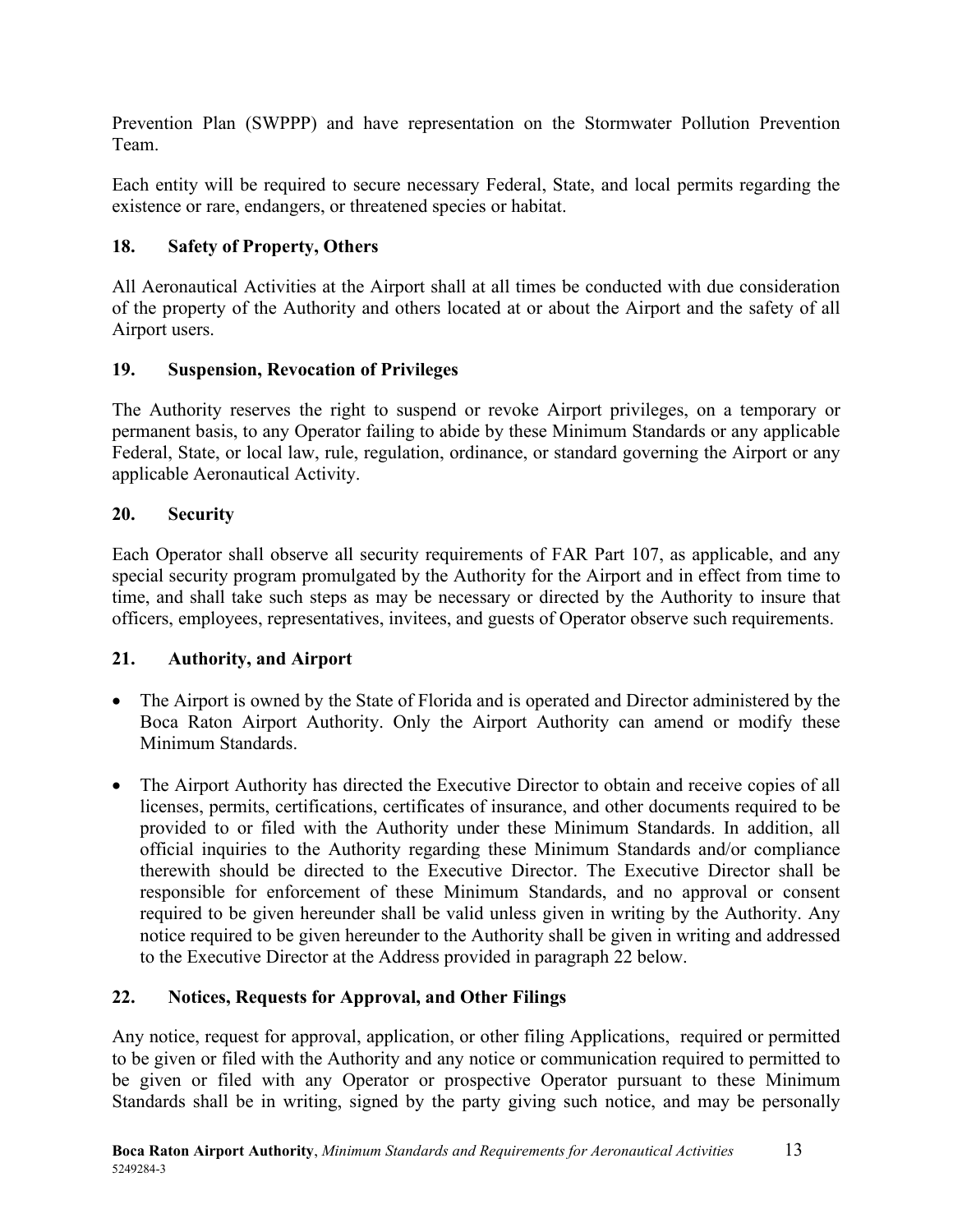served, sent by overnight courier or by United States certified mail, and shall be deemed to have been given when delivered in person, or one (1) day after delivery to the office of such overnight courier service, or three (3) days after depositing the same in the United States Mail, postage and registration fees prepaid, properly addressed to Operator or prospective Operator at its principal place of business (or such other address as it may have provided to the Authority) or, as the case may be, to the Authority, through the Executive Director at the following address:

Boca Raton Airport Authority 903 NW 35th St Boca Raton, Florida, 33431 Telephone: (561) 391-2202 Facsimile: (561)391-2238

#### <span id="page-18-0"></span>**23. Bonding Requirements**

All construction at the Boca Raton Airport will require that the Tenant submit a Completion Bond in favor of the Boca Raton Airport Authority for 100 percent of the Total Cost of the Improvements that assures that the Tenant will complete and pay for all construction on a timely basis; or in lieu of a completion bond in favor of the Airport Authority that assures that the tenant will complete all construction on a timely basis, the Airport Authority will accept a Performance Bond that assures that the tenant will complete all construction on a timely basis with the Airport Authority as a co-obligee together with an irrevocable letter of credit to fund obligations of the Airport Authority under the bond; The time to complete the construction shall be determined by the Boca Raton Airport Authority based upon the "Scope of Work" as submitted by the Tenant.

# <span id="page-18-1"></span>**C. FIXED BASE OPERATIONS**

#### <span id="page-18-2"></span>**1. Fixed Base Operator**

**Definition:** A Fixed Base Operator (FBO) is an entity engaged in the business of providing multiple services to Aircraft. Such services shall include, at a minimum, the sale of aviation fuel/lubricants; Aircraft Tie-down, Hangaring, and Parking; Aircraft Maintenance; Aircraft Washing and, ancillary ground services and support.

In addition to the General Requirements set forth in Section B hereof, each Fixed Base Operator at the Airport shall comply with the following Minimum Standards.

#### <span id="page-18-3"></span>**2. Scope of Activity**

- FBO shall conduct its FBO business and activities on and from the leased premises in a first class manner which shall be consistent with the degree of care and skill usually exercised by experienced FBOs providing comparable products, services, and engaging in similar activities from similar sized facilities in like markets.
- All services and products that the FBO are required to provide must be provided by the FBO through the FBO's employees.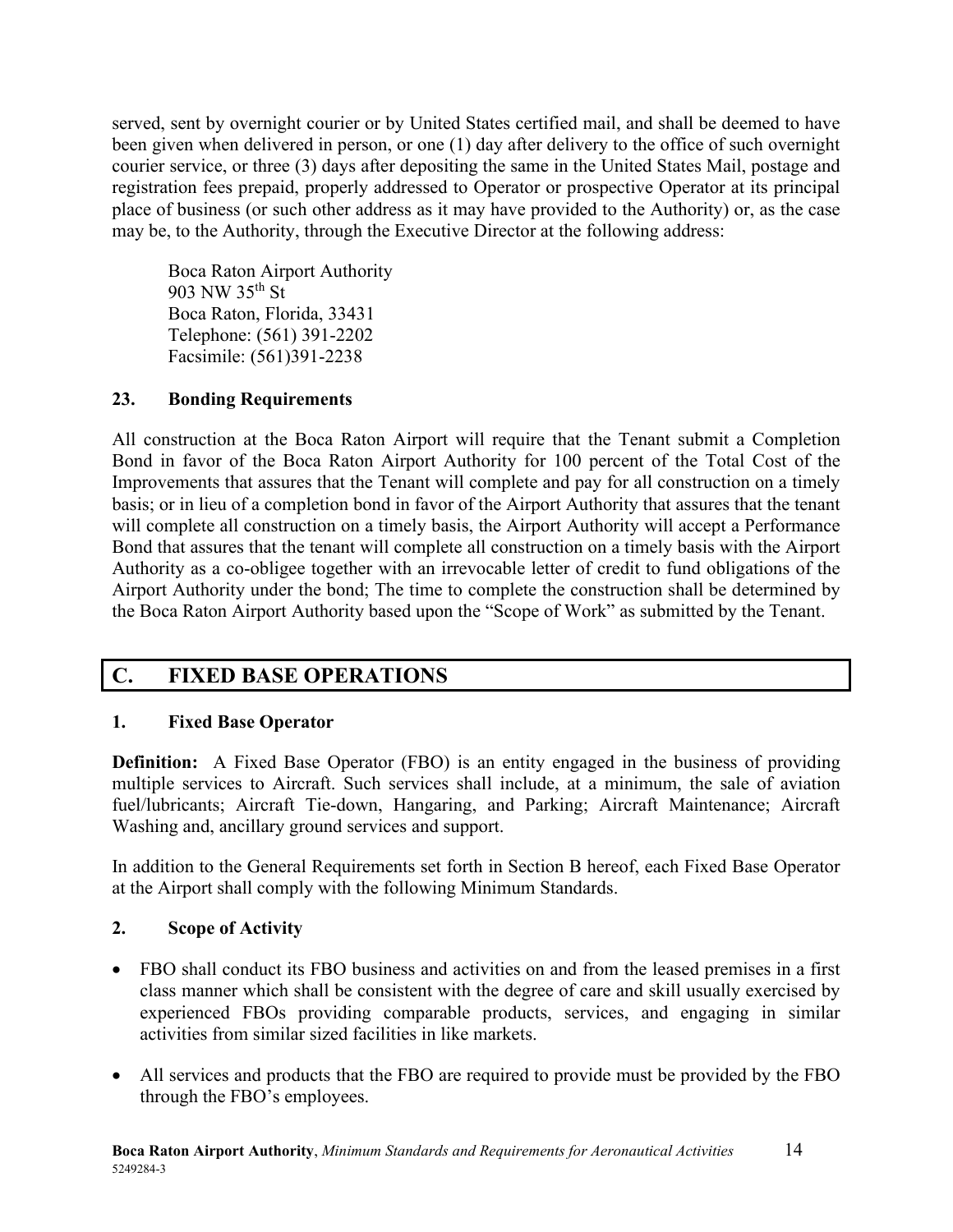- FBO products and services shall include, at a minimum, the following:
- Aircraft Fueling (both Jet and Avgas):
	- The FBO shall be capable of providing a response time not to exceed 15 minutes.
	- The FBO shall be capable of delivering and dispensing aviation fuel into all types of Aircraft normally frequenting the Airport.
	- The FBO shall have an approved written Spill Prevention Control and Countermeasure Plan ("SPCC Plan") which meets Authority, Federal, and State regulations. An updated copy of such SPCC Plan shall be filed with the Executive Director at least five (5) days prior to actual implementation.
- Tie-down, Hangaring, and Parking
- The FBO shall comply with minimums identified in Leased Premises.
- Aircraft Maintenance
	- The FBO shall be qualified to perform preventative maintenance (as defined in FAR Part 43) on the airframes, powerplants, and associated systems of general aviation Aircraft up to 12,500 pounds gross weight.
	- The FBO can remain in compliance with these Minimum Standards for the provision of Aircraft Maintenance through an authorized sublessee (meeting the Minimum Standards for Airframe and Power Plant Repair and Maintenance) operating from the FBO's leased premises.
	- The FBO and its based Aircraft Maintenance Operator may authorize third party providers, only if such providers meet Authority insurance standards and have a written agreement with the FBO. Third party providers include OEM and specialty services not available at the Airport
- Ancillary Ground Services and Support
	- Oxygen, Nitrogen, and Compressed Air Services
	- Towing of Aircraft
	- Ground Power Services
	- Aircraft Recovery Services

#### <span id="page-19-0"></span>**3. Leased Premises**

• A minimum of 12 acres of land upon which all required improvements for facility, ramp area, vehicle parking, roadway access, and landscaping will be located.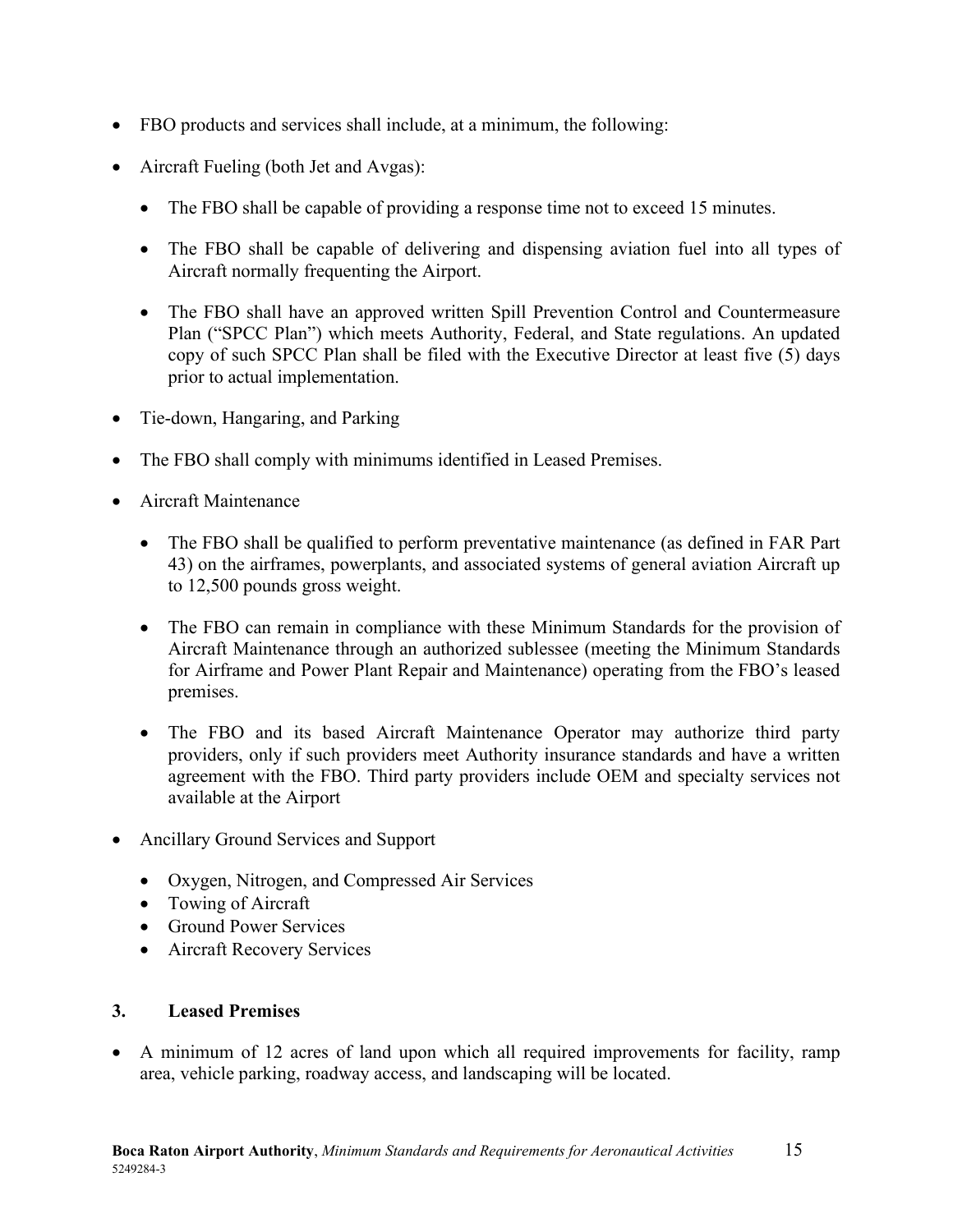- Pave Tie-down facilities for a minimum of 5 0 aircraft.
- A paved ramp adequate to accommodate all Tie-down facilities, all Transient Aircraft Activities of the FBO and all approved sublessee(s) of FBO (but not less than 215,000 square feet) plus paved access to taxiways.
- At least 32,000 square feet of common storage hangar space with no hangar less than 8,000 square feet. A minimum of 8,000 square feet must be "dedicated" to the provision of Aircraft Maintenance and 24,000 square feet must be "dedicated" to the storage of tenant or transient Aircraft.
- At least 7,000 square feet of facilities including adequate space for crew and passenger lounge, administration, operations, public telephones, and restrooms.
- At least 1,000 square feet of office and shop space "dedicated" to the administration and provision of Aircraft Maintenance.
- Sufficient paved vehicle parking space to accommodate FBO and tenant customers, passengers, and employees on a daily basis.

#### <span id="page-20-0"></span>**4. Fuel Storage Facility**

- Construct (or install), maintain, or have access to an on-Airport above-ground fuel or below ground storage facility in a location approved by the Authority. Said fuel storage facility shall have a minimum total capacity for three (3) days supply of aviation fuel for Aircraft being serviced by FBO. In no event shall the minimum total capacity be less than:
	- 24,000 gallon facility for Jet A Fuel storage; and
	- 12,000 gallon facility for Avgas storage; and
	- Demonstrated capabilities to expand fuel storage capacity within a reasonable time period.
- The design and construction of the fuel storage facility shall be approved by the Airport Authority and comply with the rules and regulations of Federal and State regulatory agencies and all other applicable laws, rules, regulations, and guidelines including, but not limited to; NFPA 30, Industrial Standards; current FAA Advisory Circular AC 150/5230-4, including all changes and Appendices; and current Florida Department of Environmental Protection (DEP) rules and regulations governing design, construction, and operation of hydrocarbon fuel facilities.
- FBO will be required to install an oil/water separator with suitable storage tank if surveys indicate the presence of ground and/or well water contamination, or it is required by future law, statute, or regulation.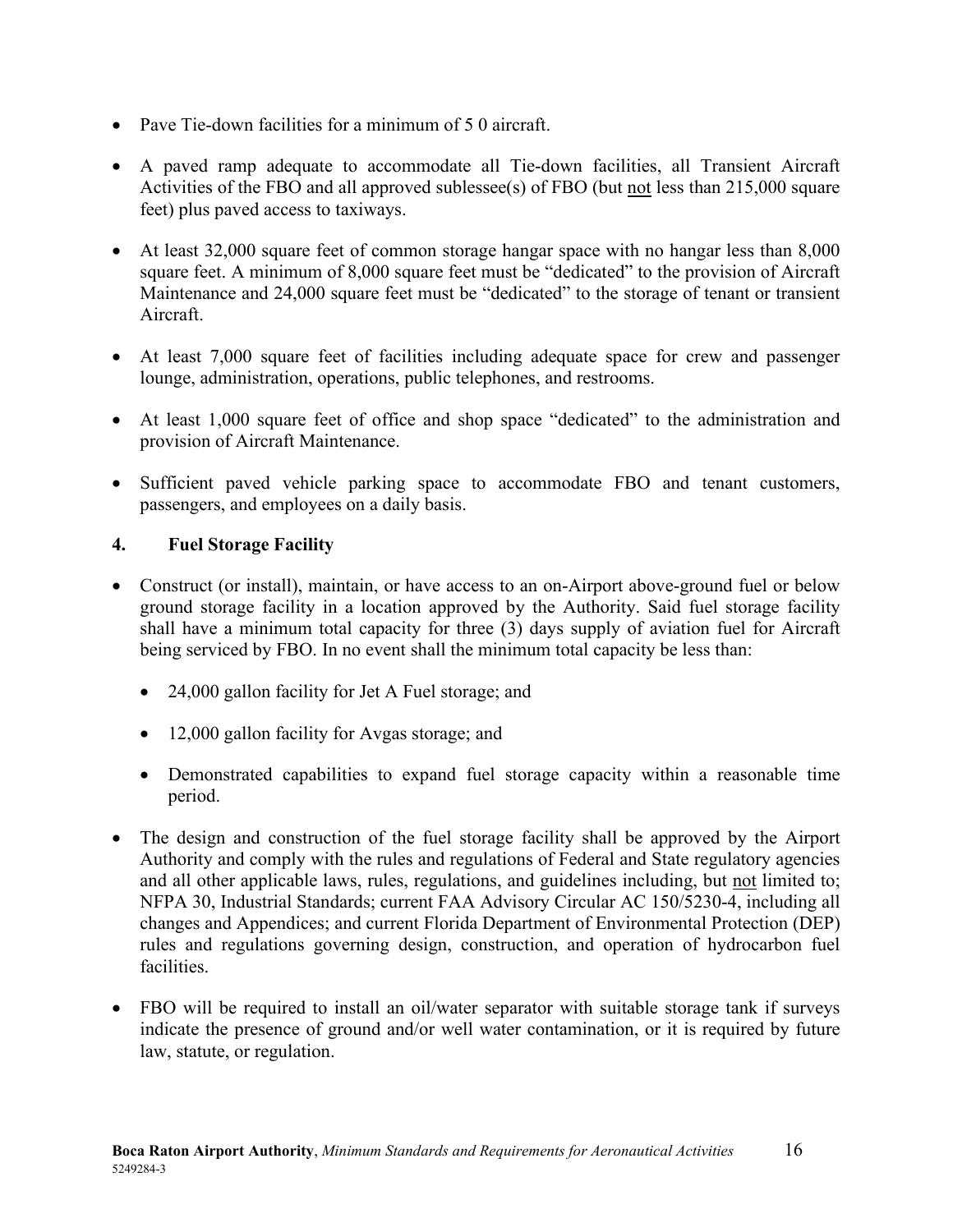• FBO shall demonstrate that satisfactory arrangements have been made with a recognized aviation petroleum distributor for the delivery of fuel in such quantities as are necessary to meet the requirements set forth herein.

# <span id="page-21-0"></span>**5. Fueling Equipment**

FBO shall have:

- At least two (2) mobile dispensing single product trucks (also referred to as Aircraft Fuel Servicing Tank Vehicle, Fueler, Mobile, Dispensing Truck, or Mobile Unit) for jet fuel, and at least one (1) such truck for dispensing Avgas. The Avgas truck shall have a minimum capacity of 750 gallons and the Jet fuel trucks shall have a minimum capacity of 2,200 gallons.
- If FBO engages in into-plane fueling services (scheduled and/or non-scheduled), FBO must have adequate fuel storage capacity for said activity and the fueling equipment required to meet demands of the aircraft typically utilizing the Airport.
- Mobile units must be equipped with metering devices which meet all applicable legal requirements. The mobile unit dispensing Jet fuel must have over-the-wing and single point Aircraft servicing capability. Mobile dispensing single product trucks must be bottom loaded.
- Each fuel service vehicle shall be so equipped and maintained as to comply at all times with all applicable safety and fire prevention requirements or standards, including without limitation, those prescribed by:
	- These Minimum Standards and any other rules and regulations of the Airport Authority
	- State of Florida Fire Code and Fire Marshall's Codes
	- National Fire Protection Association (NFPA) Codes
	- 14 CFR Part 139, Airport Certification, Section 139.321, Handling/Storing of Hazardous Substances and Materials
	- Applicable FAA Advisory Circulars (AC), including AC-00-34, "Aircraft Ground Handling and Servicing", and AC 150/5210-5 "Painting, Marking and Lighting of Vehicles Used On An Airport".

#### <span id="page-21-1"></span>**6. Equipment**

FBO shall have:

- Adequate Tie-down Equipment including ropes, chains, and other types of restraining devices and wheel chocks which are required to safely secure Tie-down Aircraft.
- Adequate Equipment for washing of Aircraft windows.
- Adequate Equipment for recharging or energizing discharged Aircraft batteries.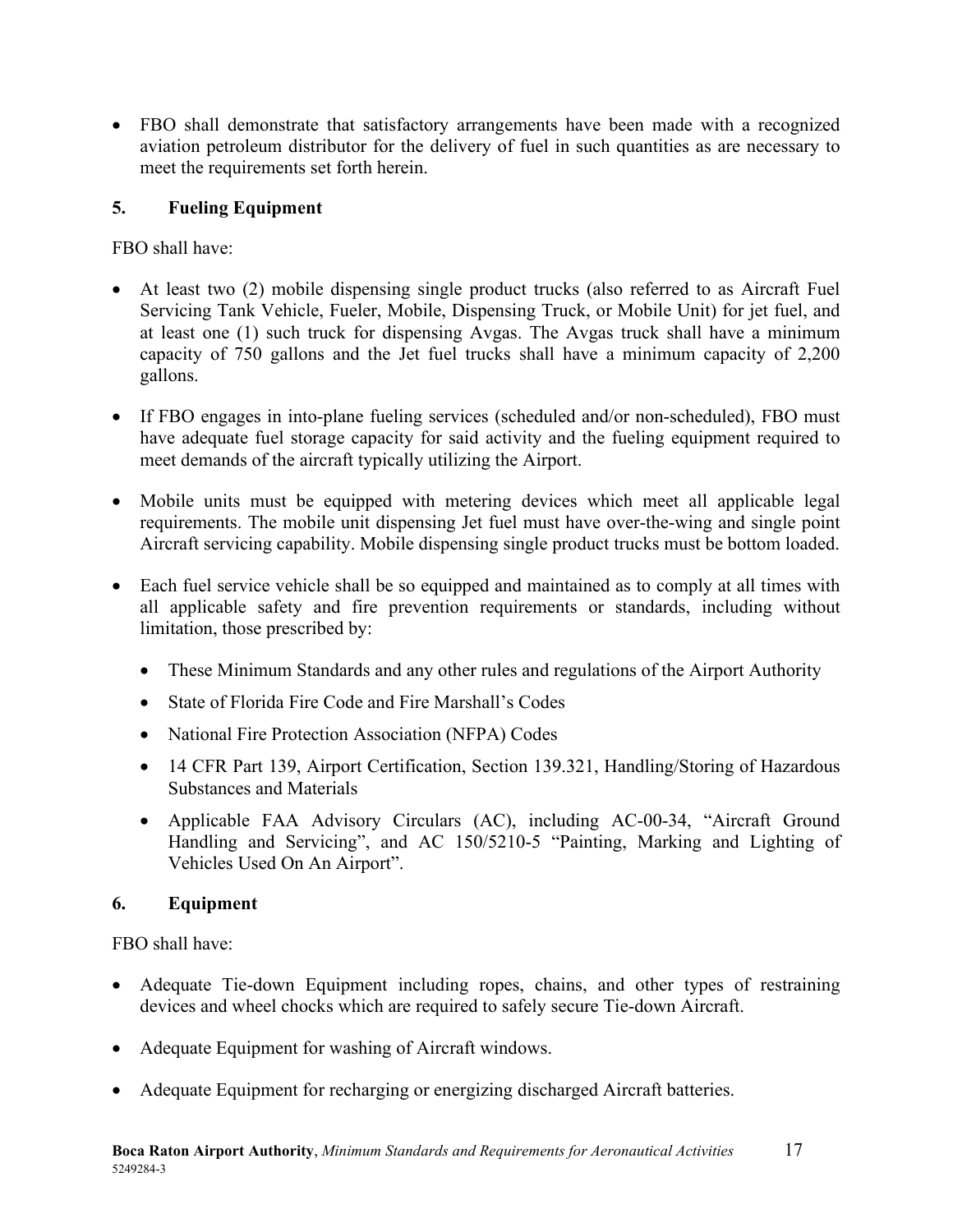- Courtesy vans at least one (1) vehicle to provide such services as lead in/lead out and transportation of passengers, crews, and baggage.
- One (1) Aircraft tug with rated draw bar capacity of not less than 5,000 pounds and standard universal tow bar of sufficient capacity to meet the towing requirements of the general aviation Aircraft normally frequenting the Airport.
- Fire apparatus an adequate number of approved and currently inspected dry chemical fire extinguisher units shall be maintained within all hangars, on Ramp areas, at fuel storage facilities, and on all fueling trucks.
- All Equipment necessary for the proper performance of repair and maintenance services on airframe and powerplants in accordance with applicable FAA regulations and Manufacturers' specifications. Such Equipment shall comply with Authority rules and regulations, NFPA codes, and other applicable governmental safety regulations.

# <span id="page-22-0"></span>**7. Personnel**

Personnel shall at all times be properly uniformed which, at a minimum, must identify the FBO's company name and employee's name. Personnel uniforms shall at all times be professional and properly maintained.

Personnel engaged in dispensing aircraft fuels, accepting fuel shipments, and aircraft ground handling operations shall be properly trained in all associated safety procedures and shall conform to the best practices of such operations. This includes meeting the standards of FAA Advisory Circular 150/5230-4, Appendix 7, Minimum Standards for Fuel Storage, Handling, and Dispensing on Airports, Paragraph 4. Fueling Personnel, Subparagraphs b. and c, and all other applicable laws, rules, and regulations.

- A minimum of two (2) properly trained and qualified employees between 7 am and 11 pm each day providing Aircraft fueling, Aircraft parking, and ancillary Aircraft ground services and support and a minimum of one (1) properly trained and qualified employee between 7 am and 11 pm each day to provide ancillary customer service and support. At least one person capable of providing these services is required between 11 pm and 7 am each day.
- A minimum of one (1) FAA licensed airframe and powerplant mechanic employed by the FBO and properly trained and qualified to perform maintenance services on general aviation Aircraft frequenting the Airport.

#### <span id="page-22-1"></span>**8. Hours of Operation**

Fueling, customer services, and ancillary services shall be continuously offered and available to the public (24) hours a day, seven (7) days a week.

Aircraft Maintenance shall be continuously offered and available to the public five (5) days a week, eight (8) hours a day and available after hours and on weekends, on-call, with response time not to exceed one (1) hour.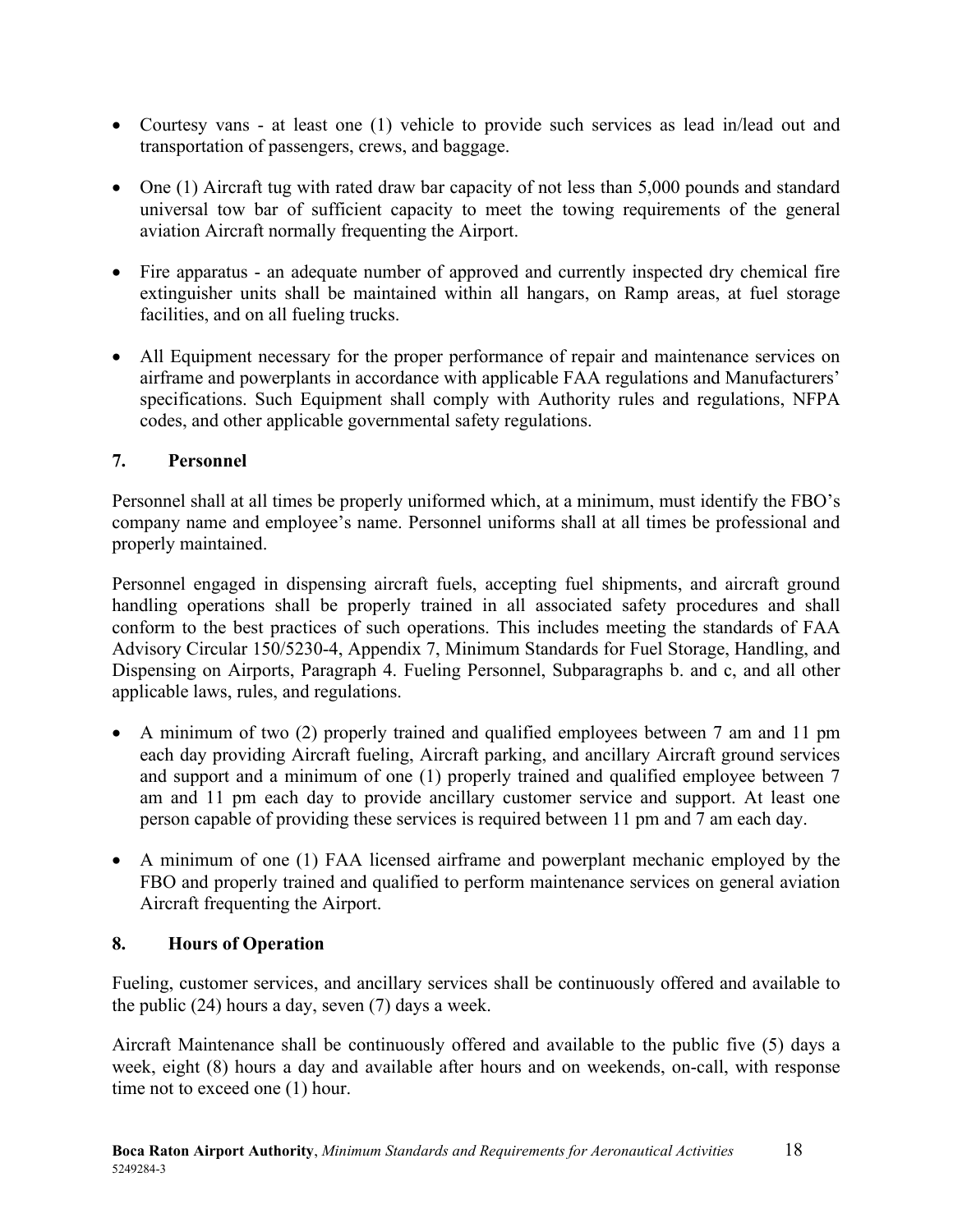#### <span id="page-23-0"></span>**9. Aircraft Recovery Services**

Recognizing that Aircraft recovery is the responsibility of the aircraft owner/operator, the FBO shall be prepared to lend assistance in order to maintain the operational readiness of the Airport's runway and taxiway system. The FBO shall prepare a recovery plan and have the equipment readily available which is necessary to recover the typical itinerant general aviation aircraft using the Airport.

#### <span id="page-23-1"></span>**10. Standard Operating Procedures**

In accordance with all applicable laws, regulations, and appropriate (SOP) industry practices, the FBO shall develop and maintain Standard Operating Procedures (SOP) for fueling and ground handling operations and shall insure compliance with standards set forth in FAA Advisory Circular 00-34A, entitled "Aircraft Ground Handling and Servicing." The FBO's SOP shall include a training plan, fuel quality assurance procedures and record keeping, and emergency response procedures to fuel fires and spills. The FBO's SOP shall also address: (1) bonding and fire protection, (2) public protection, (3) control of access to fuel storage areas, and (4) marking and labeling fuel storage tanks and tank trucks. The FBO's SOP must be submitted to the Executive Director no later than 30 days after the FBO commences activities at the Airport Inspections will be conducted by the Executive Director on a periodic basis to ensure compliance.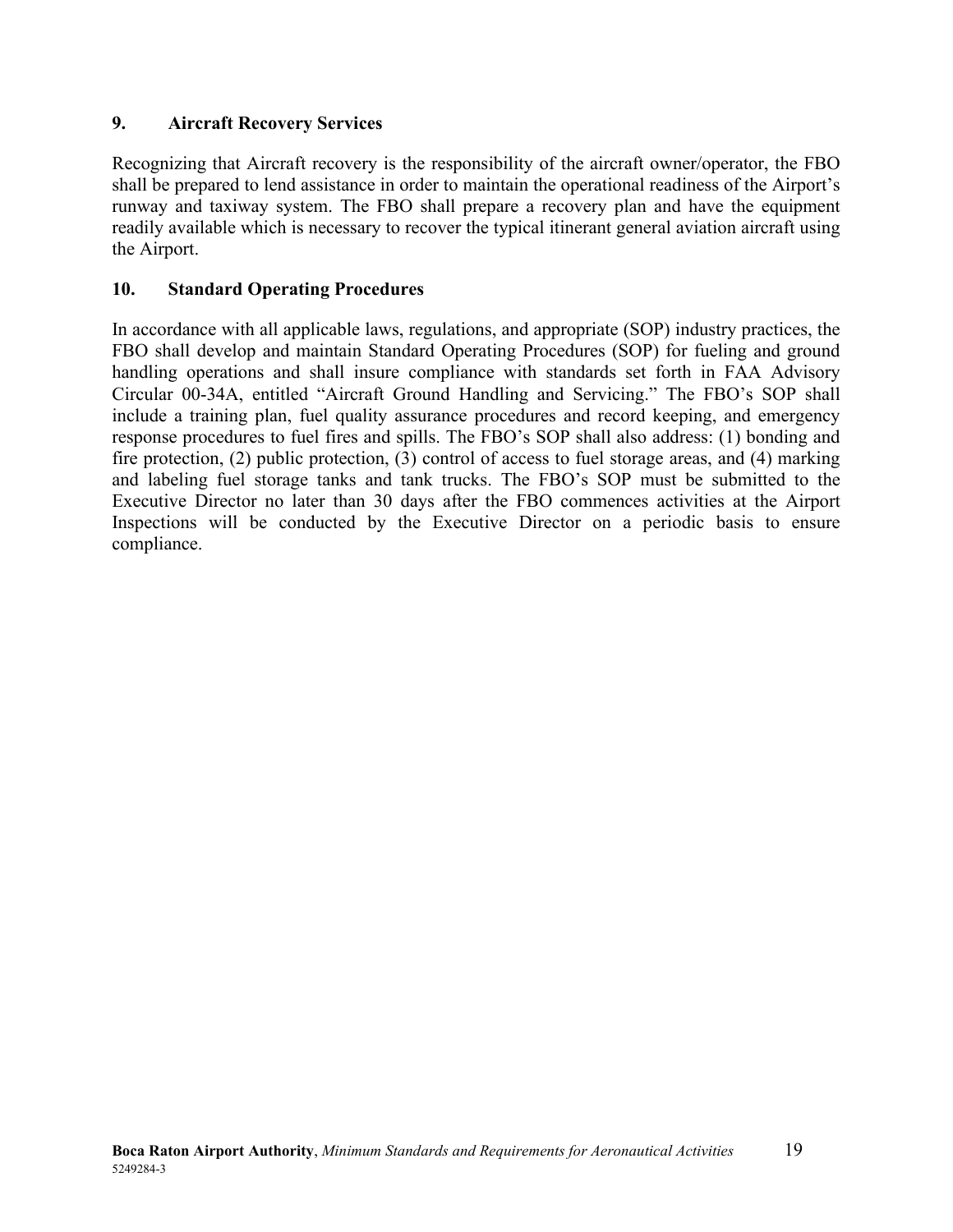# <span id="page-24-0"></span>**D. SPECIALIZED AVIATION SERVICE OPERATORS**

#### <span id="page-24-1"></span>**1. Aircraft Airframe and Power Plant Repair and Maintenance Operator**

**Definition:** An Aircraft Airframe and Powerplant Repair and Maintenance Operator is an entity engaged in the business of providing airframe and powerplant repair and maintenance services which includes the sale of Aircraft parts and accessories.

In addition to the General Requirements set forth in Section II hereof, each Aircraft Airframe and Powerplant Repair and Maintenance Operator at the Airport shall comply with the following Minimum Standards.

#### <span id="page-24-2"></span>**a) Scope of Activity**

Operator shall conduct airframe and powerplant repair and maintenance services and activities on and from the leased premises in a first class manner which shall be consistent with the degree of care and skill usually exercised by experienced Operators providing comparable g products, services, and activities from similar sized facilities in like markets. Operator and FBO may authorize third party operators, provided that the third party has a written agreement and meets all Authority insurance standards. Third party includes OEM and specialty services not available at the Airport.

#### <span id="page-24-3"></span>**b) Leased Premises**

Operator (other than an FBO) engaging in Aeronautical Activities as authorized by Agreement directly with the Authority shall adhere to the following leased premises requirements:

- A minimum ground area of 87,120 square feet (two (2) acres) upon which all required improvements for facility, ramp area, vehicle parking, roadway access, and landscaping will be located.
- Ramp space equal to or greater than two (2) times the hangar square footage. Ramp space shall be adjacent to Operator's facilities and on Operator's leased ground space.
- At least one (1) 8,000 square foot hangar on Operator's leasehold for Aircraft Maintenance.
- At least 2,500 square feet of office, lounge, and shop with adequate space for customer lounge, administration, shops, public telephones, and restrooms.
- Sufficient paved vehicle parking facilities to accommodate all customers and employees on a daily basis.

FBO or Operator engaging in Aeronautical Activities as a sublessee of an authorized Commercial Operator shall adhere to the following leased premises requirements:

• At least one (1) 8,000 square foot hangar on Operator's leasehold for Aircraft Maintenance.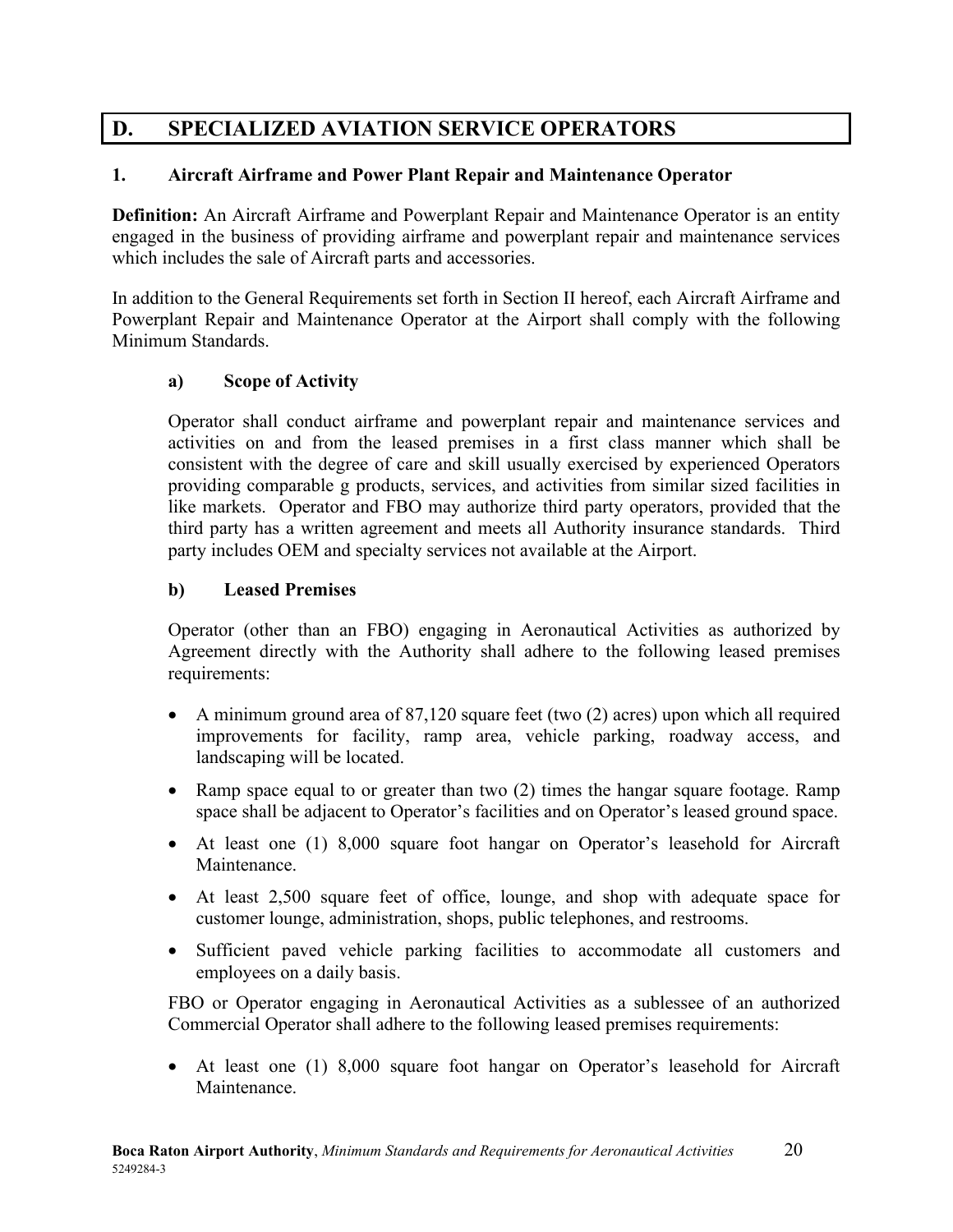- Ramp space adequate to accommodate the movement of aircraft into and out of hangar space and storage of aircraft (requiring or scheduled for maintenance or having just completed maintenance).
- At least 2,000 square feet of office and shop space "dedicated" to the administration and provision of airframe and powerplant repair and maintenance activities.

### <span id="page-25-0"></span>**c) Licenses and Certifications**

Operator shall make an application to the FAA for Repair Station Certification and submit a copy of application to the Executive Director. Operator must acquire the Certificate within six (6) months of application and submit a copy to the Executive Director. However, should Operator not receive Certificate within six (6) months due to delays caused by the FAA, Operator may request from the Authority an extension to extend the six (6) months deadline, which will not be unreasonably denied. Personnel must be current and properly certificated by the FAA with ratings appropriate to the work being performed.

#### <span id="page-25-1"></span>**d) Personnel**

Operator shall provide a sufficient number of personnel (at a minimum of one (1) FAA license airframe and powerplant mechanic) to adequately and safely carry out airframe and powerplant repair and maintenance services in a courteous, prompt, and efficient manner and meeting the reasonable demands of the public.

Operator shall employ sufficient repair personnel who are current and properly certificated by the FAA with ratings appropriate to the work being performed and who hold airframe, powerplant, and/or Aircraft inspector ratings.

#### <span id="page-25-2"></span>**e) Equipment**

Operator shall provide sufficient shop space, Equipment, supplies, and availability of parts equivalent to that required for certification by the FAA as an approved repair station.

#### <span id="page-25-3"></span>**f) Hours of Operation**

Operator leased premises shall be open and services shall be available to meet the public demand for this category of service at least five (5) days a week, eight (8) hours a day and available after hours, on-call, with response time not to exceed one (1) hour.

#### <span id="page-25-4"></span>**2. Aircraft Rental/Flying Club Operator**

**Definition:** Aircraft Rental Operator is an entity engaged in the rental of Aircraft to the public. A Flying Club Operator is an entity comprised of an association or group of more than three (3) individuals jointly owning or leasing an Aircraft to its members (where payment is made to the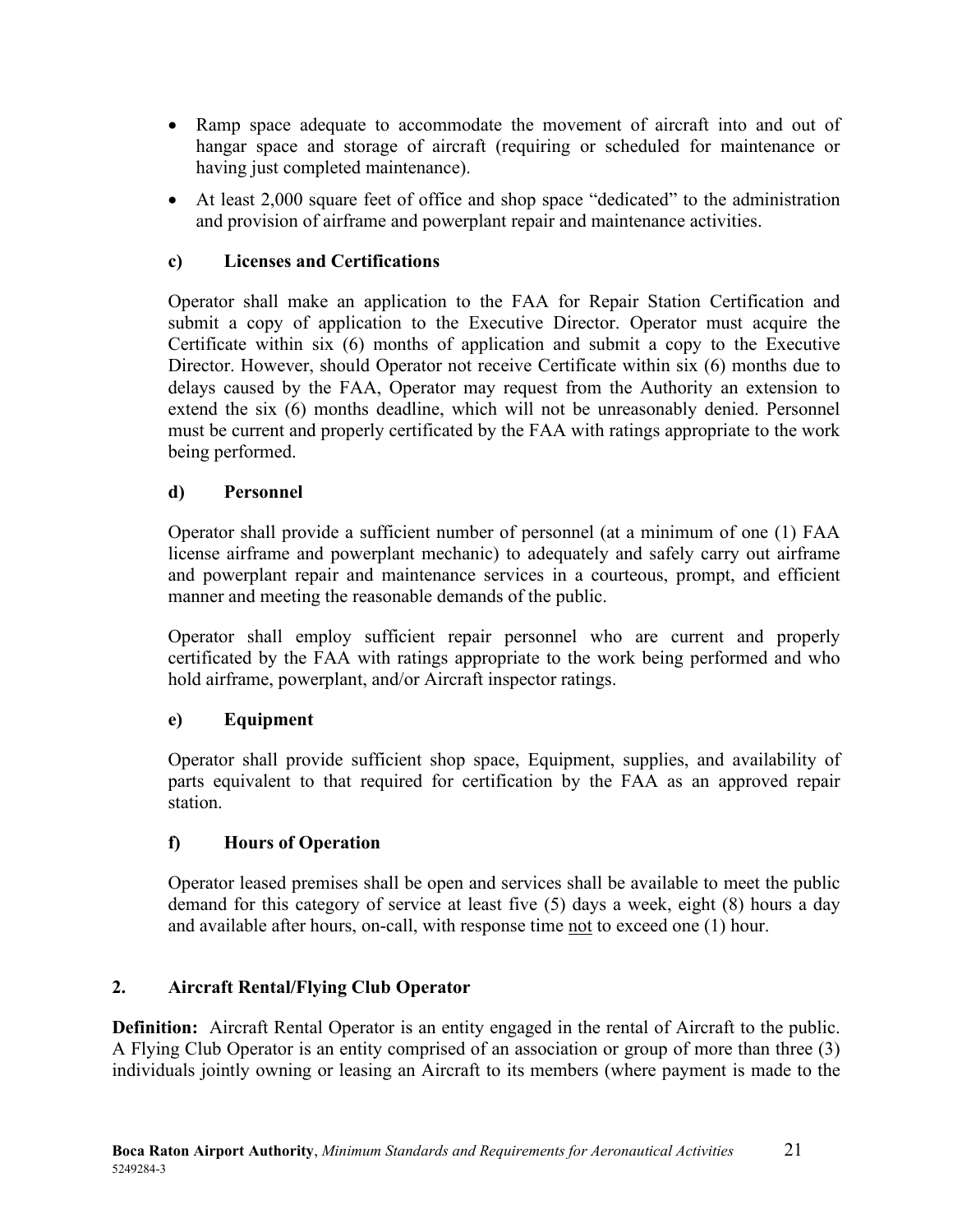club for the operating time of the Aircraft) but which does not meet the requirements established for Exempt Flying Clubs.

In addition to the General Requirements set forth in Section 2 hereof, each Aircraft Rental/Flying Club Operator at the Airport shall comply with the following Minimum Standards.

#### <span id="page-26-0"></span>**a) Scope of Activity**

Operator shall conduct its aircraft rental services and activities on and from the leased premises in a first class manner which shall be consistent with the degree of care and skill usually exercised by experienced Operators providing comparable products, services, and activities from similar sized facilities in like markets.

#### <span id="page-26-1"></span>**b) Leased Premises**

Operator (other than an FBO) engaging in Aeronautical Activities as authorized by Agreement directly with the Authority shall adhere to the following leased premises requirements:

- A minimum ground area of 87,120 square feet (two (2) acres) upon which all required improvements for facility, ramp area, vehicle parking, roadway access, and landscaping will be located.
- Aircraft Ramp space equal to the total number of Aircraft in Operator's fleet but no less than the space required to accommodate three (3) Aircraft. Ramp space shall be adjacent to Operator's facilities and on Operator's leased ground space.
- At least 2,500 square feet of office and lounge with adequate space for customer/member lounge, administration, public telephones, and restrooms.
- Sufficient paved vehicle parking facilities to accommodate all customers/members and employees on a daily basis.
- FBO or Operator engaging in Aeronautical Activities as a sublessee of an authorized Commercial Operator shall adhere to the following leased premises requirements:
- Aircraft Ramp space equal to the total number of Aircraft in Operator's fleet but no less than the space required to accommodate three (3) Aircraft. Ramp space shall be adjacent to or within close proximity of Operator's facilities.
- At least 750 square feet of office space "dedicated" to the administration and provision of aircraft rental activities.

#### <span id="page-26-2"></span>**c) Licenses and Certifications**

Operator shall have in its employ at least two (2) people having current FAA certified flight instructor ratings and which is current in all aircraft models offered for rental.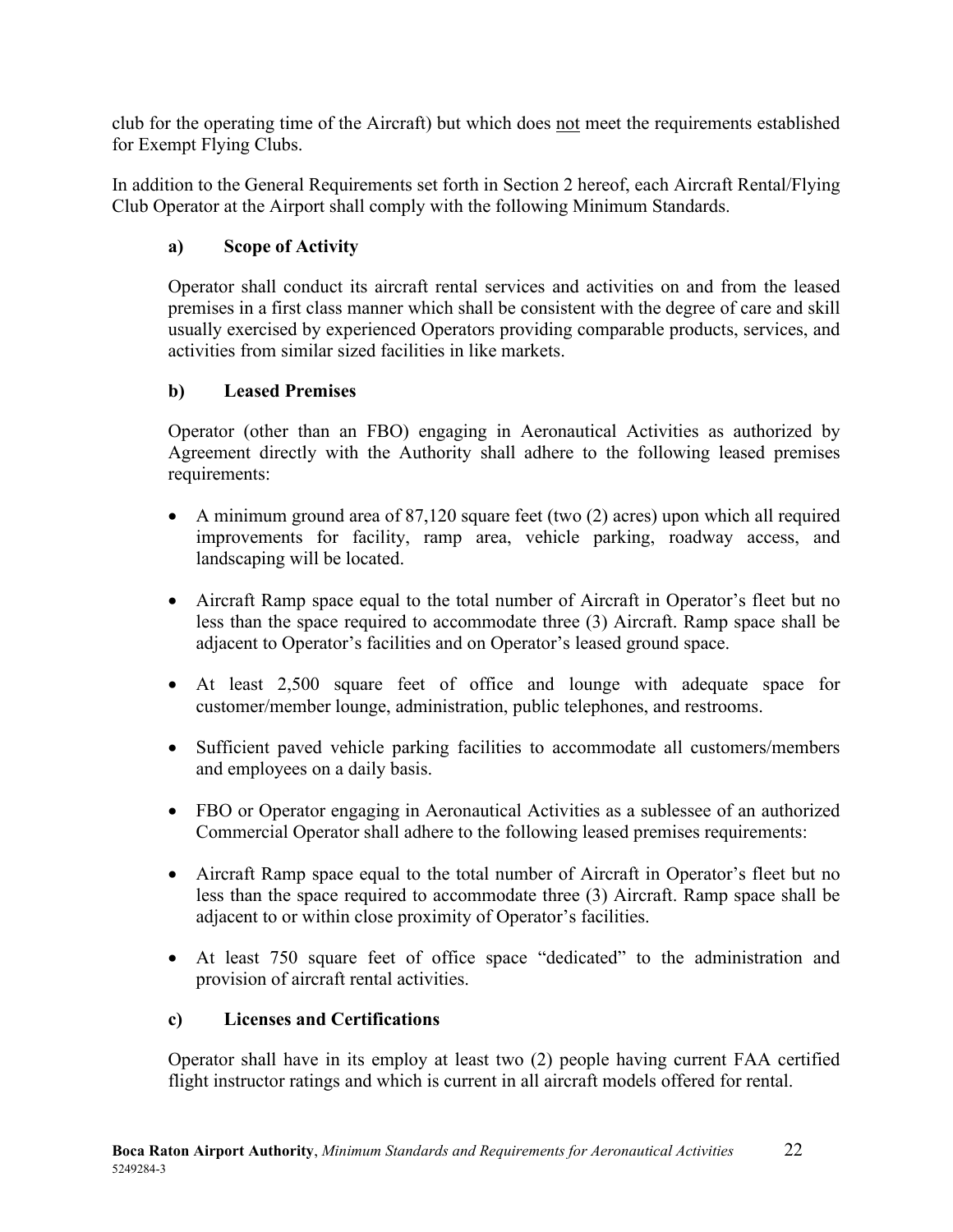#### <span id="page-27-0"></span>**d) Personnel**

Operator shall provide a sufficient number of personnel to adequately and safely carry out Aircraft Rental/Flying Club services and activities in a courteous, prompt, and efficient manner adequate to meet the reasonable demands of the public/members seeking such services.

# <span id="page-27-1"></span>**e) Equipment**

Operator shall have available for rental, either owned by or under written lease to Operator and under the exclusive control of Operator, at least three (3) certified and currently airworthy Aircraft capable of flight under instrument conditions.

# <span id="page-27-2"></span>**f) Hours of Operation**

Operator's leased premises shall be open and services shall be available to meet the public demand for this category of service at least six (6) days a week, eight (8) hours a day.

# <span id="page-27-3"></span>**g) Exempt Flying Club**

Exempt Flying Clubs are exempt from all Minimum Standards outlined above for Aircraft Rental Operators. Exempt Flying Clubs must meet the following requirements:

- The club shall be a non-profit entity (corporation, association, or partnership) registered with the State of Florida and organized for the express purpose of providing its members with Aircraft for personal use and enjoyment only.
- Each member of the club must be a bona fide owner of the Aircraft or a shareholder, member, or director of the non-profit entity.
- The club may not derive profit from the operation, maintenance, and/or replacement of its Aircraft.
- Flight instruction may be given in club aircraft to club members, provided such instruction is given by Operator based at the airport and authorized to provide flight training services or by a properly certified instructor who is a bona fide club member and who shall not receive any compensation for such service. The instructor may receive monetary compensation for instruction or may be compensated by credit against payment of dues or flight time; however; that individual may not receive both compensation and waived or discounted dues or flight time concurrently.
- Aircraft Maintenance maybe provided by a certified mechanic who is a bona fide club member. The mechanic may receive monetary compensation for such maintenance work or may be compensated by credit against payment of dues or flight time; however; that individual may not receive both compensation and waived or discounted dues or flight time concurrently. All other maintenance which is performed at the airport must be provided by an Operator based at the airport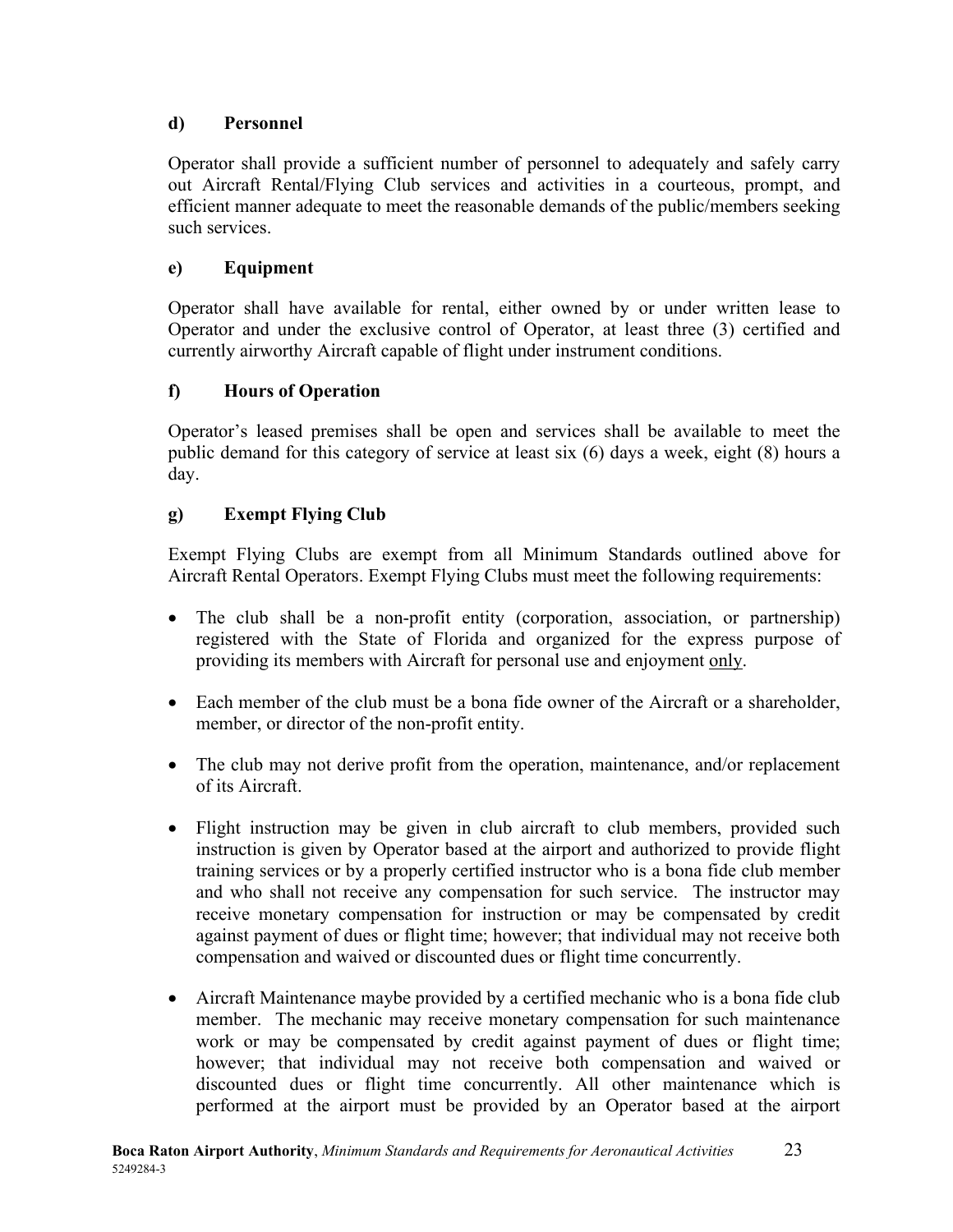authorized to provide such Aircraft Maintenance service, or by a properly certified mechanic who is a bona fide club member.

- Aircraft will not be used by other than bona fide members and by no one for commercial operations. Commercial aeronautical services shall not be provided.
- The club shall file and keep current with the Executive Director a copy of it Bylaws, Articles of Association, partnership, or incorporation (or other documentation supporting its existence) and shall keep current with the Executive Director a complete list of the clubs members including names of the directors and officers and the investment shares owned by each member, the number and type of aircraft owned by club, evidence that ownership of club aircraft is vested in the club, and the operating names of the club. The books and other records of the club shall be made available for review at any reasonable time as requested by the Authority.
- Operator shall provide certificates of insurance listing each club member as names insured and evidencing the same coverages as required by the aforementioned Commercial Flying Club.

#### <span id="page-28-0"></span>**3. Flight Training Operator**

**Definition:** A Flight Training Operator is an entity engaged in instructing pilots in fixed or rotary wing aircraft operations and providing such related ground school instruction as is necessary and preparatory to taking a written examination and flight check ride for the category or categories of pilots' licenses and ratings involved.

In addition to the General Requirements set forth in Section 2 hereof, each Flight Training Operator at the Airport shall comply with the following Minimum Standards.

#### <span id="page-28-1"></span>**a) Scope of Activity**

Operator shall conduct its flight training services and activities on and from the leased premises in a first class manner which shall be consistent with the degree of care and skill usually exercised by experienced Operators providing comparable products, services, and activities from similar sized facilities in like markets.

#### <span id="page-28-2"></span>**b) Leased Premises**

Operator (other than an FBO) engaging in Aeronautical Activities as authorized by Agreement directly with the Authority shall adhere to the following leased premises requirements:

• A minimum ground area of 87,120 square feet (two (2) acres) upon which all required improvements for facility, ramp area, vehicle parking, roadway access, and landscaping will be located.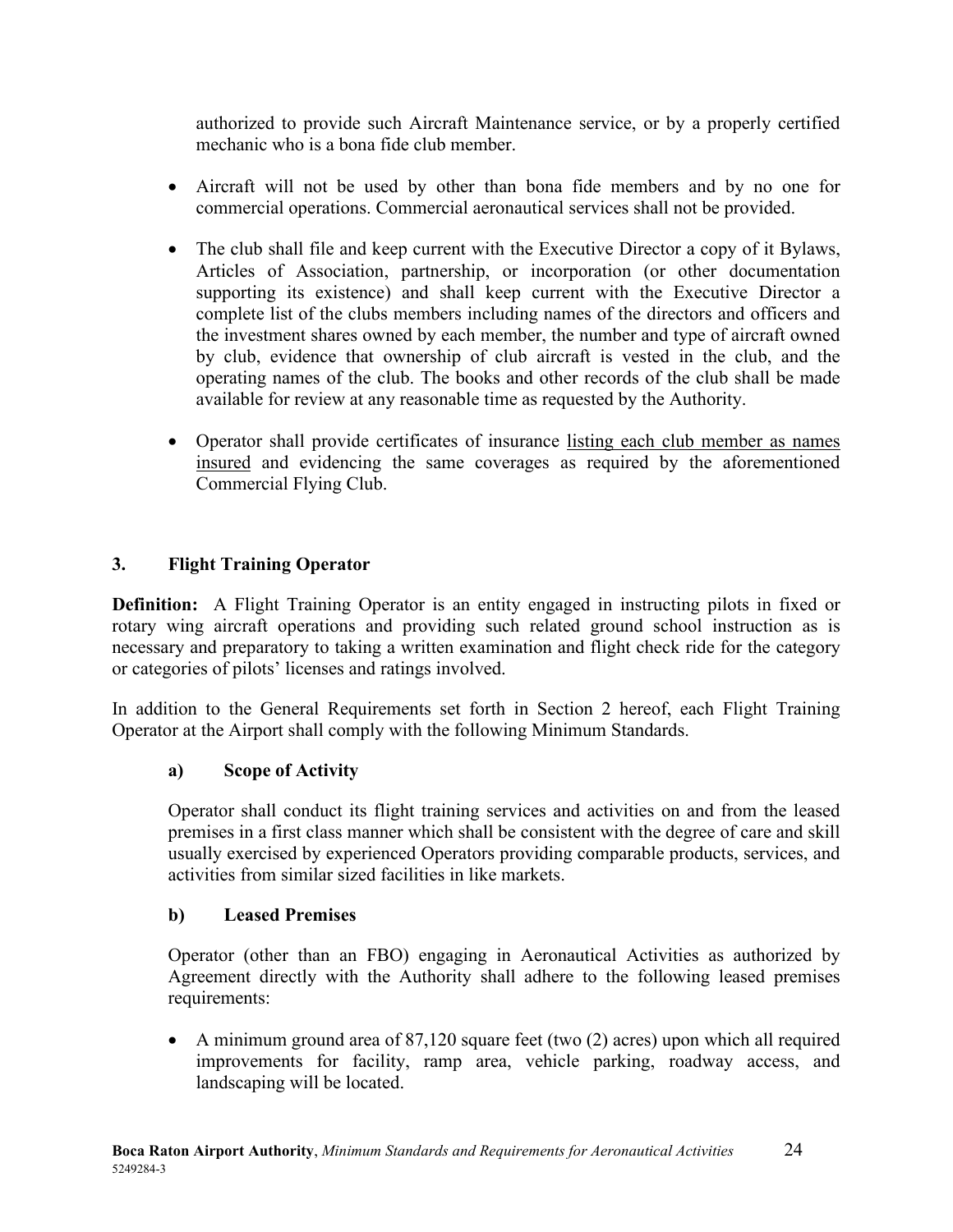- Ramp space equal to the total number of Aircraft within Operator's fleet or current inventory but no less than the space required to accommodate three (3) Aircraft. Ramp space shall be adjacent to Operator's facilities and on Operator's leased ground space.
- Operator shall provide at least 2,500 square feet of space for workspace, customer lounge, administration, public telephones, restrooms, student briefing, flight planning, classroom facilities and instructor lounge.
- Sufficient paved vehicle parking facilities to accommodate all customers and employees on a daily basis.

FBO or Operator engaging in Aeronautical Activities as a sublessee of an authorized Commercial Operator shall adhere to the following leased premises requirements:

- Ramp space equal to the total number of aircraft within Operator's fleet or current inventory but no less than the space required to accommodate three (3) aircraft. Ramp space shall be adjacent to or within close proximity to Operator's facilities.
- Operator shall provide at least 750 square feet of office space "dedicated" to administration and provision of flight training activities.

#### <span id="page-29-0"></span>**c) Licenses and Certifications**

Operator shall have in its employ at least two (2) flight instructor who are properly certificated by the FAA to provide all types of training offered. Operator's facility shall be certificated by the FAA as a pilot school.

#### <span id="page-29-1"></span>**d) Personnel**

Operator shall provide a sufficient number of personnel to adequately and safely carry out flight training services and activities in a courteous, prompt and efficient manner adequate to meet the reasonable demands of the public seeking such services.

#### <span id="page-29-2"></span>**e) Equipment**

Operator shall have available for use in flight training, either owned or under written lease to Operator and under the exclusive control of Operator, no less than three (3) properly certified aircraft, at least one (1) of which must be equipped for and capable of flight under instrument conditions and equipped for dual operation.

Training equipment shall include, at a minimum, adequate mock-ups, pictures, slides, film strips, movies, video tapes, or other training aids necessary to provide proper and effective ground school instruction. All materials, supplies, and training methods must meet FAA requirements for the training offered.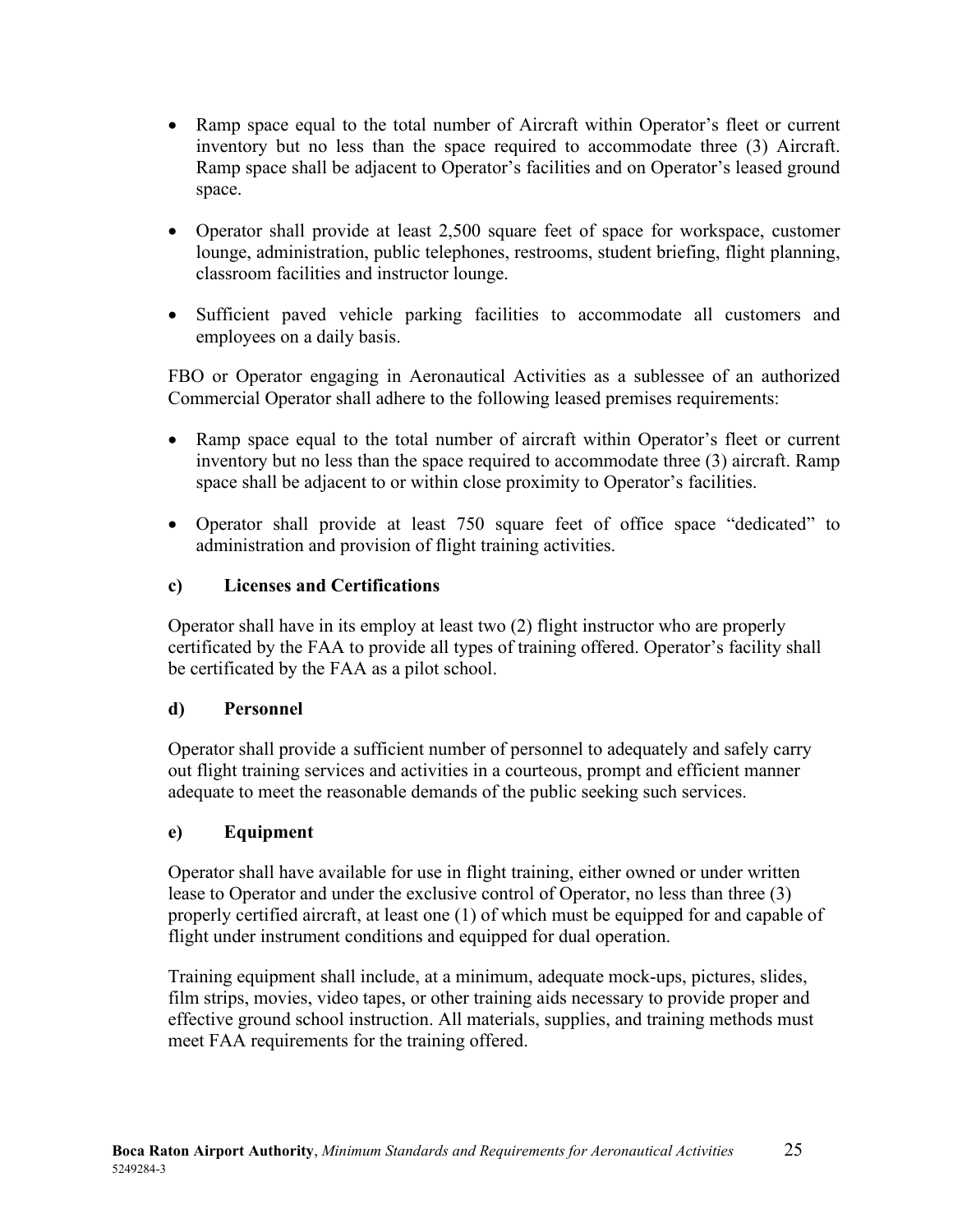### <span id="page-30-0"></span>**f) Hours of Operation**

Operator's leased premises shall be open and services shall be available to meet the public demand for this category of service at least six (6) days a week, eight (8) hours a day.

#### <span id="page-30-1"></span>**4. Aircraft Charter, Air Taxi, and/or Air Ambulance Operator**

**Definition**: An Aircraft Charter, Air Taxi, and/or Air Ambulance Operator is an entity engaged in the business of providing air transportation (for persons or property) to the general public for hire, either on a charter basis or as an Air Taxi Operator, as defined in the Federal Aviation Regulations.

In addition to the General Requirements set forth in Section 2 hereof, each Aircraft Charter, Air Taxi, and/or Air Ambulance Operator at the Airport shall comply with the following Minimum Standards.

#### <span id="page-30-2"></span>**a) Scope of Activity**

Operator shall conduct its Aircraft Charter, Air Taxi, and/or Air Ambulance services and activities on and from the leased premises in a first class manner which shall be consistent with the degree of care and skill usually exercised by experienced Operators providing comparable products, services, and activities from similar sized facilities in like markets.

#### <span id="page-30-3"></span>**b) Leased Premises**

Operator (other than an FBO) engaging in Aeronautical Activities as authorized by Agreement directly with the Authority shall adhere to the following leased premises requirements:

- A minimum ground area of 87,120 square feet (two (2) acres) upon which all required improvements for facility, ramp area, vehicle parking, roadway access, and landscaping will be located.
- Ramp space equal to the total number of Aircraft within Operator's fleet or current inventory but no less than the space required to accommodate three (3) Aircraft. Ramp space shall be adjacent to Operator's facilities and on Operator's leased ground space.
- Operator shall provide at least 2,500 square feet of space for work area, customer lounge, administration, public telephones, restrooms, classroom facilities and restaurant or appropriate vending machines.
- Sufficient paved vehicle parking facilities to accommodate all customers and employees on a daily basis.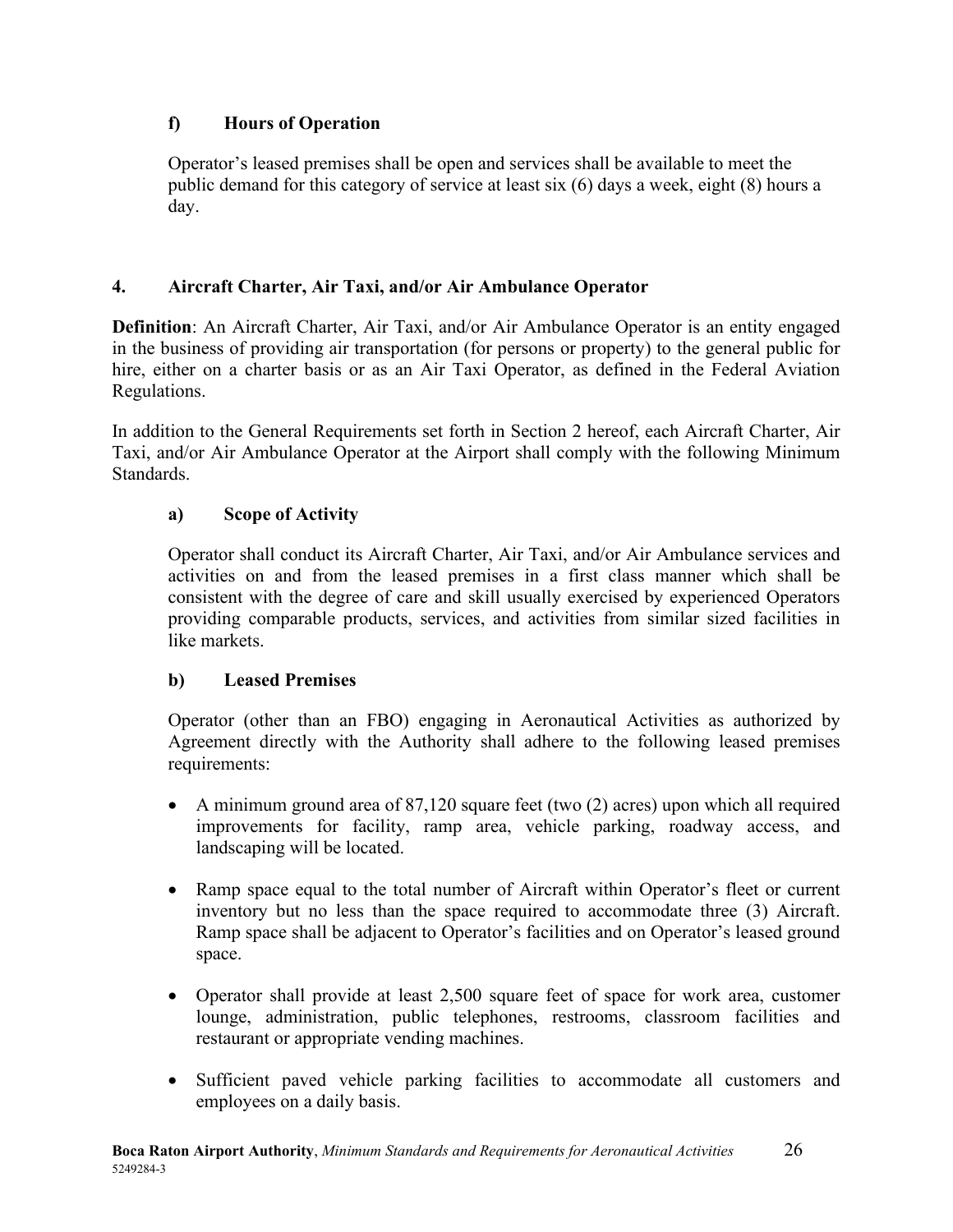FBO or Operator engaging in Aeronautical Activities as a sublessee of an authorized Commercial Operator shall adhere to the following leased premises requirements:

- Ramp space equal to the total number of Aircraft within Operator's fleet or current inventory but no less than the space required to accommodate three (3) Aircraft. Ramp space shall be adjacent to or within close proximity to Operator's facilities.
- Operator shall provide at least 750 square feet of office space "dedicated" to administration and provision of flight training activities.

#### <span id="page-31-0"></span>**c) Licenses and Certifications**

Operator shall have and provide copies to the Executive Director of all appropriate FAA and U.S. Department of Transportation certifications and approvals, including without limitation, the Preapplication Statement of Intent (FAA Form 8400-6), the Registrations and Amendments under Part 298 (OST Form 4507), and the FAA issued operating certificate.

#### <span id="page-31-1"></span>**d) Personnel**

Operator shall provide a sufficient number of personnel to adequately and safely carry out aircraft charter, air taxi, and/or air ambulance services and activities in a courteous, prompt, and efficient manner adequate to meet the reasonable demands of the public seeking such services on the leased premises.

Operator shall have in its employ a sufficient number of qualified Commercial and/or Airline Transport rated pilots.

#### <span id="page-31-2"></span>**e) Equipment**

Operator shall provide, either owned or under written lease to Operator and under the exclusive control of Operator, not less than three (3) certified and continuously airworthy aircraft with at least one (1) multi-engine, all weather Aircraft.

#### <span id="page-31-3"></span>**f) Hours of Operation**

Operator's leased premises shall be open and services shall be available to meet the public demand for this category of service at least five (5) days a week, eight (8) hours a day. After hours, on-call response time to customer inquires shall not exceed one (1) hour.

#### <span id="page-31-4"></span>**5. Avionics, Instrument, and/or Propeller Repair Operator**

**Definition**: An Avionics, Instrument, and/or Propeller Repair Operator is an entity engaged in the business of repairing aircraft radios, electrical systems, propellers, instruments, and/or accessories. This category includes the sale of new or used aircraft radios, propellers, instruments, and/or accessories.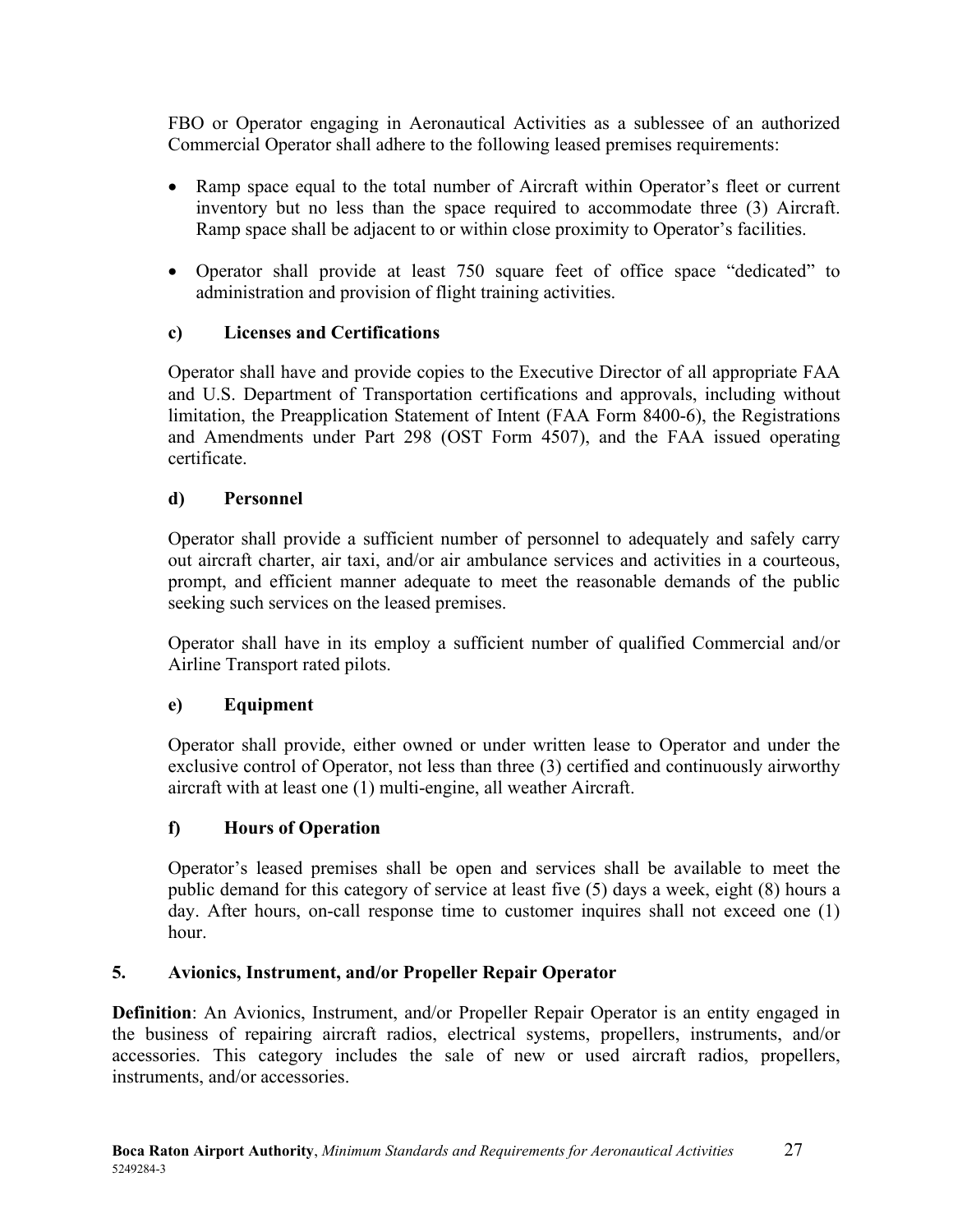In addition to the General Requirements set forth in Section 2 hereof, each Avionics, Instrument, and/or Propeller Repair Operator at the Airport shall comply with the following Minimum Standards.

#### <span id="page-32-0"></span>**a) Scope of Activity**

Operator shall conduct its avionics, instrument, and/or propeller repair services and activities on and from the leased premises in a first class manner which shall be consistent with the degree of care and skill usually exercised by experienced Operators providing comparable products, services, and activities from similar sized facilities in like S markets.

#### <span id="page-32-1"></span>**b) Leased Premises**

Operator (other than an FBO) engaging in Aeronautical Activities as authorized by Agreement directly with the Authority shall adhere to the following leased premises requirements:

- A minimum ground area of 87,120 square feet (two (2) acres) S upon which all required improvements for facility, ramp area, vehicle parking, roadway access, and landscaping will be located.
- At least one (1) common storage hangar with 8,000 square feet of space on Operator's leasehold for Aircraft Maintenance.
- Ramp space equal or greater than two (2) times the hangar square footage. Ramp space shall be adjacent to Operator's facilities and on Operator's leased ground space.
- At least 2,500 square feet of office, lounge, and shop with adequate space for customer lounge, administration, shops, public telephones, and restrooms
- Sufficient paved vehicle parking facilities to accommodate all fl customers and employees on a daily basis.

FBO or Operator engaging in Aeronautical Activities as a sublessee of an (Continued) authorized Commercial Operator shall adhere to the following leased premises requirements:

- At least one (1) common storage hangar with 2,000 square feet of space on Operators leasehold for Aircraft Maintenance.
- Ramp space adequate to accommodate the movement of aircraft into and out of hangar space and storage of aircraft (requiring or scheduled for maintenance or having just completed maintenance.
- At least 1,250 square feet of office and shop space "dedicated" to the administration and provision of avionics, instrument, or propeller repair.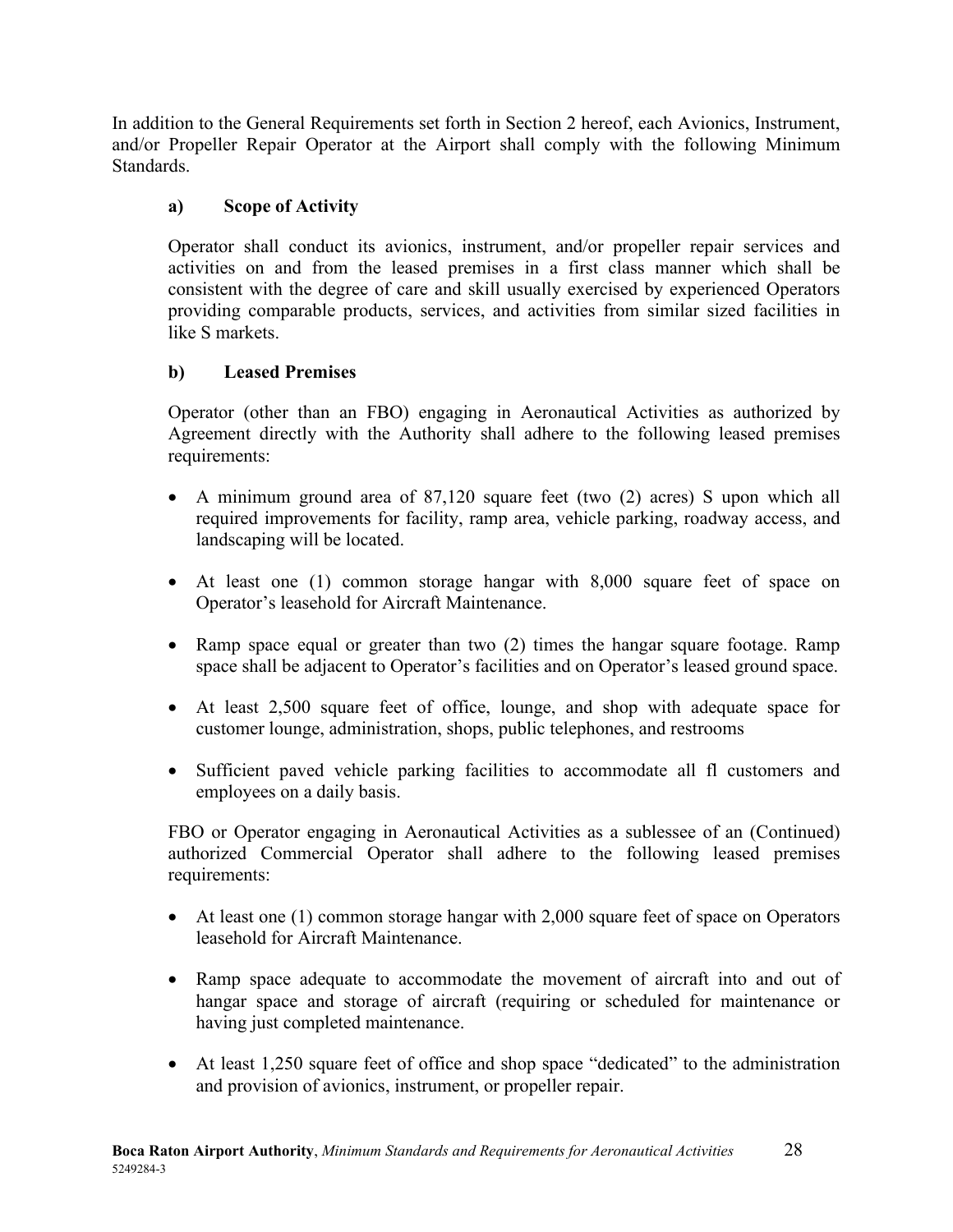#### <span id="page-33-0"></span>**c) Licenses and Certifications**

Repair personnel must be currently and properly certificated by the FAA with ratings appropriate to the work being performed. In the case of avionics repair, the ratings shall, at a minimum, be for Class and Class 2 repairs.

#### <span id="page-33-1"></span>**d) Personnel**

Operator shall provide a sufficient number of personnel to adequately and safely carry out avionics, instrument, or propeller repair services in a courteous, prompt, and efficient manner adequate to meet the reasonable demands of the public seeking such services.

Operator shall employ a sufficient number of personnel with Aircraft radio, electrical systems, instruments, and propeller repair ratings, appropriate to the category of work being performed.

#### <span id="page-33-2"></span>**e) Equipment**

Operator shall provide sufficient equipment, supplies, and availability of parts equivalent to that required for certification by the FAA as an approved repair Operator.

#### <span id="page-33-3"></span>**f) Hours of Operation**

Operator shall have its premises open and services available to meet the public demand for this category of service at least five (5) days a week, eight (8) hours a day.

#### <span id="page-33-4"></span>**6. Aircraft Sales Operator**

**Definition**: An Aircraft Sales Operator is an entity engaged in the sale of new or used Aircraft.

In addition to the General Requirements set forth in Section n hereof, each Aircraft Sales Operator at the Airport shall comply with the following Minimum Standards.

#### <span id="page-33-5"></span>**a) Scope of Activity**

Operator shall conduct its Aircraft Sales services and activities on and from the leased premises in a first class manner which shall be consistent with the degree of care and skill usually exercised by experienced Operators providing comparable products, services, and activities from similar sized facilities in like markets.

#### <span id="page-33-6"></span>**b) Leased Premises**

Operator (other than an FBO) engaging in Aeronautical Activities as authorized by Agreement directly with the Authority shall adhere to the following leased premises requirements: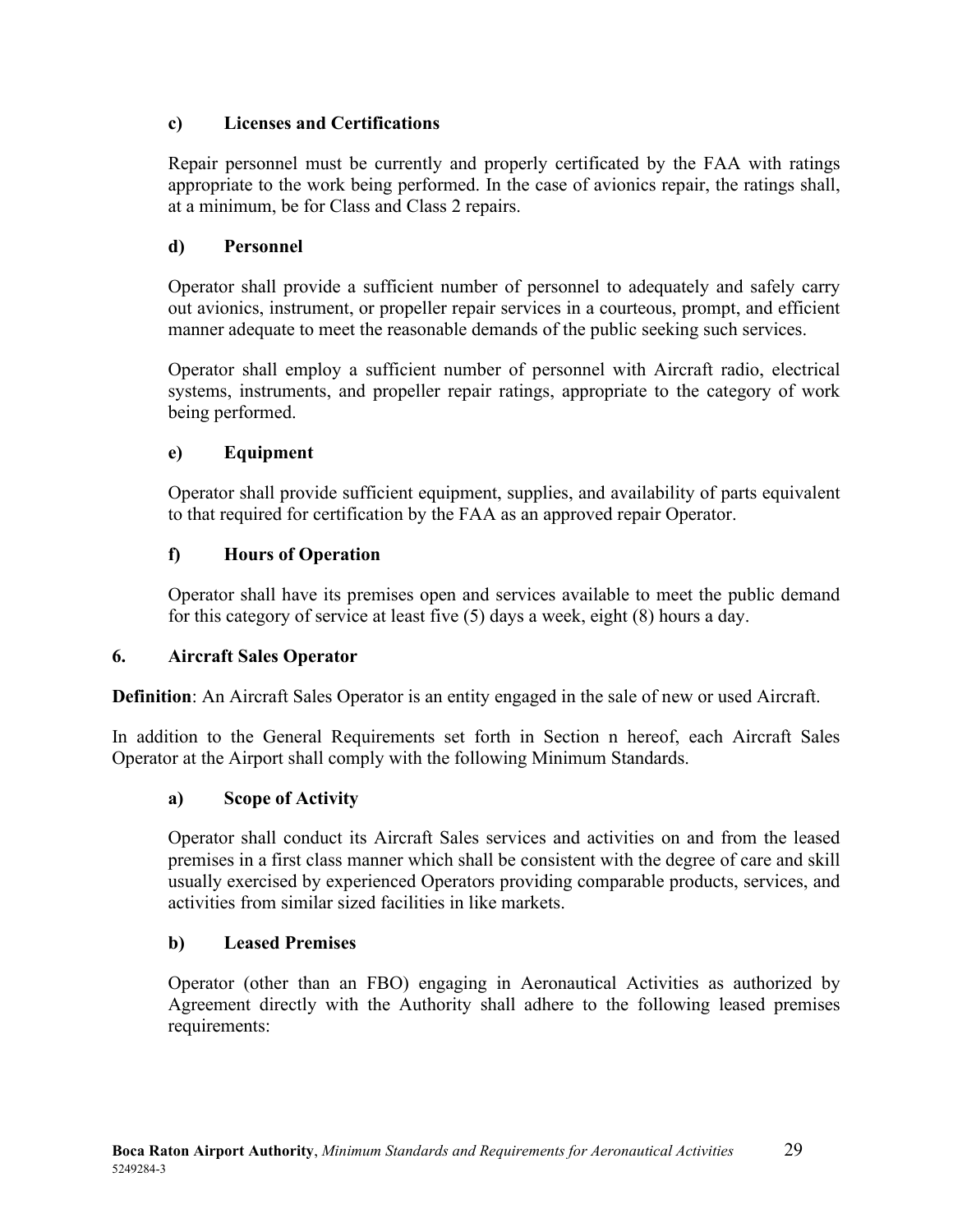- A minimum ground area of 87,120 square feet (two (2) acres) upon which all required improvements for facility, ramp area, vehicle parking, roadway access, and landscaping will be located.
- Operator shall provide at least 2,500 square feet for office, work area, lounge, administration, public telephones, and restrooms.
- Sufficient paved vehicle parking facilities to accommodate all customers and employees on a daily basis.

FBO or Operator engaging in Aeronautical Activities as a sublessee of an authorized Commercial Operator shall adhere to the following leased premises requirements:

- Ramp space adequate to accommodate the total number of Aircraft in Operator's fleet or current inventory. Ramp shall be adjacent to or within close proximity to Operator's facilities.
- Operator shall provide at least 250 square feet of office space "dedicated" to the administration and provision of aircraft sales activities.

#### <span id="page-34-0"></span>**c) Dealership**

An Operator which is an authorized factory sales franchise, dealer, or distributor shall have available or on call at least one (1) current model demonstrator of aircraft in its authorized product line. Demonstrations of additional models of the manufacturer for which a dealership is held shall also be available.

#### <span id="page-34-1"></span>**d) Licenses and Certifications**

Operator shall employ, or have available on call, a sufficient number of pilots with instructor ratings who shall be current in all models to be demonstrated.

#### <span id="page-34-2"></span>**e) Personnel**

Operator shall provide a sufficient number of personnel to adequately and safely carry out aircraft sales services in a courteous, prompt, and efficient manner adequate to meet the reasonable demands of the public seeking such services on the leased premises. At least one person shall be a commercial pilot currently certified by the Federal Aviation Administration, with ratings appropriate for the types of aircraft to be demonstrated.

# <span id="page-34-3"></span>**f) Equipment**

Necessary and satisfactory arrangements for repair and servicing of aircraft shall be provided in accordance with any sales guarantee or warranty period.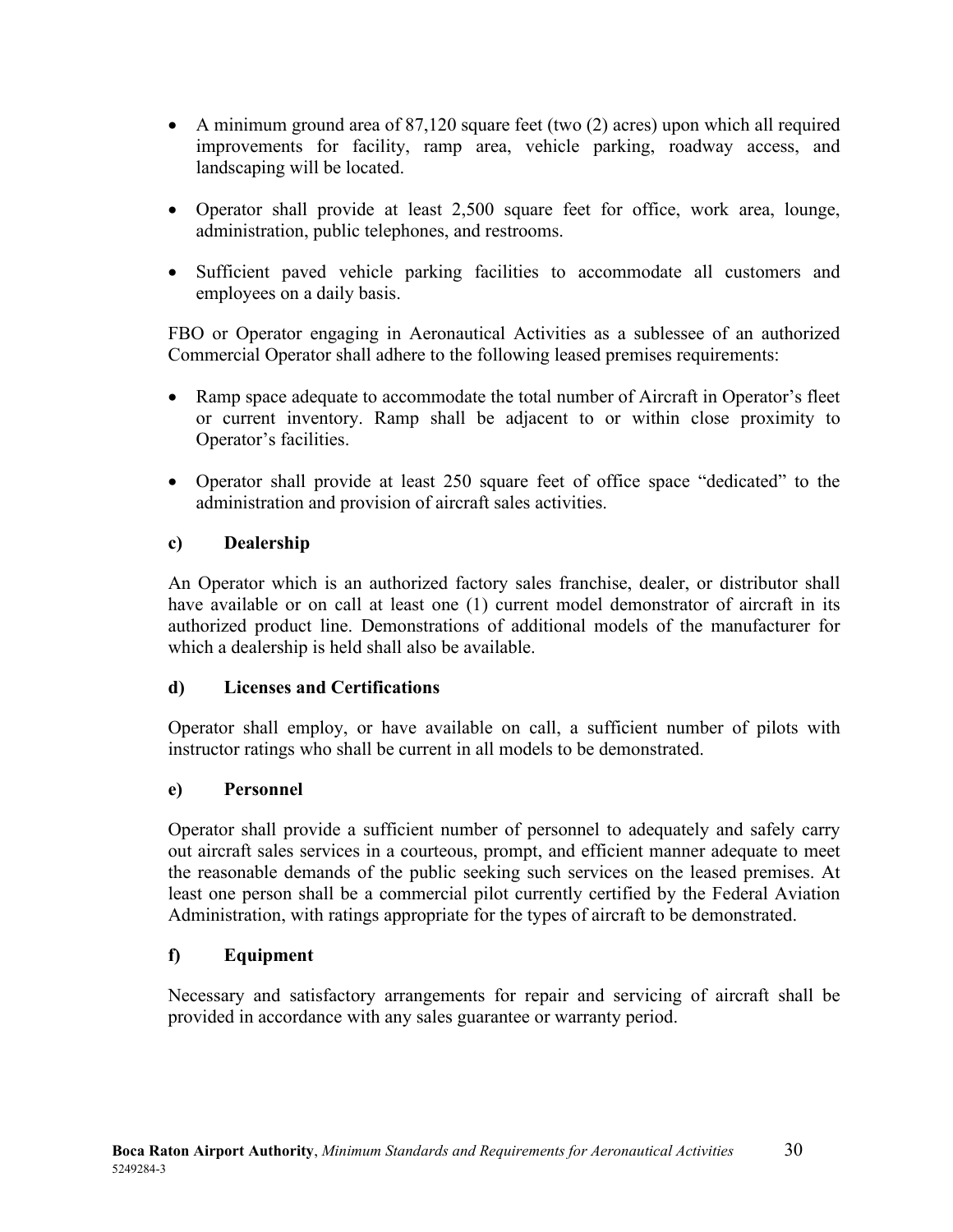#### <span id="page-35-0"></span>**g) Hours of Operation**

Operator's leased premises shall be open and service shall be available to meet the public demand for this category of service at least five (5) days a week, eight (8) hours a day.

•

# <span id="page-35-1"></span>**7. Aircraft T-Hangar Rental Operator**

**Definition**: Aircraft T-Hangar Rental Operator is an entity engaged in the rental of Aircraft T-Hangars to the public for the purpose of storage of aircraft.

In addition to the General Requirements set forth in Section 2 hereof, each Aircraft T-Hangar Rental Operator at the Airport shall comply with the following Minimum Standards.

#### <span id="page-35-2"></span>**a) Scope of Activity**

Operator shall conduct its aircraft T-Hangar rental services and activities on and from the leased premises in a first class manner which shall be consistent with the degree of care and skill usually exercised by experienced Operators providing comparable products, services, and activities from similar sized facilities in like markets. No commercial activities are allowed in the T-hangars.

#### <span id="page-35-3"></span>**b) Leased Premises**

Operator (including an FBO) engaging in Aeronautical Activities as authorized by Agreement directly with the Authority shall adhere to the following leased premises requirements:

- A minimum ground area of 163,350 square feet, three and three quarters (3.75) acres, upon which all required improvements for facilities, taxiways, vehicle parking, roadway access, and landscaping will be located.
- Construct a minimum of thirty (30) T-Hangar units to include paved taxiways and taxi lanes and landscaping as approved by the Authority.
- At least one male and one female customer restrooms.
- Sufficient paved vehicle parking facilities to accommodate all employees on a daily basis.

#### <span id="page-35-4"></span>**c) Personnel**

Operator shall provide a sufficient number of personnel to adequately and safely carry out the services and activities in a courteous, prompt, and efficient manner adequate to meet the reasonable demands of the public seeking such services.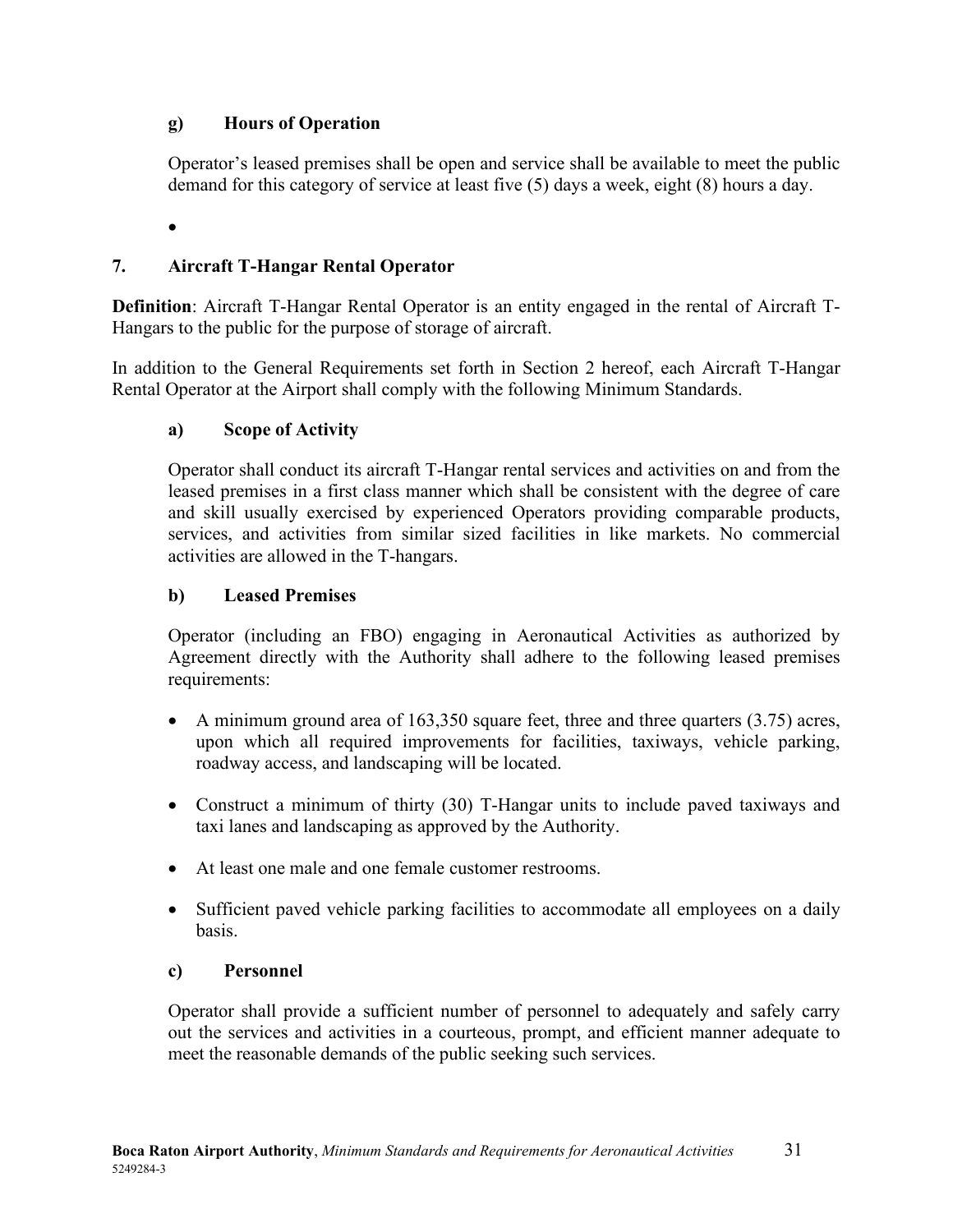### <span id="page-36-0"></span>**d) d) Equipment**

Operators shall provide sufficient equipment and supplies to allow for the safe and expeditious accomplishment of the provided service.

#### <span id="page-36-1"></span>**e) Hours of Operation**

Operator's leased premises shall be open 24 hours a day, 7 days a week with a manager on call on one (1) hour's notice.

#### <span id="page-36-2"></span>**8. Aircraft Wash Operator**

**Definition**: Aircraft Wash Operator is an entity engaged in the business of providing aircraft washing and cleaning services to the public,

In addition to the General Requirements set forth in Section I hereof, each Aircraft Wash Operator at the Airport shall comply with the following Minimum Standards.

#### <span id="page-36-3"></span>**a) Scope of Activity**

Operator shall conduct its aircraft washing and cleaning services and activities on and from the leased premises in a first class manner which shall be consistent with the degree of care and skill usually exercised by experienced Operators providing comparable products, services and activities.

#### <span id="page-36-4"></span>**b) Leased Premises**

Operator (other than an FBO) engaging in Aeronautical Activities as authorized by Agreement directly with the Authority shall adhere to the following leased premises requirements:

- A minimum ground area of 87,120 square feet (two (2) acres) upon which all required improvements for facility, ramp area, vehicle parking, roadway access, and landscaping will be located.
- Construct or maintain an aircraft wash facility in a location approved by the Authority. Said wash facility shall be large enough to accommodate the largest aircraft expected to base at the airport. The wash facility shall be designed to prevent the discharge of wash water to stormwater or ground water.
- Aircraft Ramp space equal to the two (2) times that needed to accommodate the largest aircraft expected to utilize the airport. Ramp space shall be adjacent to Operator's wash facilities and on Operator's leased ground space.
- At least 2,000 square feet of office and lounge with adequate space for customer/member lounge, administration, public telephones, and restrooms.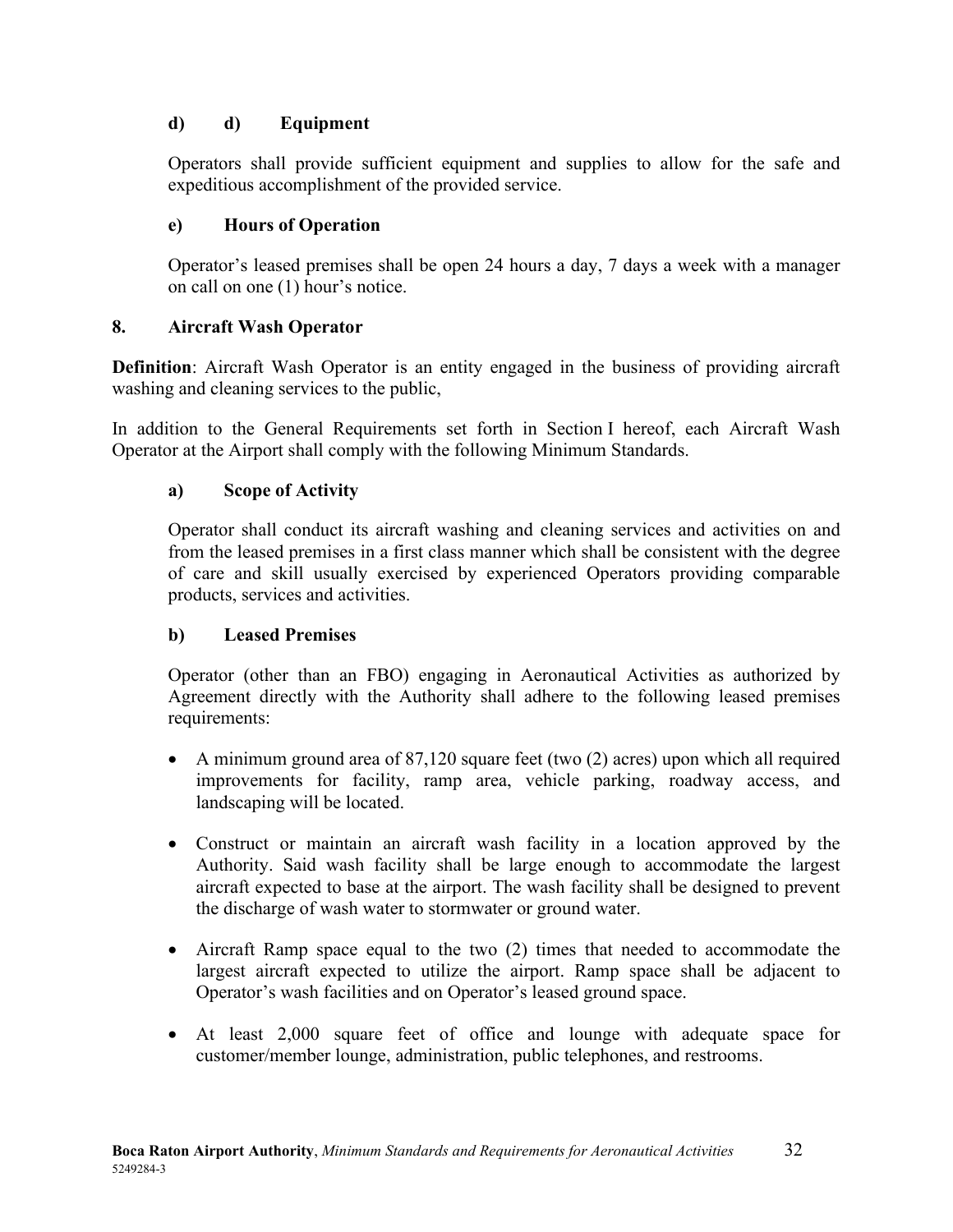• Sufficient paved vehicle parking facilities to accommodate all customers/members and employees on a daily basis.

FBO or Operator engaged in Aeronautical Activities as a sublessee of an authorized Commercial Operator shall adhere to the following leased premises requirements:

- Construct or maintain an aircraft wash facility in a location approved by the Authority. Said wash facility shall be large enough to accommodate the largest aircraft expected to base at the airport. The wash facility shall be designed to prevent the discharge of was water to the stormwater or ground water system. Aircraft ramp space equal to the two (2) times that needed to accommodate the largest aircraft expected to utilize the airport.. Ramp space shall be adjacent to Operators wash facilities and on Operator's leased ground space.
- At least 200 square feet of office space "dedicated" to the administration and provision of aircraft wash activities.
- Sufficient paved vehicle parking facilities to accommodate all customers/members and employees on a daily basis.

#### <span id="page-37-0"></span>**c) Personnel**

Operator shall provide a sufficient number of personnel to adequately and safely carry out aircraft wash and cleaning services and activities in a courteous, prompt, and efficient manner adequate to meet the reasonable demands of the public/members seeking such services.

#### <span id="page-37-1"></span>**d) Equipment**

Operators shall provide sufficient equipment and supplies to allow for the safe and expeditious accomplishment of the provided service.

#### <span id="page-37-2"></span>**e) Hours of Operation**

Operator's leased premises shall be open and services shall be available to meet the public demand for this category of service at least six (6) days a week, eight (8) hours a day.

#### <span id="page-37-3"></span>**f) Insurance**

Operator shall maintain, at a minimum, the following coverages and limits of insurance (see Attachment A - Schedule of Minimum Insurance Requirements):

- Comprehensive General Liability: bodily injury, personal injury, and property damage, including, operations, and contractual liability.
- Vehicle Liability: bodily injury and property damage on all vehicles used by Operator.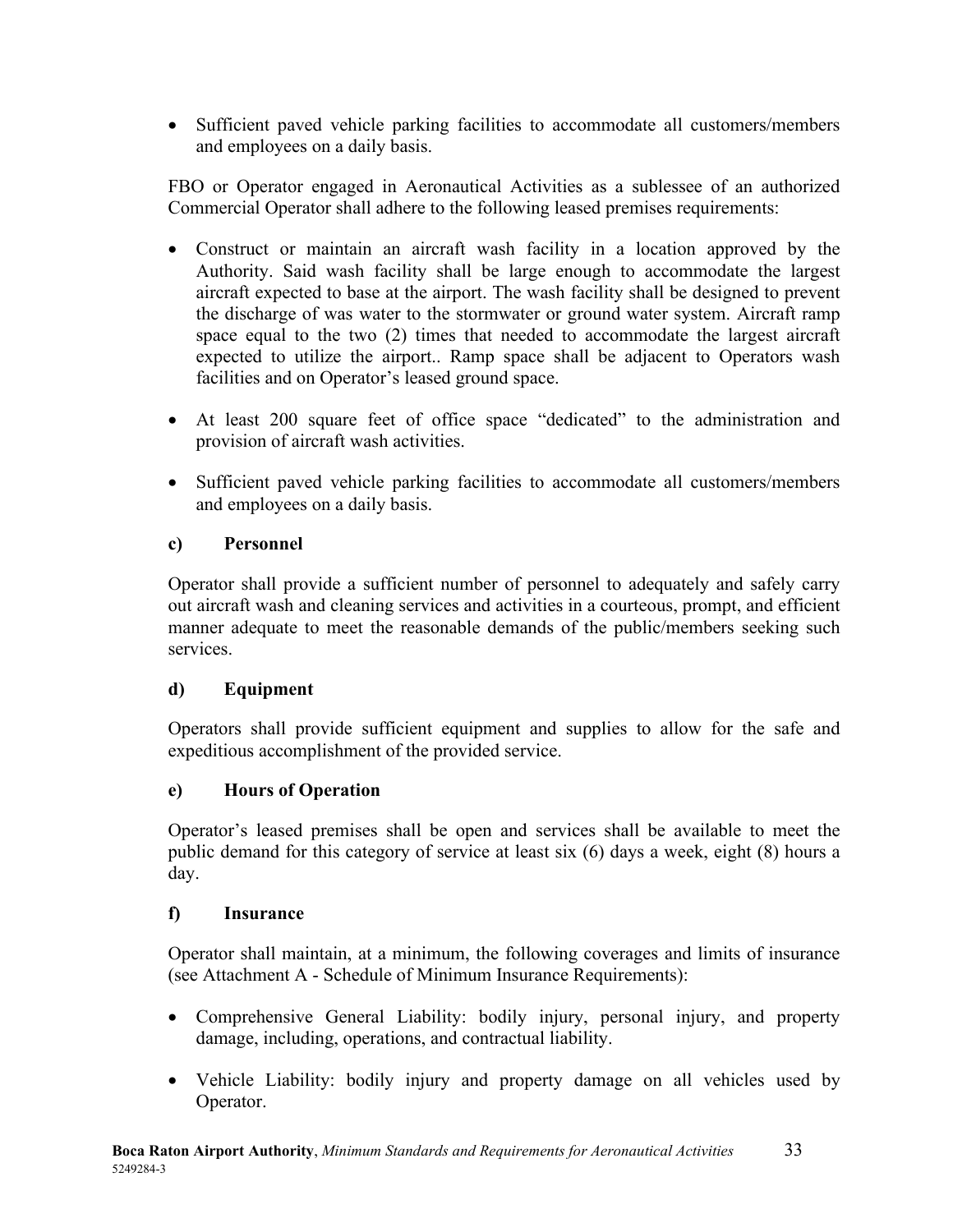• Hangarkeepers Liability: An amount adequate to cover the replacement cost of any non-owned property in the care, custody or control of Operator . (This insurance is not required if aircraft is not placed in the care, custody or control of the operator.

#### <span id="page-38-0"></span>**9. Specialized Commercial Aeronautical Operator**

**Definition**: A Specialized Commercial Aeronautical Operator is an entity engaged in providing limited specialized Aircraft Services and Support, Miscellaneous Commercial Services and Support, or Air Transportation Services for Hire.

Limited Aircraft Services and Support - are defined as limited Aircraft, engine, or accessory repair and maintenance (for example, painting, upholstery, etc) or other miscellaneous activities directly related to Aircraft support.

Miscellaneous Commercial Services and Support - are defined as non-stop sightseeing flights (flights that begin and end at this Airport and are conducted within 25 statute mile radius of the Airport); flights for aerial photography or survey, fire fighting, power line, underground cable, or pipe line patrol; crop dusting, seeding, spraying, and bird chasing; or any other miscellaneous activities directly related to air transportation service (for example, helicopter operations in construction or repair work),

In addition to the General Requirements set forth in Section B hereof, each Specialized Commercial Aeronautical Operator at the Airport shall comply with the following Minimum Standards.

# <span id="page-38-1"></span>**a) Scope of Activity**

Operator shall conduct its specialized commercial aeronautical services and activities on and from the leased premises in a first class manner which shall be consistent with the degree of care and skill usually exercised by experienced Operators providing comparable products, services, and activities from similar sized facilities in like markets.

#### <span id="page-38-2"></span>**b) Leased Premises**

Operator (other than an FBO) engaging in Aeronautical Activities as authorized by Agreement directly with the Authority shall adhere to the following leased premises requirements:

- A minimum ground area of 87,120 square feet (two (2) acres) upon which all required improvements for facility, ramp area, vehicle parking, roadway access, and landscaping will be located.
- Ramp space adequate to accommodate the total number of Aircraft in Operator's fleet. Ramp space shall be adjacent to Operator's facilities and on Operator's leased ground space.
- Operator shall develop adequate facilities to accommodate space for office, lounge, administration, public telephones, and restrooms, but not less than 2,000 square feet.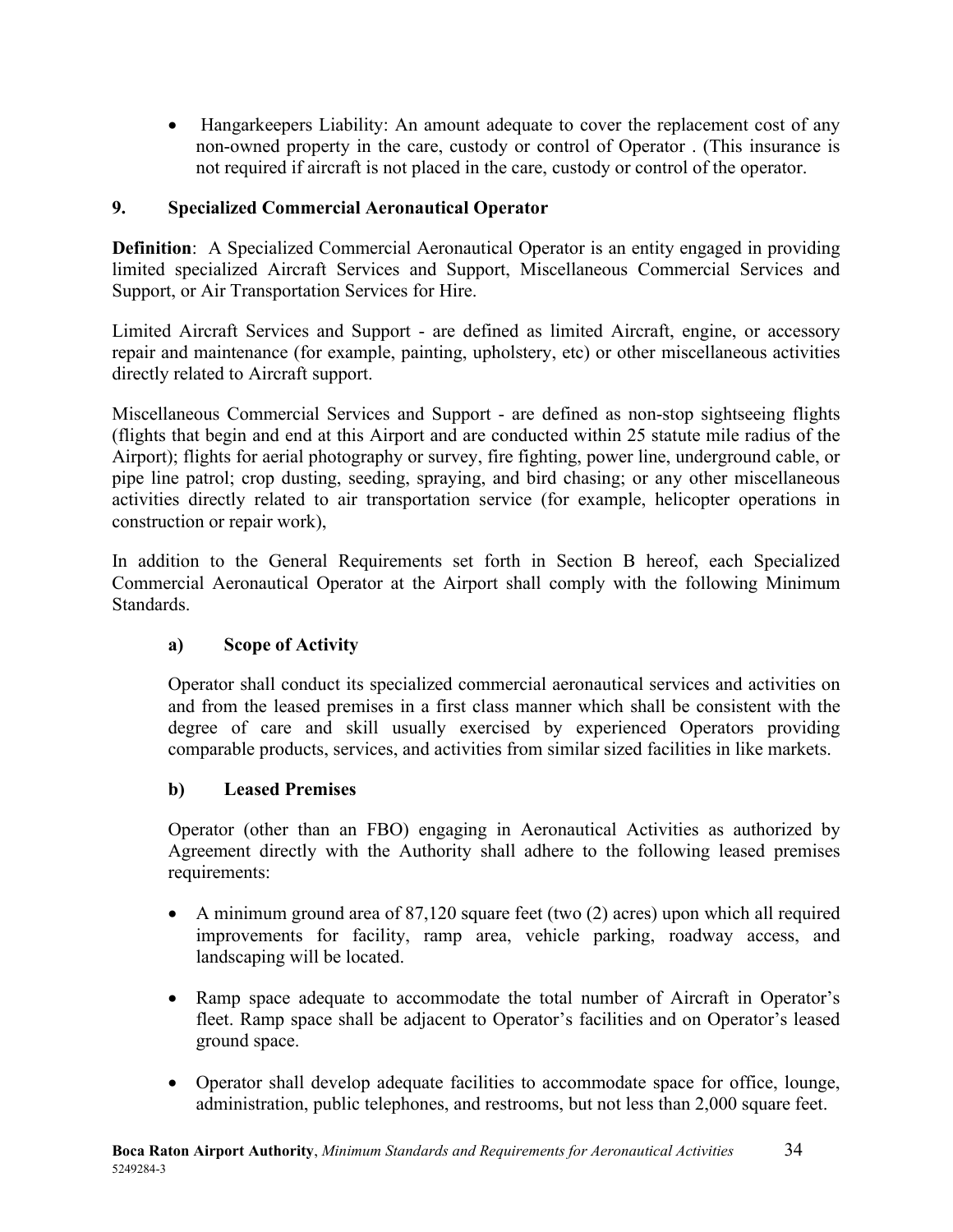• Sufficient paved vehicle parking facilities to accommodate all customers and employees on a daily basis.

FBO or Operator engaging in Aeronautical Activities as a sublessee of an authorized Commercial Operator shall adhere to the following leased premises requirements:

- Ramp space adequate to accommodate the total number of Aircraft in Operator's fleet or current inventory. Ramp shall be adjacent to or within close proximity to Operator's facilities.
- Operator shall provide at least 500 square feet of office space "dedicated" to the administration and provision of aeronautical activities

#### <span id="page-39-0"></span>**c) Licenses and Certifications**

Operator shall have and provide to the Executive Director evidence of all proper Federal, State, and local licenses and certificates required.

#### <span id="page-39-1"></span>**d) Personnel**

Operator shall provide a sufficient number of personnel to adequately and safely carry out its specialized commercial aeronautical services and activities in a courteous, prompt, and efficient manner adequate to meet the reasonable demands of the public seeking services.

#### <span id="page-39-2"></span>**e) Equipment**

Operator shall provide and have based at the Airport, either owned or under written lease to Operator, sufficient Equipment, supplies, and availability of parts, including, if appropriate, at least one (1) airworthy Aircraft to meet all applicable Federal, State, and local laws, rules, and regulations with respect to the activities to be performed.

# <span id="page-39-3"></span>**f) Hours of Operation**

Operator's leased premises shall be open and service shall be available during normal business hours. Operator shall make provision for personnel to be in attendance in its office at all times during the required operating hours or shall have an answering service, page system, or other acceptable method for the public to contact Operator

#### <span id="page-39-4"></span>**10. Non-Commercial Hangar Operator**

**Definition**: A Non-Commercial Hangar Operator is an entity which develops and constructs a hangar structures) for the sole purpose of storing an aircraft which is either owned or leased for non-commercial, private (not for hire), personal, and/or recreational purposes only. Non-Commercial Hangar Operations will be allowed only when adequate facilities cannot be provided by an FBO or T-Hangar Rental Operator under reasonable terms and conditions.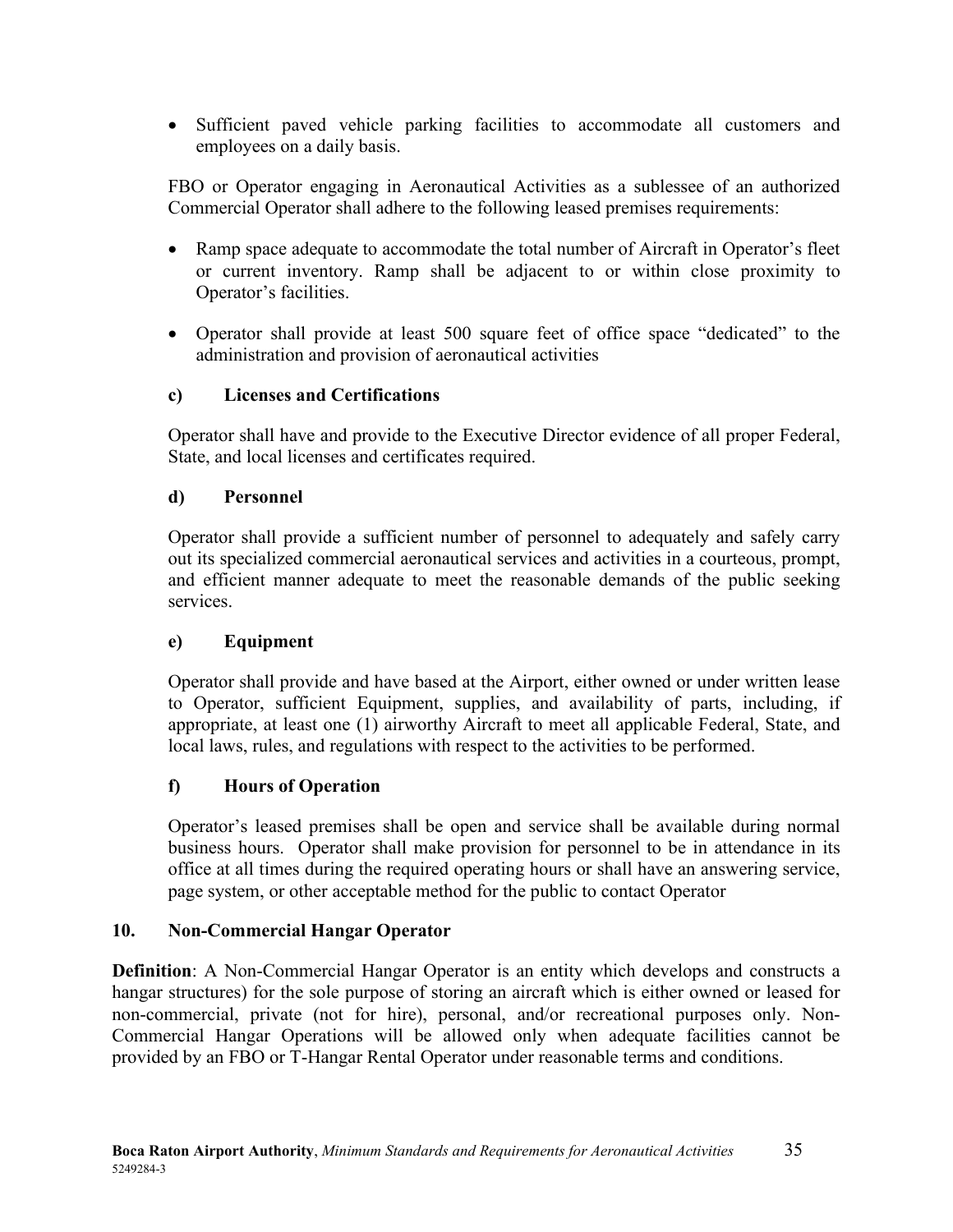In addition to the General Requirements set forth in Section B hereof, each Non-Commercial Operator at the Airport shall comply with the following Minimum Standards.

# <span id="page-40-0"></span>**a) Scope of Activity**

Operator shall use the leased premises solely to store and maintain Aircraft owned and/or leased and utilized by Operator for noncommercial purposes.

Non commercial activity of any kind (including Commercial Aeronautical Activities identified in these Minimum Standards) shall be permitted on or from the leased premises.

Operator shall not be permitted to dispense, sell, or otherwise distribute fuels, propellants, or lubricants to any entity. In the event Operator desires to self-fuel, Operator shall be required to arrange for storage of fl fuel either with an approved FBO or at an off-Airport site. Operator wishing to self-fuel must receive prior written consent of the Authority prior to initiation of such practice.

Operator shall not be permitted to sublease ground, hangar, ramp, office, or shop space to any entity for any purpose.

# <span id="page-40-1"></span>**b) Leased Premises**

A minimum ground area of 87,120 square feet (two (2) acres) upon which all required improvements for facility, ramp area, vehicle parking, roadway access, and landscaping will be located.

Development shall include ramp space equal to or greater than two (2) times the hangar square footage and sufficient to provide reasonable Aircraft access to and from hangar. The Authority is under no obligation to construct and provide aircraft aprons or taxiways for personal and private use. In the event the location of the facility requires the construction of aprons and/or taxiways, these areas shall meet all FAA standards for the largest aircraft type anticipated to use Operator's facility.

In addition, development shall include roadway(s) which is sufficient to provide reasonable access for both private and airport service vehicles, sufficient parking facilities to accommodate all vehicles utilizing the facility on a daily basis, and landscaping in conformance with the Airport's Developmental Guidelines as may be promulgated and changed from time to time.

# <span id="page-40-2"></span>**c) Hangar Structures**

The development of non-commercial hangar(s) shall be limited to the following types of hangar structures:

• T-hangars - Enclosed structure(s) of not less than 22,000 square feet, sub-divided and configured to accommodate individual bays for the storage of private aircraft, such bays to be contiguous areas with common walls.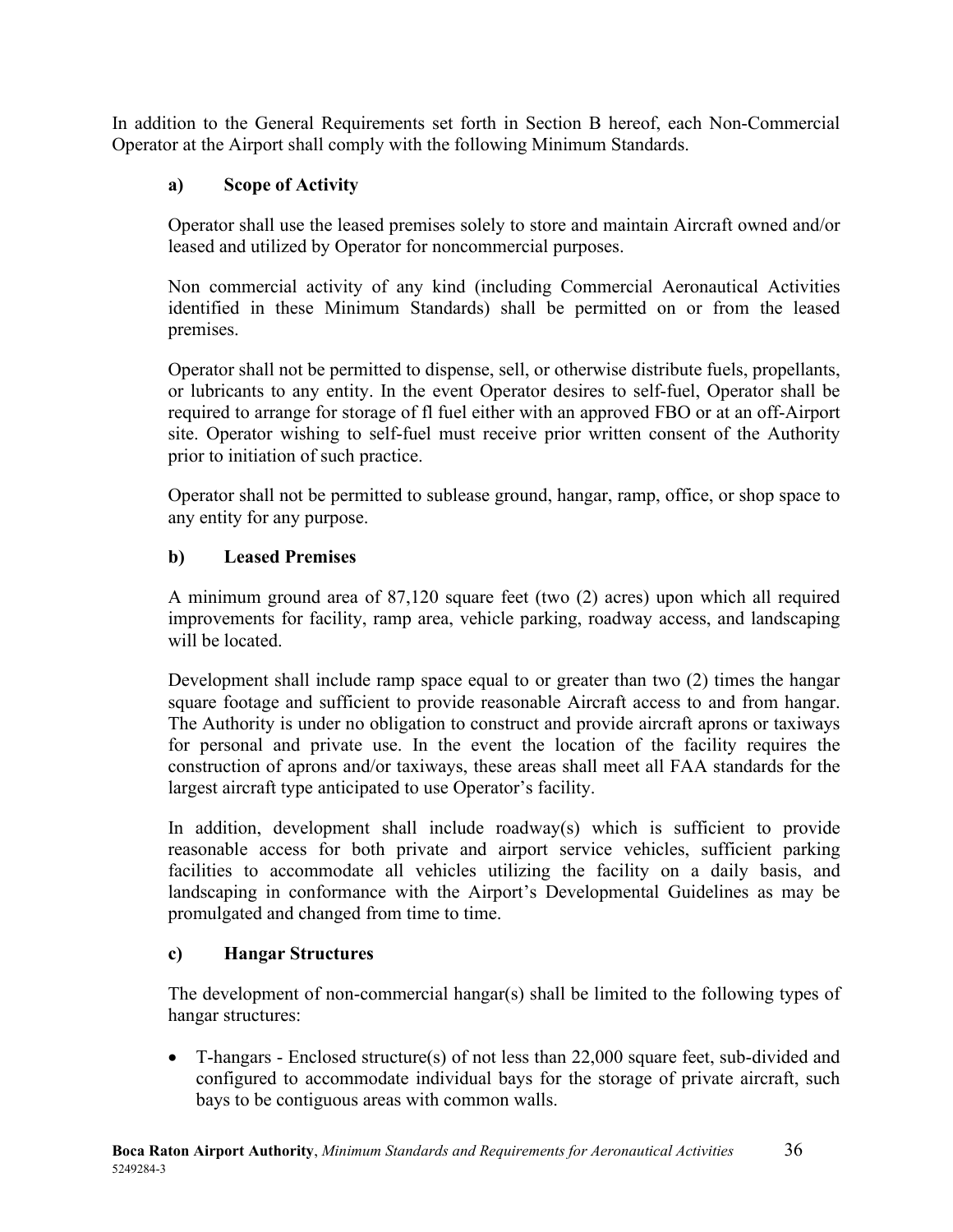• A common storage hangar structure of not less than 11,500 square feet, completely enclosed.

#### <span id="page-41-0"></span>**d) Ownership Guidelines**

Hangar development may be accomplished through either individual ownership or association ownership. Associations must adhere to the following stipulations:

- Association membership will be contingent upon ownership of a proportionate share of the private hangar facility which shall consist of not less than one (1) individual T-Hangar (of at least 900 total square feet), or an equal portion of the "common" hangar area which is consistent with the total number of members (such area to be not less than 900 total square feet).
- The entire membership of the Association must be declared to the Airport Authority at the time the application for development and operation is submitted. Thereafter, the Association and/or each member of the Association shall be l required to demonstrate ownership (as required herein) as requested by the Executive Director from time to time. The hangar facilities developed and utilized by the Association will be exclusively for storage of aircraft owned by the members) of the Association.
- The Association may not utilize nor cause the leasehold interest to be utilized for speculative development of either the leasehold or the facilities located thereupon.

# V. APPLICATION REQUIREMENTS

# <span id="page-41-1"></span>**E. APPLICATION REQUIREMENTS**

#### <span id="page-41-2"></span>**1. The Application**

The Airport Authority reserves the right to request from a prospective Operator, in written form, at the time of and as part of its application, the following information and, thereafter, such additional information as may be required or requested by the Authority and/or Executive Director.

#### <span id="page-41-3"></span>**a) Intended Scope of Activities**

As a prerequisite to occupancy on the granting of an operating privilege at the Airport, the prospective Operator must submit a specific, detailed description of the scope of the intended activities, and the means and methods to be employed to accomplish the contemplated activities, which shall include, but not be limited to, the following:

1) The legal name of the entity filing the application and its business name (if different).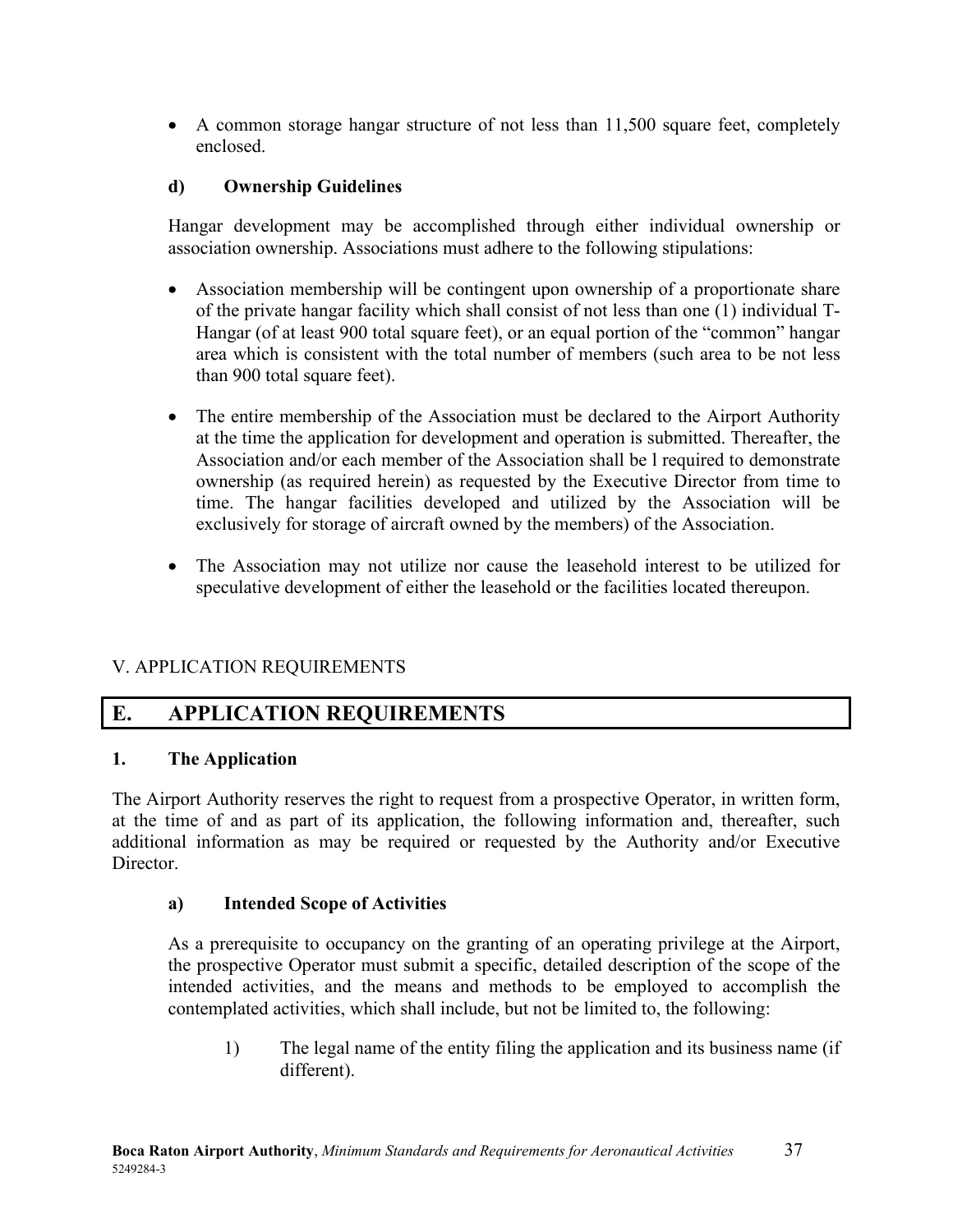- 2) The name, address, and telephone number of the entity and primary contact individual.
- 3) The names, addresses, and telephone numbers of all owners of 5% or more of the equity interest, management control, or debt of the entity.
- 4) The proposed date for commencement of the activity and proposed term for conducting same.
- 5) A comprehensive listing of all activities proposed to be offered, along with the copies of all applicable Federal, State, or local operating certificates and licenses currently held.
- 6) For proposed Leases or Subleases of existing structures or improvements, a description of the size, location, and proposed utilization of office, hangar, tie-downs, and/or vehicle parking areas to be utilized.
- 7) For proposed Leases or Subleases of unimproved Airport areas, a layout (to scale) of the size, configuration, and location of the property desired to be occupied and a description and preliminary drawing of the buildings and improvement to be constructed, together with the vehicle parking to be available (and required) for the proposed activities.
- 8) The number of persons proposed to be employed, including the names and qualifications of each person, and specifications as to whether the employees will be full-time, part-time, or seasonal.
- 9) The number of aircraft to be utilized in connection with the activities and the make, model, passenger seating capacity, cargo capacity, aircraft registration number, and copies of applicable operating certificates for each aircraft.
- 10) The tools, equipment, vehicles, and inventory proposed to be utilized in connection with the proposed activities.
- 11) A market analysis to include a written statement addressing each of the following areas:
	- a) Definition of target market
	- b) Intended marketshare
	- c) Promotional marketing techniques
	- d) Description of existing competitors
	- e) Percent of intended sales related to Aircraft based at the Airport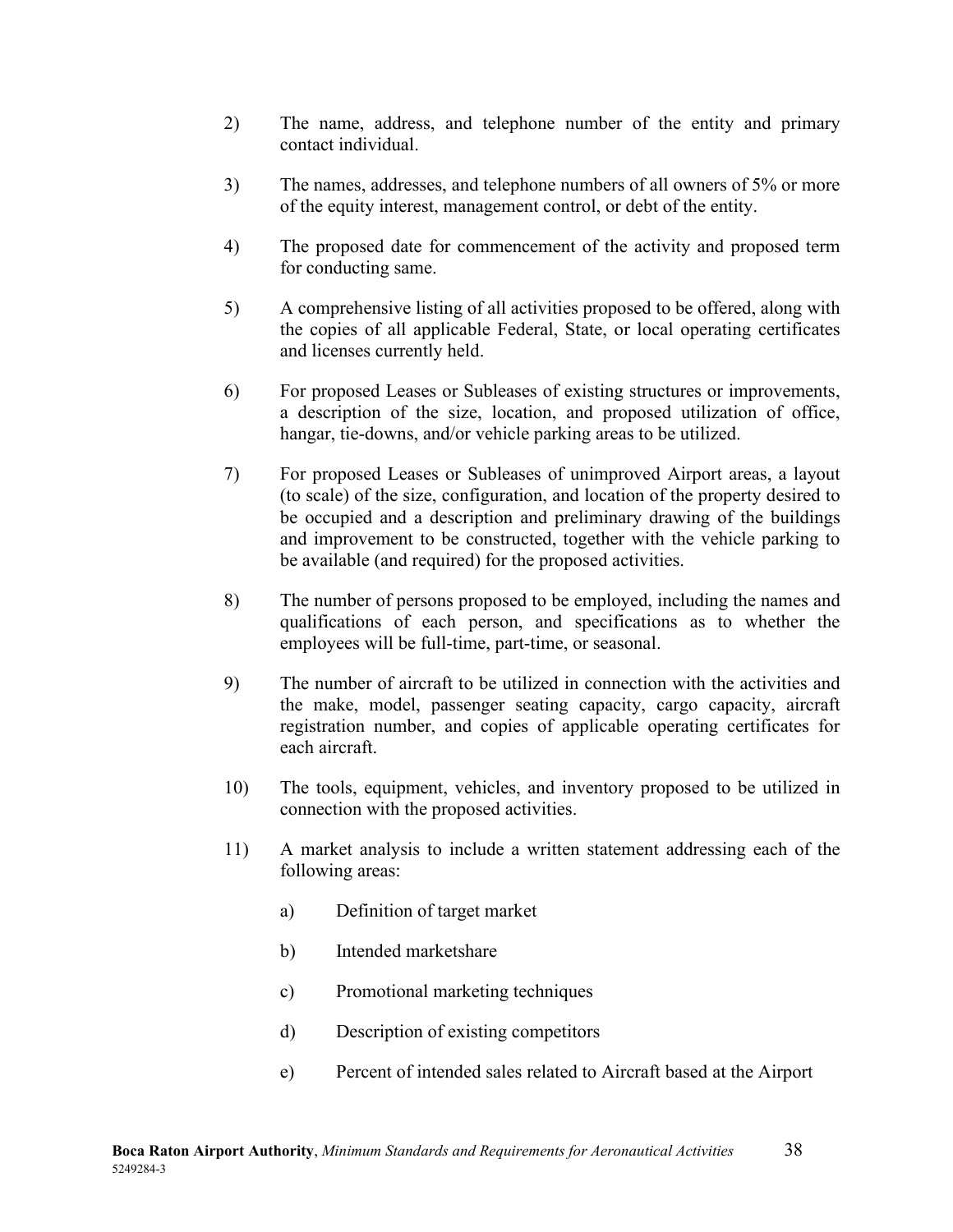- f) List of certifications and licenses to be sought (if any, as required)
- g) Evidence of support from potential customers, such as surveys, testimonials, and/or related documentation
- h) List of products to be sold or distributed (if any) and a list of manufacturer's or distributor's requirements for obtaining dealership (if applicable)
- i) List of suppliers, subcontractors, and associates

In addition, the applicant shall provide a statement, with supporting evidence, of the need at the Airport for the proposed activities and the desires of Airport users for the proposed activities, together with a description of existing Operators at the Airport offering the same or similar activities.

# <span id="page-43-0"></span>**b) Financial Responsibility and Capability**

The prospective Operator must provide a statement, as evidence of applicant's financial responsibility, from an area bank or trust company or from such other source as may be acceptable to the Authority and readily verified through normal banking channels. The prospective Operator must also demonstrate the financial capability to initiate the activities, construct the improvements proposed, and (if applicable) provide the working capital necessary to carry on the contemplated activities (once initiated). The demonstration of financial responsibilities and capabilities shall include a cash flow and profit and loss projections for the first five (5) years of the proposed operation, a three (3) year historical profit and loss statement (if available), and a current (within 60 days) balance sheet.

# <span id="page-43-1"></span>**c) Experience**

The prospective Operator shall furnish the Authority with a statement of its past experience in the specified Aeronautical Activities for which application is being made, including resumes of management individuals who will be directly responsible for the proposed operation, together with business, financial, and managerial references. The foregoing information must be presented in a form satisfactory to the Authority.

# <span id="page-43-2"></span>**d) Bonding and Insuring Capacity**

The prospective Operator shall provide evidence in a form acceptable to the Authority of its ability to supply (1) a performance bond in an amount equal to 10% of the annual rental and/or fees established and agreed to for conducting the activities and entering into the Agreement or Lease sought (cash may be deposited in lieu of a performance bond), (2) A Completion Bond in favor of the Boca Raton Airport Authority for 100 percent of the Total Cost of the Improvements that assures that the prospective operator will complete and pay for all construction on a timely basis; or in lieu of a completion bond in favor of the Airport Authority that assures that the prospective operator will complete all construction on a timely basis, the Airport Authority will accept a Performance Bond that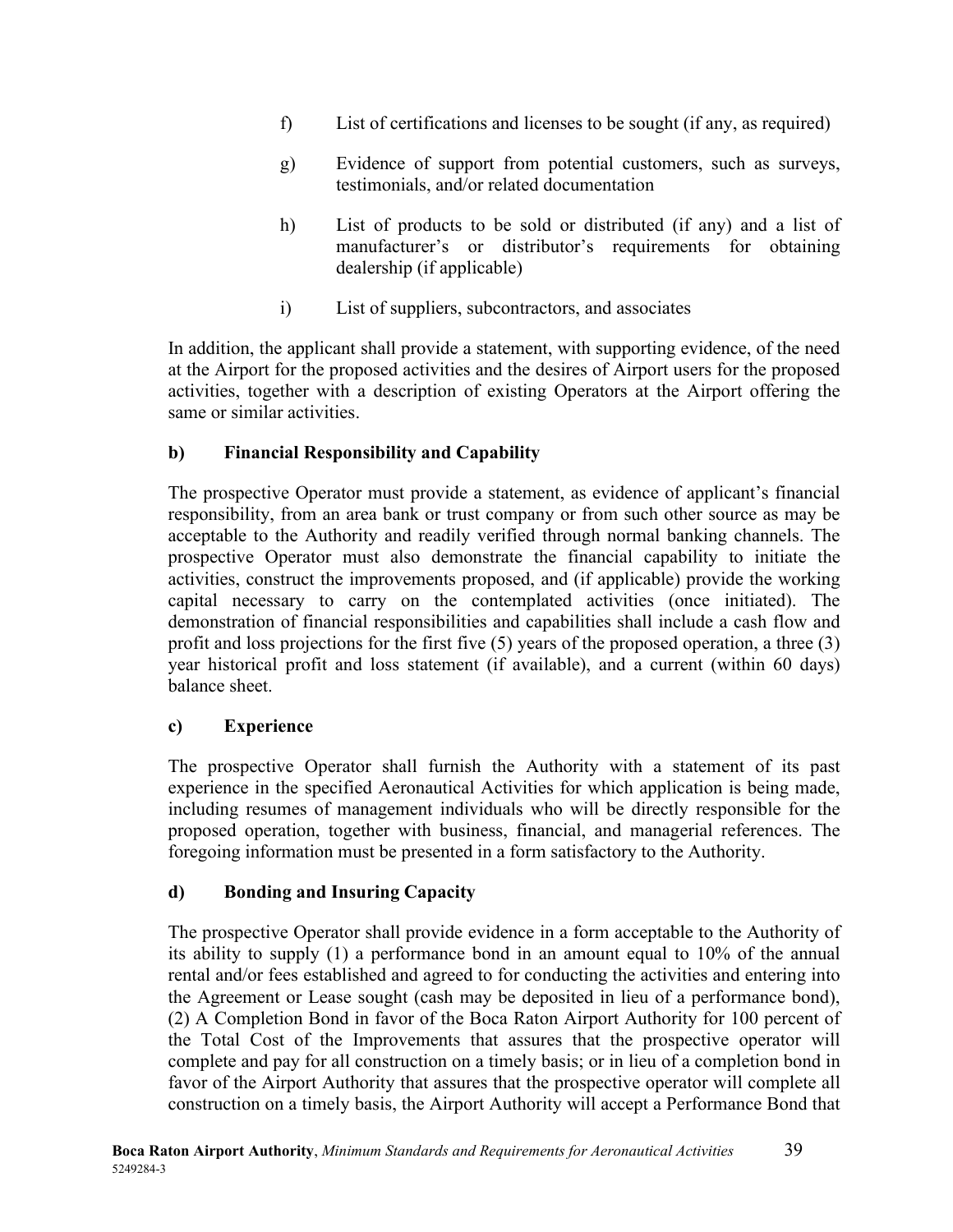assures that the operator will complete all construction on a timely basis with the Airport Authority as a co-obligee together with an irrevocable letter of credit to fund obligations of the Airport Authority under the bond; the time to complete the construction shall be determined by the Boca Raton Airport Authority based upon the "Scope of Work" as submitted by the prospective operator., and (3) the required insurance. Additional and supplemental information may be required by the Authority in a formal competitive selection process.

#### <span id="page-44-0"></span>**2. Grounds for Denial of Application**

The Authority may deny any application for any one (or more) of the following reasons:

- **a)** The applicant for any reason does not meet fully the qualifications, standards, and requirements established herein. The burden of proof of compliance shall be on the prospective Operator and the standard of proof shall be by clear and convincing evidence.
- **b)** The applicant's proposed activities, operation, and/or construction will create a safety hazard.
- **c)** The granting of the application will require the Airport to expend funds or supply labor or materials in connection with the proposed activities, operation, and/or construction that the Airport Authority is unwilling to spend or the operation will result in a financial loss to the Airport.
- d) No appropriate, adequate, or available space or building exists at the Airport which would accommodate the entire operation of the applicant at the time of application, nor is such contemplated within a reasonable time thereafter.
- **e)** The proposed operation, development, or construction does not comply with the Master Plan of the Airport and/or ALP then in effect or anticipated to be in effect within the time frame proposed by the applicant.
- **f)** The development or use of the area requested by the applicant will result in a congestion of Aircraft or buildings or will unduly interfere with operations or activities of any present Operator on the Airport and/or prevent adequate access to their leased area.
- **g)** The development or use of the area requested by the applicant will result in a congestion of Aircraft or buildings or will unduly interfere with operations or activities of any present Operator on the Airport and/or prevent adequate access to their leased area.
- **h)** The Applicant has either intentionally or unintentionally misrepresented or omitted material fact in the application or in supporting documents.
- **i)** The Applicant has failed to make full disclosure on the application or in supporting documents.